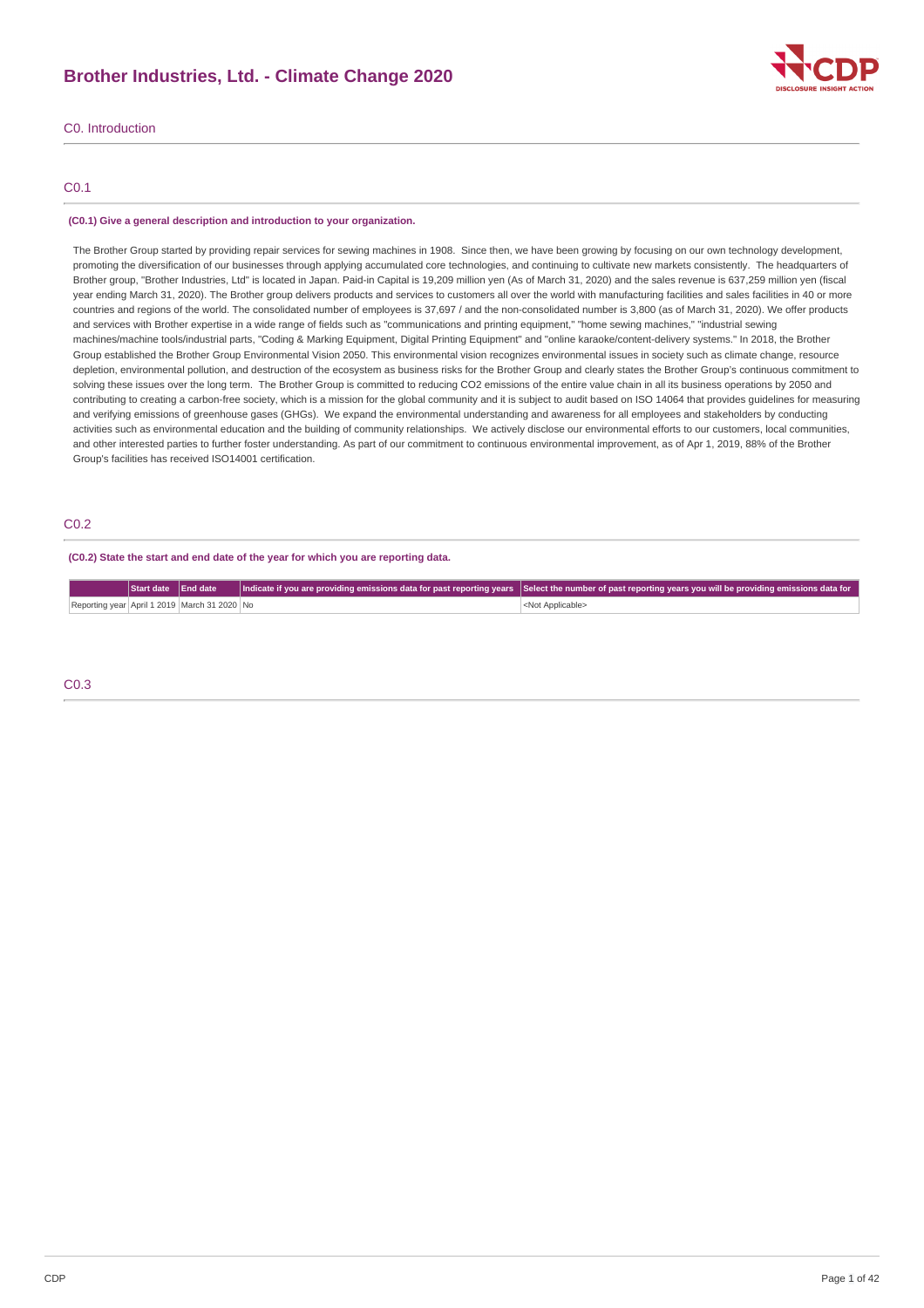## **(C0.3) Select the countries/areas for which you will be supplying data.**

Argentina Australia Austria Belgium Brazil Bulgaria Canada Chile China China, Hong Kong Special Administrative Region Czechia Denmark Finland France Germany Hungary India Indonesia Ireland Italy Japan Malaysia Mexico Netherlands New Zealand Norway Peru Philippines Poland Portugal Republic of Korea Romania Russian Federation Singapore Slovakia South Africa Spain Sweden Switzerland Taiwan, Greater China Thailand **Turkey** United Arab Emirates United Kingdom of Great Britain and Northern Ireland United States of America Viet Nam

# C0.4

**(C0.4) Select the currency used for all financial information disclosed throughout your response.** JPY

# C0.5

(C0.5) Select the option that describes the reporting boundary for which climate-related impacts on your business are being reported. Note that this option should **align with your chosen approach for consolidating your GHG inventory.** Operational control

# C1. Governance

# C1.1

**(C1.1) Is there board-level oversight of climate-related issues within your organization?** Yes

# C1.1a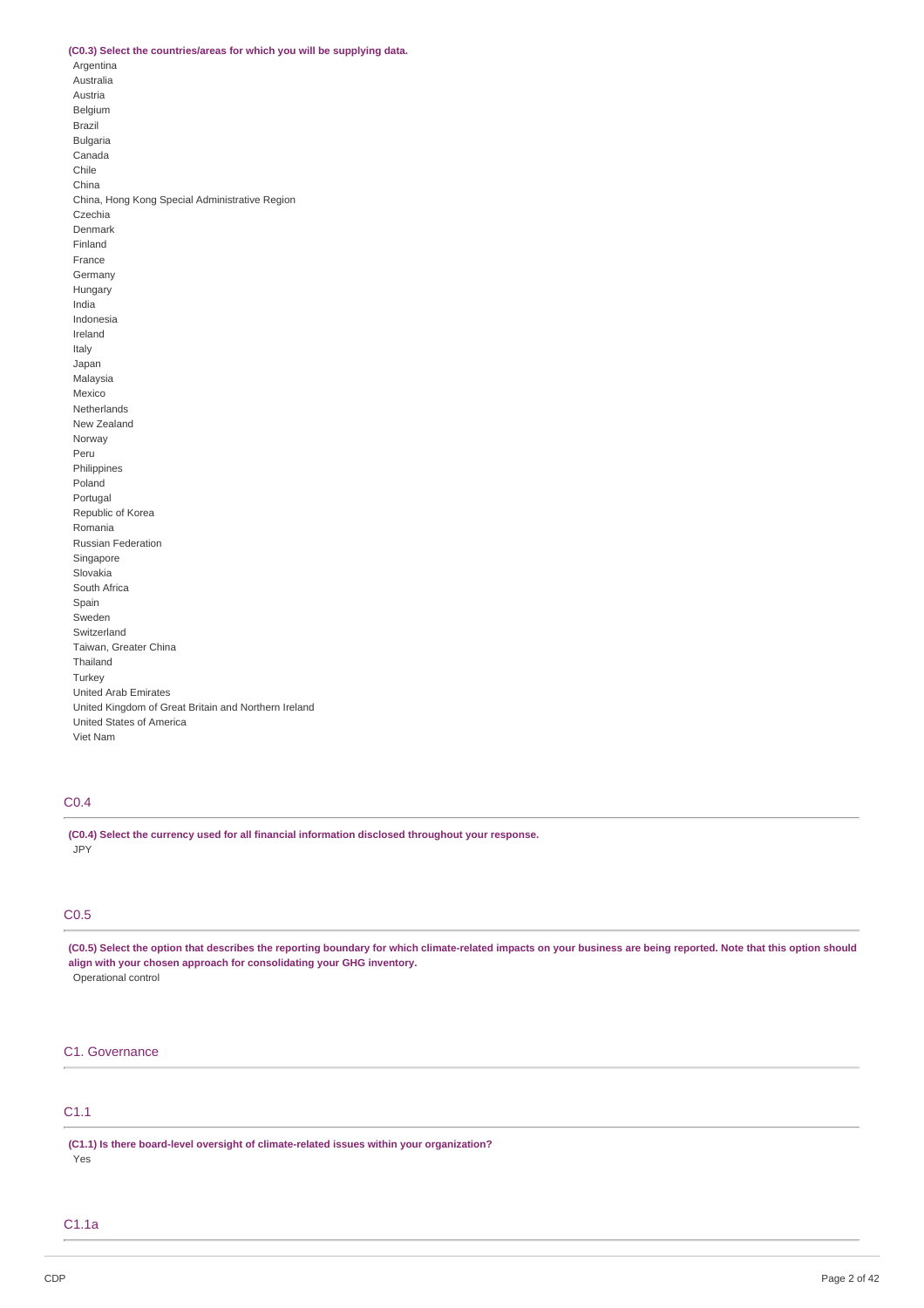## (C1.1a) Identify the position(s) (do not include any names) of the individual(s) on the board with responsibility for climate-related issues.

|                | <b>Position of Please explain</b>                                                                                                                                                             |
|----------------|-----------------------------------------------------------------------------------------------------------------------------------------------------------------------------------------------|
| individual(s)  |                                                                                                                                                                                               |
| Chief          | The COO is a Managing Executive Officer overseeing the environmental programs at Brother. This position is the chief executive of the "Law, Environment & General Affairs Department" and     |
| Operating      | responsible as chairman of the Brother Environmental Committee. The COO has the authority to settle single-year environmental objectives and medium-term environmental action plans. The Mid- |
| <b>Officer</b> | term Environmental Action Plan includes targets for climate change, resource recycling and biodiversity.                                                                                      |
| (COO)          |                                                                                                                                                                                               |

# C1.1b

#### **(C1.1b) Provide further details on the board's oversight of climate-related issues.**

| Frequency with<br>which climate-<br>scheduled agenda<br>  item | Governance mechanisms Scope of Please explain<br>into which climate-related board-<br>related issues are a issues are integrated                                                                                                                                                                                                                              | level<br>oversight        |                                                                                                                                                                                                                                                                                                                                                                                                                                                                                                                            |
|----------------------------------------------------------------|---------------------------------------------------------------------------------------------------------------------------------------------------------------------------------------------------------------------------------------------------------------------------------------------------------------------------------------------------------------|---------------------------|----------------------------------------------------------------------------------------------------------------------------------------------------------------------------------------------------------------------------------------------------------------------------------------------------------------------------------------------------------------------------------------------------------------------------------------------------------------------------------------------------------------------------|
| Scheduled - all<br>meetings                                    | Reviewing and quiding<br>strategy<br>Reviewing and guiding<br>major plans of action<br>Reviewing and quiding risk<br>management policies<br>Setting performance<br>objectives<br>Monitoring implementation<br>and performance of<br>objectives<br>Monitoring and overseeing<br>progress against goals and<br>targets for addressing<br>climate-related issues | $<$ Not<br>Applicabl<br>e | The risk management committee of BIL (BROTHER INDUSTRIES, LTD.) as chaired by the president, manages the activities of the environmental<br>committee. This committee develops the strategy, annual plan (Brother Medium Term Environmental Action Plan) and tracks the performance of the<br>climate change programs as well as evaluates risks associated with the programs. At the Board of Directors meetings, he is responsible for reporting<br>and problem solving as the person in charge of environmental issues. |

# C1.2

## **(C1.2) Provide the highest management-level position(s) or committee(s) with responsibility for climate-related issues.**

| Name of the position(s) and/or<br>committee(s) |                        | <b>Reporting line Responsibility</b>                                   | Coverage of<br><i><u><b>I</b></u></i> responsibility | Frequency of reporting to the board on climate-related<br>lissues |
|------------------------------------------------|------------------------|------------------------------------------------------------------------|------------------------------------------------------|-------------------------------------------------------------------|
| Chief Operating Officer (COO)                  | $<$ Not<br>Applicable> | Both assessing and managing climate-related risks and<br>opportunities | <not applicable=""></not>                            | Half-yearly                                                       |

# C1.2a

(C1.2a) Describe where in the organizational structure this/these position(s) and/or committees lie, what their associated responsibilities are, and how climate**related issues are monitored (do not include the names of individuals).**

The COO is a Managing Executive Officer overseeing the environmental programs at Brother. This position is the chief executive of the "Law, Environment and General Affairs Department" and responsible as chairman of the environmental committee. This position provides advice and requests the data from all facilities necessary to evaluate climate change in Brother. The COO makes the final decisions regarding operational changes that can affect the performance of facilities in achieving the groups Environmental Target 2030 objectives.

The environmental committee is top management organization in Brother group regarding environmental issues and responsibility for managing our environmental policy, plans and major environmental issues including climate change.

Law, Environment & General Affairs Department is collecting all environmental risks and opportunities from group-wide and reports the information to Environmental committee half-yearly.

# C1.3

### (C1.3) Do you provide incentives for the management of climate-related issues, including the attainment of targets?

|      | <b>Provide incentives for the management of climate-related issues</b> | Comment                                                                                  |
|------|------------------------------------------------------------------------|------------------------------------------------------------------------------------------|
| Row. | Yes<br>$\sim$ $\sim$                                                   | incentives for achievement of KPI and voluntary efforts in each denartmen<br>subsidiary. |

# C1.3a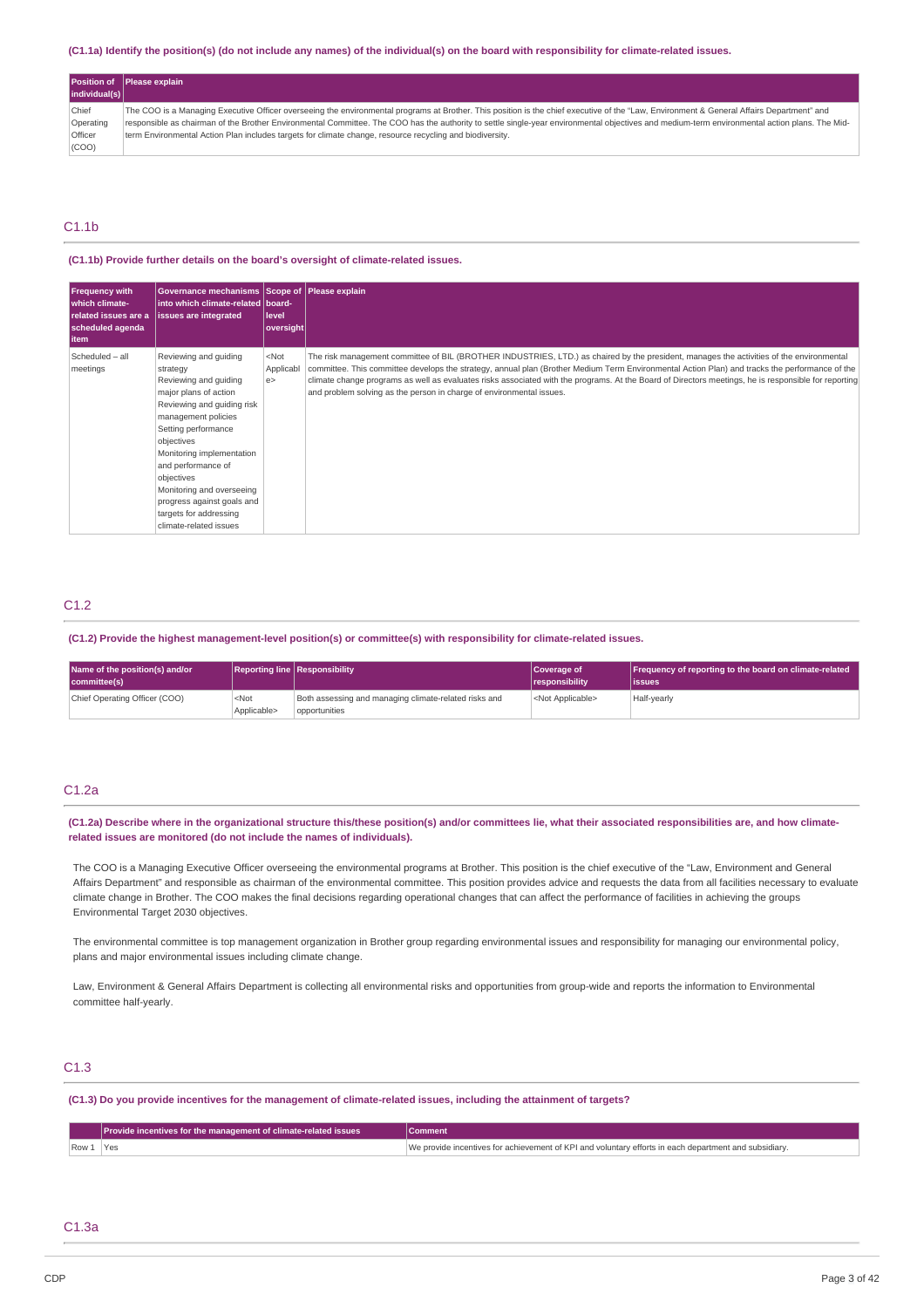## (C1.3a) Provide further details on the incentives provided for the management of climate-related issues (do not include the names of individuals).

| <b>Entitled</b><br>to<br>incentive | <b>Type of</b>             | <b>Activity</b><br>incentive inventivized                                                                                                                                                          | <b>Comment</b>                                                                                                                                                                                                                                                                                                                                                                                                                                                                                                                                                                                                                                                                                                                                                                                                                                                                                                                                                                                                                                            |
|------------------------------------|----------------------------|----------------------------------------------------------------------------------------------------------------------------------------------------------------------------------------------------|-----------------------------------------------------------------------------------------------------------------------------------------------------------------------------------------------------------------------------------------------------------------------------------------------------------------------------------------------------------------------------------------------------------------------------------------------------------------------------------------------------------------------------------------------------------------------------------------------------------------------------------------------------------------------------------------------------------------------------------------------------------------------------------------------------------------------------------------------------------------------------------------------------------------------------------------------------------------------------------------------------------------------------------------------------------|
| Executive<br>officer               | Non-<br>monetary<br>reward | Emissions<br>reduction<br>target                                                                                                                                                                   | A President Award will be presented from the President. CO2 emissions reduction is one of the evaluation indexes. This year it was based on the following Meeting CO2<br>Emission reduction targets of the Environmental Action Plan: The targets for manufacturing sites administered by executive officers include reducing CO2 emissions by 1% per<br>annum (per unit of sales).                                                                                                                                                                                                                                                                                                                                                                                                                                                                                                                                                                                                                                                                       |
| All<br>employees reward            | Monetary                   | Emissions<br>reduction<br>target<br>Energy<br>reduction<br>project                                                                                                                                 | Bonus on the achievement of targets will be presented. This year it was based on the following yearly review of environmental performance against specific objectives in the<br>Environmental Action Plan: Reducing CO2 emissions by 1% per annum (per unit of sales)                                                                                                                                                                                                                                                                                                                                                                                                                                                                                                                                                                                                                                                                                                                                                                                     |
| All<br>employees monetary          | Non-<br>reward             | Emissions<br>reduction<br>target<br>Energy<br>reduction<br>project<br>Energy<br>reduction<br>target<br>Efficiency<br>project<br>Efficiency<br>target<br>Behavior<br>change<br>related<br>indicator | Annually, all Brother offices globally have opportunities to complete an application for the internal Brother Group award for environmental performance called the "5R Award".<br>The "5R Award" recognizes efforts by group companies and departments in five different categories. This includes activities at business sites (such as manufacturing facilities<br>and offices), eco-consciousness specs in products, environmental activities conducted in and outside the company (such as employee awareness programs or biodiversity<br>activities conducted for ecosystems, natural communities and habitats among their local communities). From 1999, the Brother Group has been conducting environmental<br>activities based on the "5Rs," which adds "Refuse" and "Reform" to the "Reduce," "Reuse" and "Recycle" 3Rs as the basis for establishing a sound material-cycle society. In<br>particular, "Reform" is Brother's original idea that creates value by incorporating innovative approaches and ideas for changing the state of waste. |
| All<br>employees reward            | Monetary                   | Behavior<br>change<br>related<br>indicator                                                                                                                                                         | Brother Group promotes and provides Employees with the "Brother Eco Point Program". This program awards points to employees for eco-conscious actions by employees<br>such as reuse of cloth bags instead of plastic shopping bags, saving electricity and water, using sustainable alternative travel by to destinations such as walking, bicycle or<br>public transportation, and participating in local clean-up activities. Monetary rewards throughout the year are provided to boost the program, and annual recognition to highest<br>point participants and locations are commended and rewarded. The eco-points collected here will support the funding of biodiversity conservation activities carried out at<br>various locations around the world every year.                                                                                                                                                                                                                                                                                 |

## C2. Risks and opportunities

# C2.1

(C2.1) Does your organization have a process for identifying, assessing, and responding to climate-related risks and opportunities? Yes

## C2.1a

## **(C2.1a) How does your organization define short-, medium- and long-term time horizons?**

|             | <b>From (vears)</b> | To (years) | Comment                                                                                           |
|-------------|---------------------|------------|---------------------------------------------------------------------------------------------------|
| Short-term  |                     |            | Brother Group Mid-term Environmental Action Plan (2019-21), and the annual plan that developed it |
| Medium-term |                     | 10         | Brother Group Environmental Mid-term target for FY2030                                            |
| Long-term   | 11                  | 30         | Brother Group Environmental Vision 2050                                                           |

# C2.1b

# **(C2.1b) How does your organization define substantive financial or strategic impact on your business?**

To identify risks related to climate, the Brother group calculates the CO2 emissions of Scope1, 2 and 3, which is the greenhouse gas emissions of the entire value chain every year. Based on the result of the calculation, we identify the process with high CO2 emissions that are considered business risk. Treating CO2 emissions as a risk related to climate change, we set the CO2 reduction target for fiscal 2030 in line with the goal for the Paris Agreement, a global agreement. This goal is certified as Science Based Targets by SBTi. Aiming at achieving this goal, short-term reduction targets are formulated in the environmental action plan of 3-5 years, and progress management is carried out at the environmental committee which board members participate. We are currently studying how to assess the financial impact to our company due to the risk of climate change.

# C2.2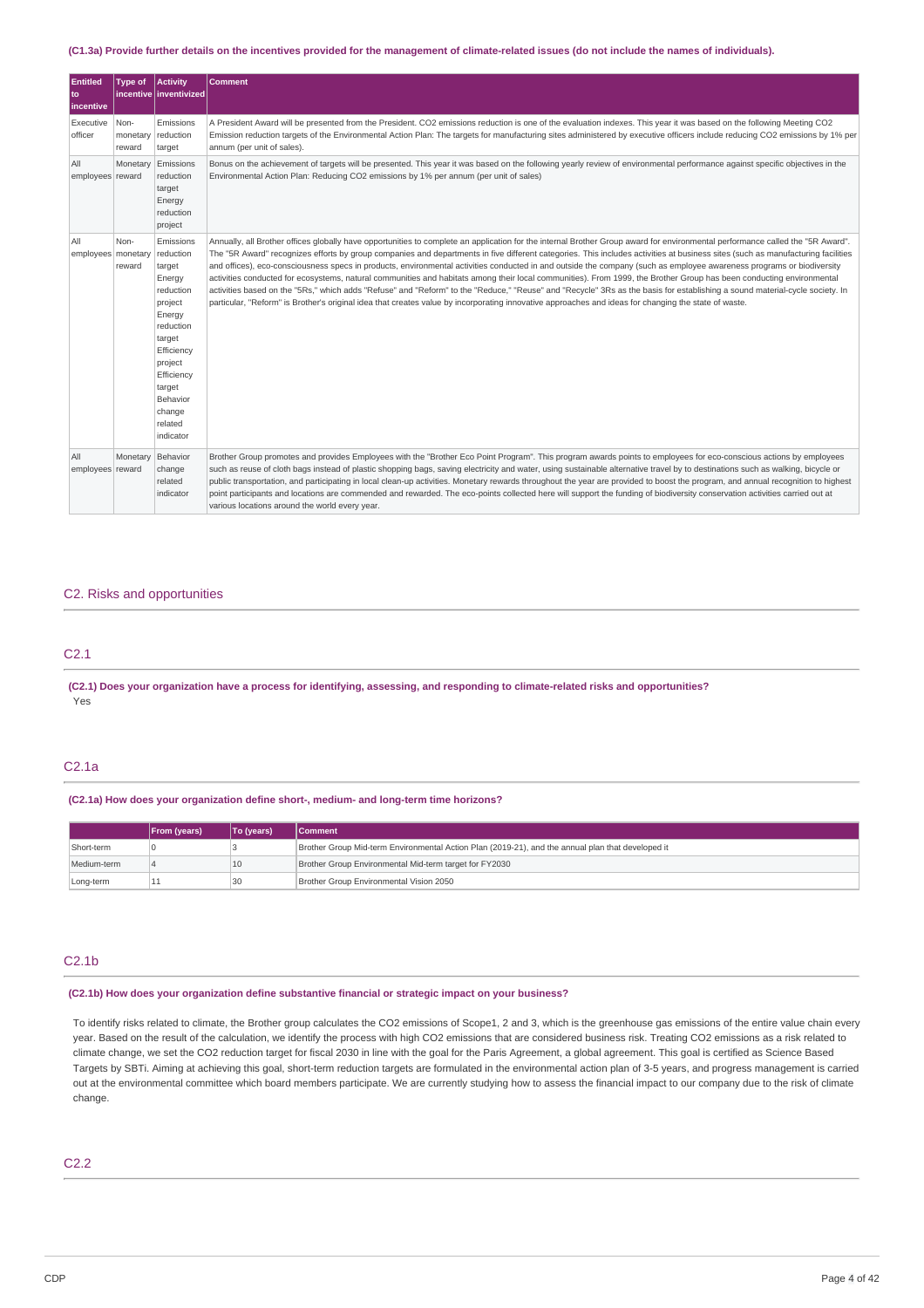#### **(C2.2) Describe your process(es) for identifying, assessing and responding to climate-related risks and opportunities.**

**Value chain stage(s) covered** Upstream

## **Risk management process**

Integrated into multi-disciplinary company-wide risk management process

**Frequency of assessment** Annually

**Time horizon(s) covered** Medium-term

# **Description of process**

Scope 3 GHG emissions from purchased goods and services, which is the GHG emissions upstream of the value chain, accounts for 43% of the Brother Group's total emissions, and it is subject to the reduction by the Brother Group's CO2 reduction target in FY 2030. Since this contribution rate of GHG emissions to reduction targets is high, there is a risk that this delayed reduction will result in failure to reach the target. Therefore, this GHG emissions are an important component of climate change related risk.

# **Value chain stage(s) covered**

Downstream

# **Risk management process**

Integrated into multi-disciplinary company-wide risk management process

**Frequency of assessment** Annually

**Time horizon(s) covered** Medium-term

## **Description of process**

The Scope 3 GHG emissions from use of sold products, which is the GHG emissions downstream of the value chain, accounts for 40% of the Brother Group's total emissions, which is the target of the Brother Group's CO2 reduction target in FY 2030. Since this contribution rate of GHG emissions to reduction targets is high, there is a risk that this delayed reduction will result in failure to reach the target. Therefore, this GHG emissions are an important component of climate change related risk.

## **Value chain stage(s) covered**

Direct operations

#### **Risk management process**

Integrated into multi-disciplinary company-wide risk management process

## **Frequency of assessment**

Annually

## **Time horizon(s) covered**

Short-term Medium-term

#### **Description of process**

(Company level) In Brother, the Environment Committee (Environmental Management Promotion Committee), which is the decision-making body for environmental problems, decides appropriate measures and measures that can be taken with respect to important aspects related to global climate change and environmental laws and regulations. The Environmental Committee is also responsible to collect data and report against the targets outlined in the Environmental Action Plan. We will identify key issues at that committee and set ambitious targets for climate change, environmental laws and regulations. In addition, though the Environmental Issues Review Committee, we draw up and review specific policies and measures for solving environmental issues related to products on monthly basis. The Environmental Committee then presents the final report to the president and board members of the Risk Management Committee.

#### **Value chain stage(s) covered** Direct operations

**Risk management process**

Integrated into multi-disciplinary company-wide risk management process

**Frequency of assessment** Annually

**Time horizon(s) covered** Short-term Medium-term

### **Description of process**

(Asset level) The Risk Management Committee will cooperate with the environmental management personnel (EMR) in each country/region at the global level. The committee reports risks and opportunities in tackling environmental activities in accordance with the Brother Group's environmental action plan. Prior to the committee, from the management planning department every year, risk assessment sheets are sent to the bases of each country/region. This assessment sheet contains concerns about climate change, environmental law concerns and problems at present, presence of accidents and incidents, compliance with environmental law, and so on. The environmental department reviews this assessment sheet, extracts risks and opportunities, and reports it to the committee. In addition, the environmental department will conduct hearings directly to the sites as necessary.

C2.2a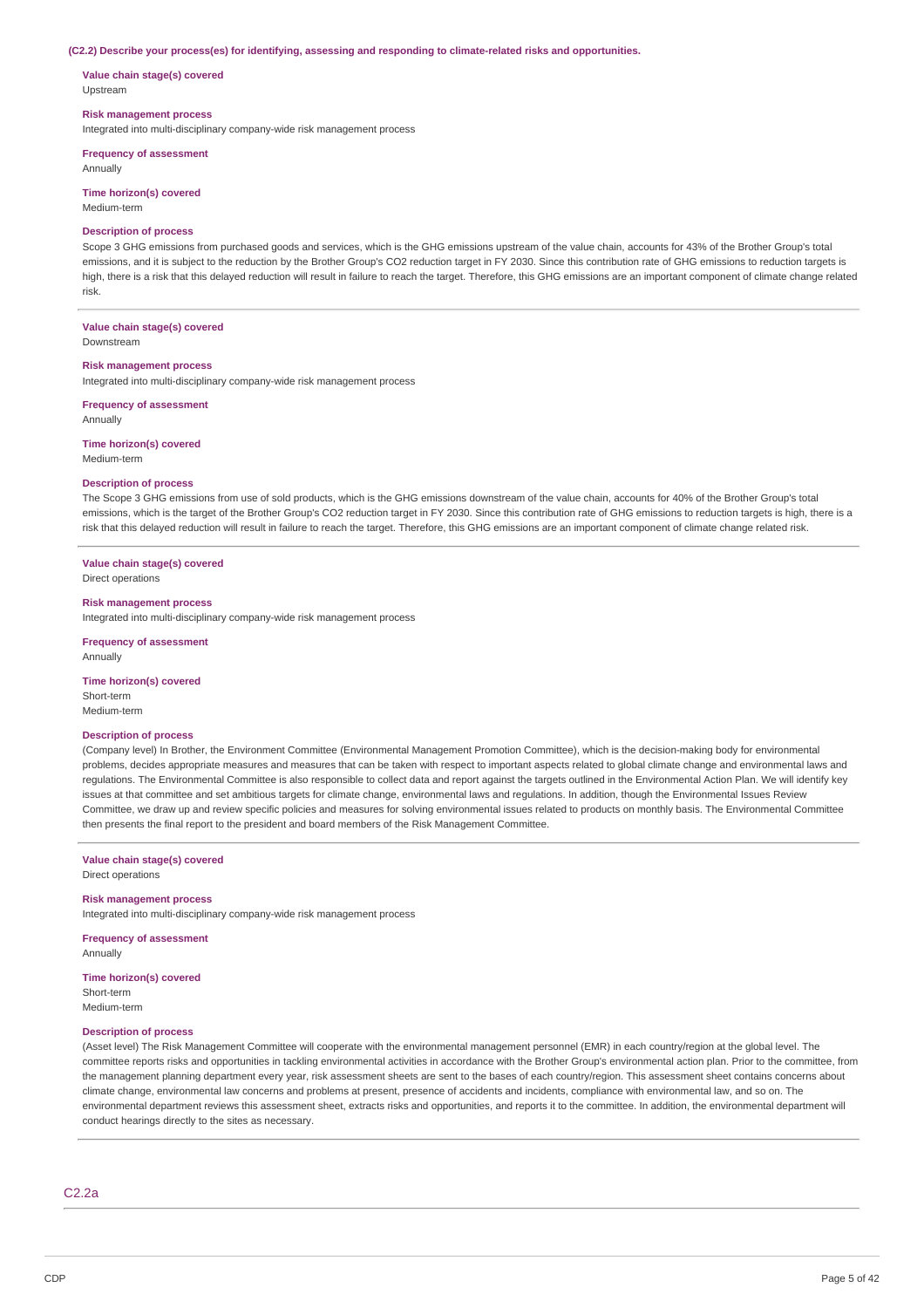## **(C2.2a) Which risk types are considered in your organization's climate-related risk assessments?**

|                        | &<br>inclusion                  | Relevance Please explain                                                                                                                                                                                                                                                                                                                                                                                                                                                                                                     |
|------------------------|---------------------------------|------------------------------------------------------------------------------------------------------------------------------------------------------------------------------------------------------------------------------------------------------------------------------------------------------------------------------------------------------------------------------------------------------------------------------------------------------------------------------------------------------------------------------|
| Current<br>requlation  | Relevant.<br>always<br>included | In Japan, Vietnam and China where main factories producing our products are located, there are regulations that oblige to reduce energy consumption, so penalties will be given by the<br>government if we cannot comply. Therefore, current legal regulations must always be considered in assessing the risk of the current climate change.                                                                                                                                                                                |
| Emerging<br>regulation | Relevant.<br>always<br>included | In the Asian region where our products are located, the environmental regulations including the emission of greenhouse gases are strengthened. Furthermore, when regulations are<br>strengthened and there is an influence on the operation of the production factory, since financial influence is significant, we always gaze at the latest laws and regulations trends according<br>to our environmental management system trends.                                                                                        |
| Technology Relevant,   | always<br>included              | To achieve the goal of reducing the CO2 emissions of Scope 1, 2 and Scope 3 set by the Brother group in FY 2030, we must always incorporate new technologies and do not use it for<br>energy saving and resource conservation of facilities and products I believe it will not. Delay in the introduction of new technologies has the risk of relative environmental performance<br>deterioration in the market and the risk of not reaching the CO2 reduction goal, so we must always consider the trend of new technology. |
| Legal                  | Relevant.<br>always<br>included | In the Asian region where our products are located, the environmental regulations including the emission of greenhouse gases are strengthened. Furthermore, when regulations are<br>strengthened and there is an influence on the operation of the production factory, since financial influence is significant, we always gaze at the latest laws and regulations trends according<br>to our environmental management system trends.                                                                                        |
| Market                 | Relevant.<br>always<br>included | We believe that demand for low-carbon products will increase in the market due to the worldwide interest in climate change. Therefore, we constantly monitor the level of low-carbon<br>products required by the market. To create low-carbon products, the Brother group is committed to the following objectives: Reduce absolute Scope 3 GHG emissions from purchased<br>goods and services, use of sold products and end-of-life treatment of sold products 30% by FY 2030 from a FY 2015 base-year.                     |
| Reputation             | Relevant,<br>always<br>included | Based on the agreement of the Paris Agreement, it is expected that demand for low carbonization to companies will increase worldwide. Therefore, the lack of commitment to low carbon<br>can lead to a loss of stakeholder reputation, and we believe there is a risk that the Brother Group's brand will decrease. As one of the purposes of avoiding this reputation risk, the Brother<br>group has set CO2 reduction targets for FY 2030 and clarifies the attitude to tackle low carbon.                                 |
| Acute<br>physical      | Relevant.<br>always<br>included | To minimize the impact on operations due to intense weather such as typhoons and querrilla torrential rains and the intensification of floods, we have bases in countries and regions with<br>low risk in our production, procurement from the supply chain, transportation of parts and products.                                                                                                                                                                                                                           |
| Chronic<br>physical    | Relevant.<br>always<br>included | We are based in countries and regions with low risk of survival due to long-term changes in climate and rainfall patterns that cause sea level rise, drought and heat waves.                                                                                                                                                                                                                                                                                                                                                 |

# C2.3

(C2.3) Have you identified any inherent climate-related risks with the potential to have a substantive financial or strategic impact on your business? Yes

## C2.3a

(C2.3a) Provide details of risks identified with the potential to have a substantive financial or strategic impact on your business.

#### **Identifier** Risk 1

**Where in the value chain does the risk driver occur?** Downstream

**Risk type & Primary climate-related risk driver**

Emerging regulation Mandates on and regulation of existing products and services

# **Primary potential financial impact**

Increased indirect (operating) costs

**Climate risk type mapped to traditional financial services industry risk classification** <Not Applicable>

#### **Company-specific description**

Brother has formed a regulation team within the department responsible for the environment and is watching product environmental regulations globally. Employees can view the information they grasp on the company intranet. Depending on the degree of urgency, we will use instructions and environmental committees to give instructions.

**Time horizon**

Short-term

**Likelihood** Very likely

**Magnitude of impact**

High

**Are you able to provide a potential financial impact figure?** Yes, an estimated range

**Potential financial impact figure (currency)** <Not Applicable>

**Potential financial impact figure – minimum (currency)** 6000000000

**Potential financial impact figure – maximum (currency)** 60000000000

**Explanation of financial impact figure**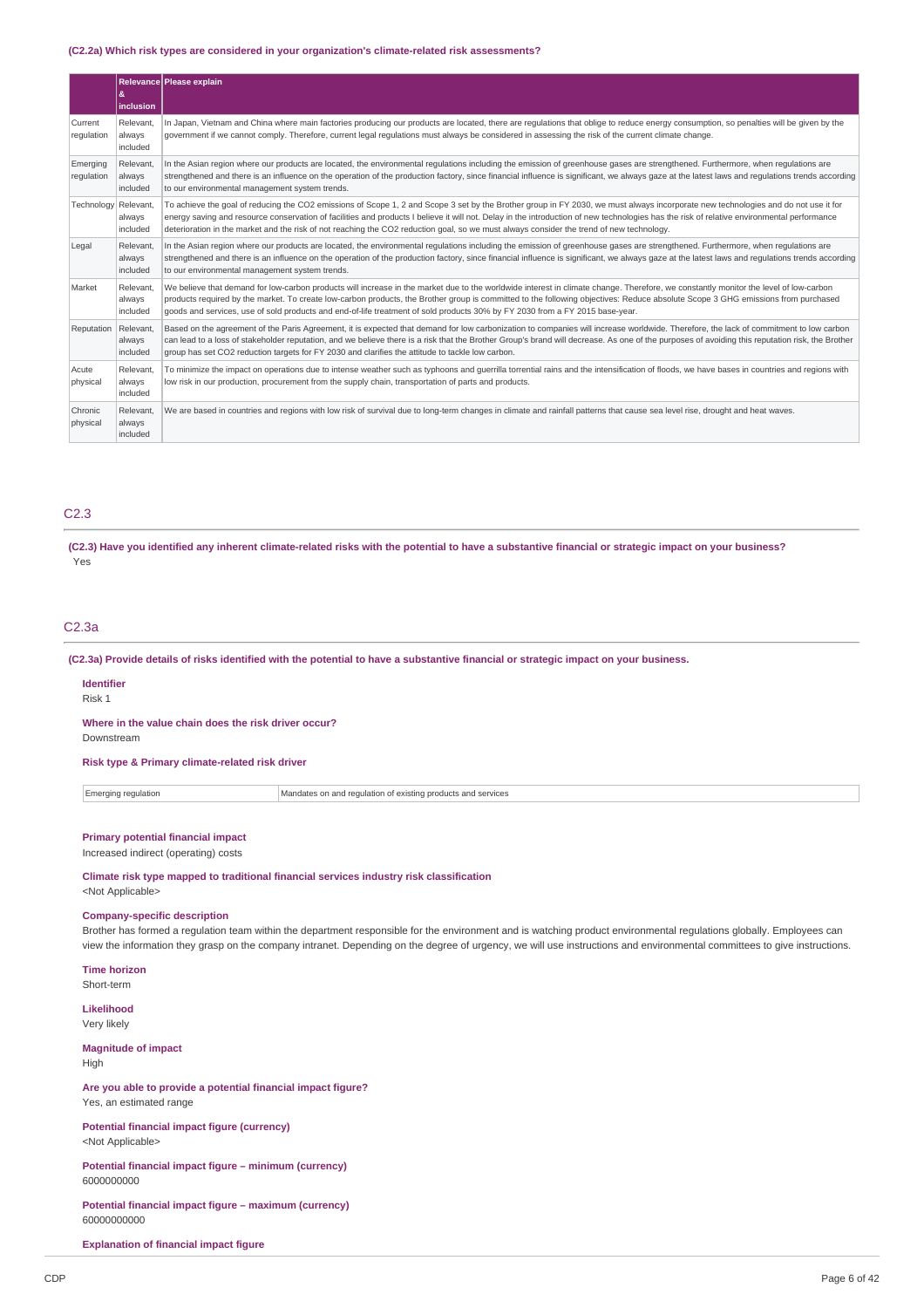Products must comply with global environmental regulations. Otherwise our products cannot be put on the market (100% of sales). If non-compliant products are placed on the market, we could face fines and product recall. The estimated financial impact of this would be about 1-10% reduction of our sales revenue in FY 2019.

# **Cost of response to risk**

328000000

## **Description of response and explanation of cost calculation**

Environmental management systems are designed to meet current regulations and respond quickly to new regulations/legislation through Green Procurement and Product Life Cycle Assessments to ensure compliance. We lobby through JBMIA and other industry associations. We have dedicated people at major sales companies and work with consultants for lobbying.

#### **Comment**

The costs of management are included in management activity costs in environmental accounting to meet various laws and regulations. Therefore, we quoted its management costs from environmental accounting in FY 2019.

### **Identifier**

Risk 2

## **Where in the value chain does the risk driver occur?**

Downstream

#### **Risk type & Primary climate-related risk driver**

Emerging regulation Mandates on and regulation of existing products and services

#### **Primary potential financial impact**

Decreased revenues due to reduced demand for products and services

#### **Climate risk type mapped to traditional financial services industry risk classification**

<Not Applicable>

## **Company-specific description**

Compliance with new regulations and standards requires a budget for re-designing or re-engineering. Potential to lose sale opportunities for our products. It is assumed that there is a high-risk tendency especially for communication and printing equipment.

**Time horizon** Short-term

# **Likelihood**

Very likely

#### **Magnitude of impact** High

# **Are you able to provide a potential financial impact figure?**

Yes, an estimated range

**Potential financial impact figure (currency)** <Not Applicable>

#### **Potential financial impact figure – minimum (currency)** 20000000000

# **Potential financial impact figure – maximum (currency)**

30000000000

# **Explanation of financial impact figure**

Compliance with product labelling (Energy Star, Blue Angel, etc.) expresses our printing products strong advantage in the market. Labelled products make up about 50- 70% of our sales and our profit. The loss of these labelled products would significantly impact on sales. We estimated the impact from the sales of communications and printing equipment in FY2019.

## **Cost of response to risk**

137000000

#### **Description of response and explanation of cost calculation**

The Brother Group monitors stake holder demands, actively participates through Brother subject matter experts and designs products to environmental label requirements. In addition, Brother has set specific targets in the Environmental Action Plan to acquire specific environmental labels in respective countries including Blue Angel, Eco Mark, Nordic Swan, EPEAT, and China's Ten Circle Mark, and efforts have been accelerated to fulfil the targets.

#### **Comment**

The costs for the development of eco conscious products and technologies are included in the R&D costs of environmental accounting. Therefore, we quoted its management costs from environmental accounting in FY 2019.

# **Identifier**

Risk 3

## **Where in the value chain does the risk driver occur?**

Direct operations

## **Risk type & Primary climate-related risk driver**

Emerging regulation **Carbon pricing mechanisms** Carbon pricing mechanisms

# **Primary potential financial impact**

Increased indirect (operating) costs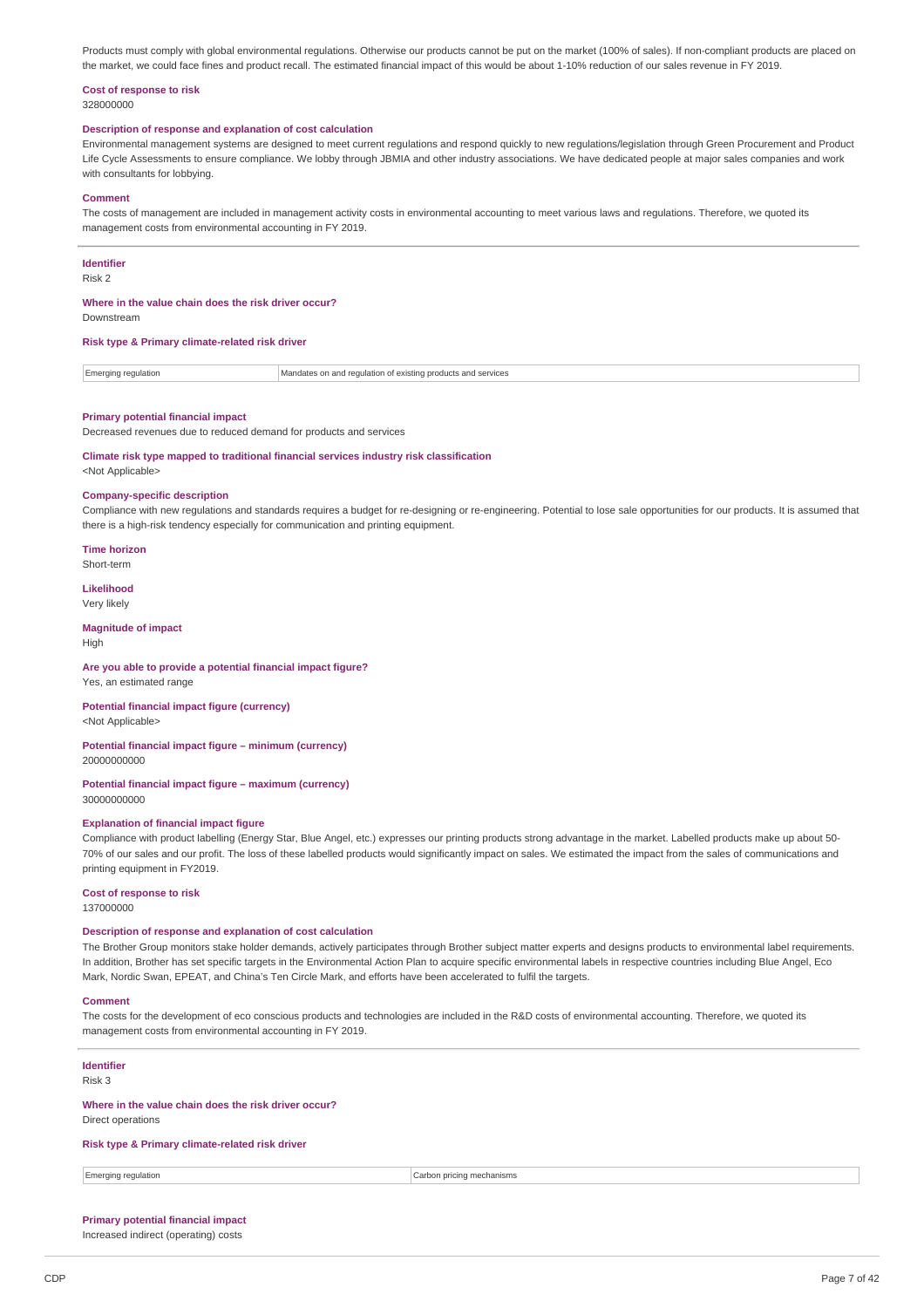#### **Climate risk type mapped to traditional financial services industry risk classification** <Not Applicable>

#### **Company-specific description**

If the Japanese government sets targets based on the framework of the Paris Agreement and allocates these to each industry as well as individual companies, it may impact Brother's targets for CO2 emissions in domestic locations and the energy efficiency indicator in products. The estimated financial impact of this would be about 1- 10% reduction of our sales revenue in FY 2019.

## **Time horizon**

Medium-term

**Likelihood** Likely

# **Magnitude of impact**

Medium

#### **Are you able to provide a potential financial impact figure?** Yes, an estimated range

**Potential financial impact figure (currency)**

<Not Applicable>

#### **Potential financial impact figure – minimum (currency)** 6000000000

**Potential financial impact figure – maximum (currency)** 60000000000

## **Explanation of financial impact figure**

Bother has been promoting improvements in both energy efficiency in each location and in products. However, if industry and individual companies are pressured to raise our targets, our cost for investment, operations management and developing may increase. We estimate that if Brother's head office reduces CO2 emissions domestically by 1% compared to the previous year, it will be covered by capital investment related to energy conservation.

# **Cost of response to risk**

328000000

## **Description of response and explanation of cost calculation**

Brother continues to establish new systems in new locations along with development plans in products. We have started Scope3 CO2 emissions analysis in addition to existing Scope1 and 2 emissions and can see and now focus on Category11 - emissions from use of sold products as one of the major emissions in Scope3. Towards this, to reduce CO2 emissions, we are considering the necessity to create products that can contribute to CO2 emission reduction through things such as making the product enable offset emissions during the use of product.

#### **Comment**

The costs of management are included in management activity costs in environmental accounting to meet various laws and regulations. Therefore, we quoted its management costs from environmental accounting in FY 2019.

# **Identifier**

Risk 4

### **Where in the value chain does the risk driver occur?**

Direct operations

# **Risk type & Primary climate-related risk driver**

| Chronic physical<br>. | Rising mean temperatures |
|-----------------------|--------------------------|
|                       |                          |

## **Primary potential financial impact**

Increased direct costs

**Climate risk type mapped to traditional financial services industry risk classification** <Not Applicable>

#### **Company-specific description**

The predicted impact of an increase in the mean average temperature will affect our facilities located in regions where higher temperatures are experienced as the norm. This will result in increased demand in cooling systems and electrical usage. An increase in electrical usage costs for buildings in those regions and countries where weather changes resulting in higher or lower than average temperatures for an extended period will cause higher energy usage (Air Conditioning).

**Time horizon**

Medium-term

**Likelihood** Very likely

**Magnitude of impact** Medium-high

**Are you able to provide a potential financial impact figure?** Yes, an estimated range

**Potential financial impact figure (currency)** <Not Applicable>

**Potential financial impact figure – minimum (currency)** 50000000

**Potential financial impact figure – maximum (currency)** 100000000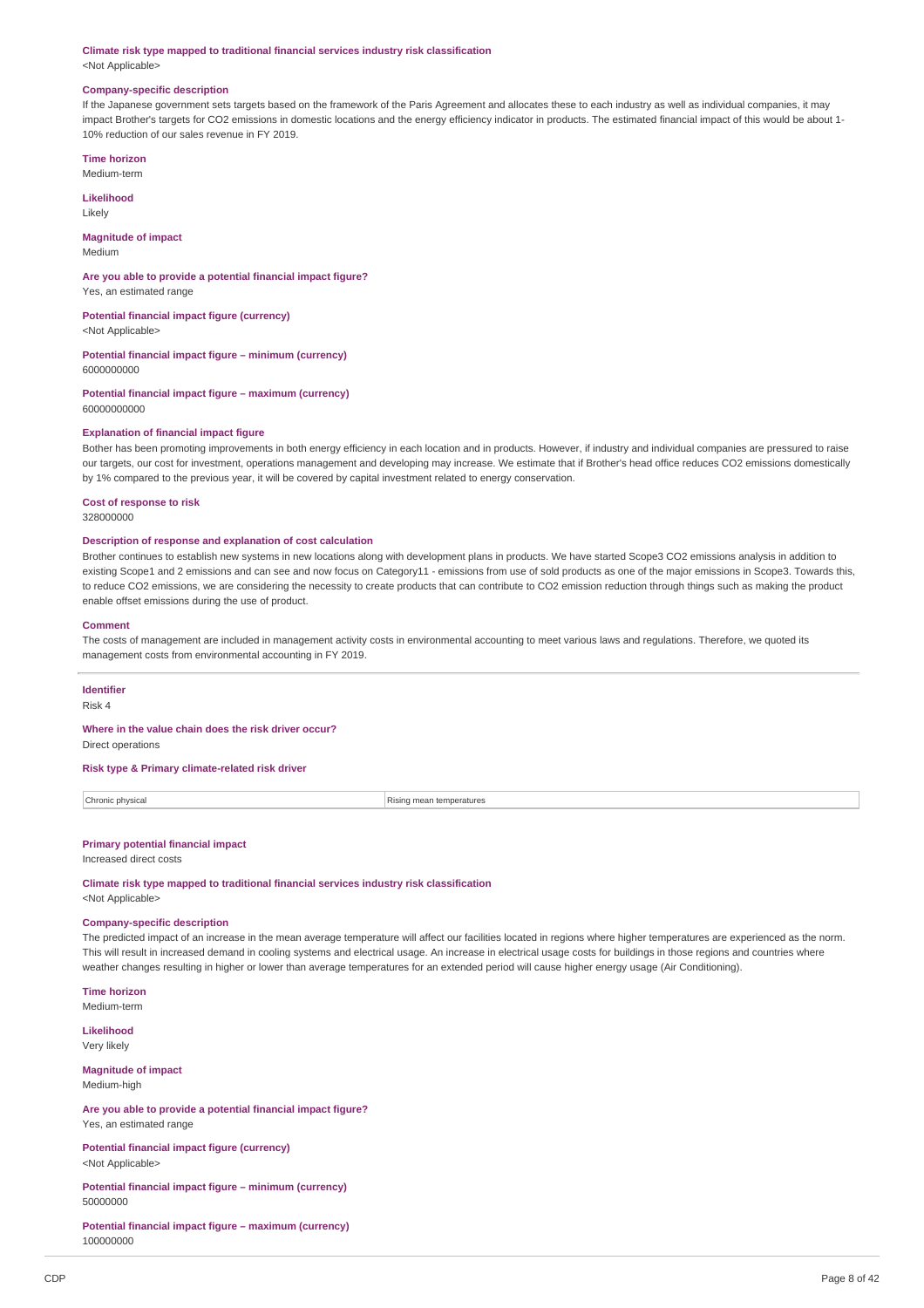#### **Explanation of financial impact figure**

This is the maximum estimated value of the electricity usage of the air conditioner due to domestic Brother's base, which is 1 degree higher in the summer and 1 degree in the winter than in the normal year. If the average summer temperature may be one to two degrees higher, we estimate that the costs associated with the plant's energy consumption will be this amount.

## **Cost of response to risk**

266000000

#### **Description of response and explanation of cost calculation**

Monitoring energy consumption at each facility on monthly basis. We are setting goals for each facility to reduce energy consumption to offset the predicted impact of climate change. Some of the methods to accomplish energy reduction include the study of LED installation, hours of operations, HVAC (heat ventilation air conditioning), and applying insulation to equipment with high heat output and shut down of non-essential equipment during peak hours.

#### **Comment**

This is the amount of investment related to energy conservation measures including the establishment and renewal of air conditioners in environmental accounting. Therefore, we estimated from the global environmental conservation cost in the environmental accounting of FY 2019.

#### **Identifier**

Risk 5

#### **Where in the value chain does the risk driver occur?** Direct operations

**Risk type & Primary climate-related risk driver**

Acute physical Increased severity and frequency of extreme weather events such as cyclones and floods

#### **Primary potential financial impact**

Decreased revenues due to reduced production capacity

**Climate risk type mapped to traditional financial services industry risk classification**

<Not Applicable>

#### **Company-specific description**

Risk drivers can cause temporary closures, loss of personnel, complete or partial loss of facilities resulting in disruption to Brother's supply chain. Operational cost will increase.

**Time horizon** Medium-term

## **Likelihood**

Very likely

## **Magnitude of impact** High

#### **Are you able to provide a potential financial impact figure?** Yes, an estimated range

**Potential financial impact figure (currency)**

<Not Applicable> **Potential financial impact figure – minimum (currency)**

6000000000

**Potential financial impact figure – maximum (currency)** 60000000000

#### **Explanation of financial impact figure**

The financial risks are decreased revenue through lost sales and an increase in distribution costs combined with capital cost increases to rebuild facilities that have the highest potential to be destroyed. The estimated financial impact of this would be about 1-10% reduction of our sales revenue in FY 2019.

## **Cost of response to risk**

 $\Omega$ 

## **Description of response and explanation of cost calculation**

We are reducing our exposure through expansion of product manufacturing for the same product category to multiple factory sites which includes construction of new facilities

#### **Comment**

Last year, there was no relocation or establishment of the factory. Therefore, we entered the management cost as zero.

## **Identifier**

Risk 6

## **Where in the value chain does the risk driver occur?**

Downstream

**Risk type & Primary climate-related risk driver**

Market Changing customer behavior

## **Primary potential financial impact** Increased indirect (operating) costs

**Climate risk type mapped to traditional financial services industry risk classification**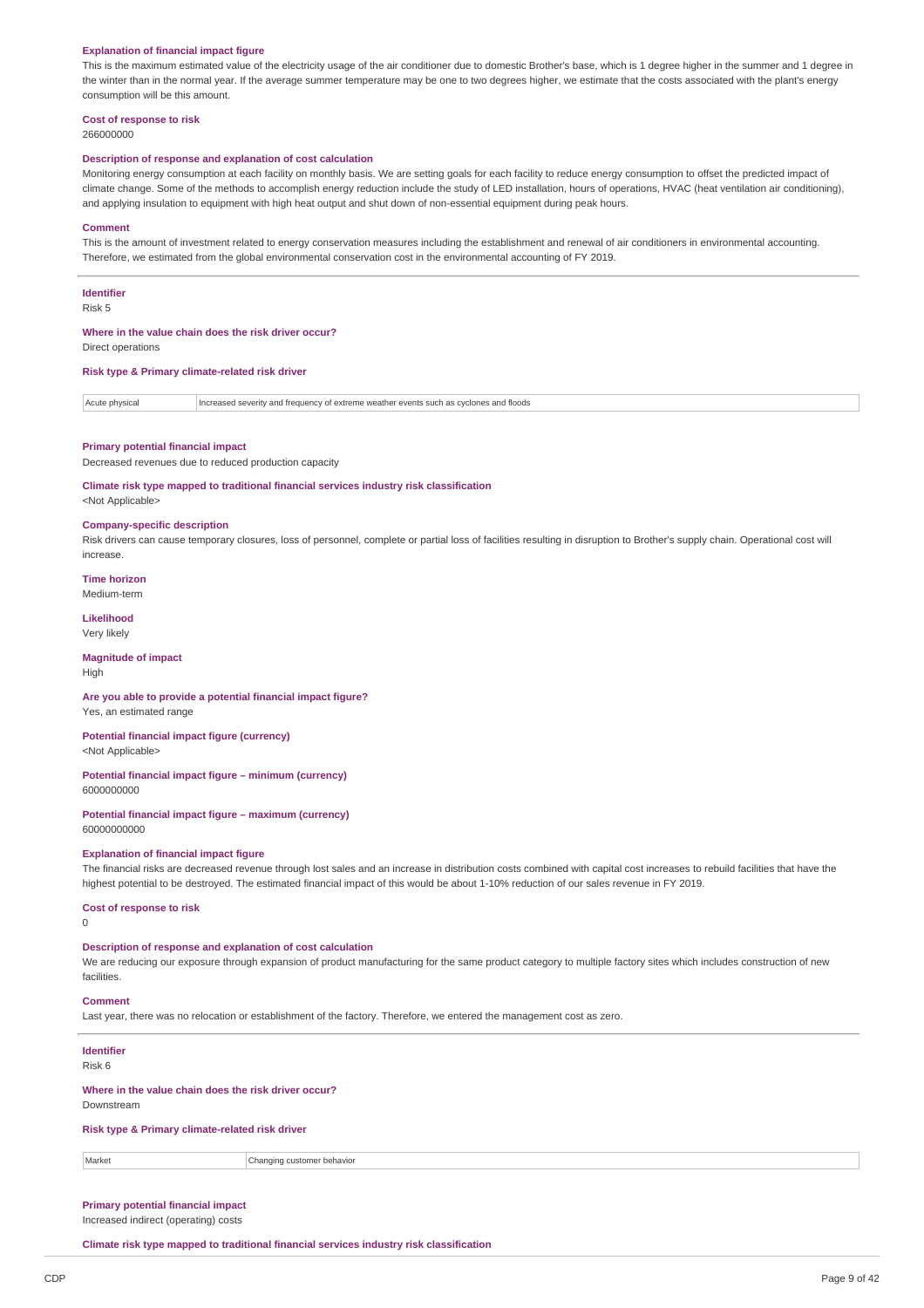#### <Not Applicable>

## **Company-specific description**

In Brother's product group such as communication/printing equipment, sewing machines, and machine tools, customers who cannot be satisfied with the current energysaving performance increase in future.

## **Time horizon**

Medium-term

**Likelihood** Likely

**Magnitude of impact**

Medium-high

## **Are you able to provide a potential financial impact figure?**

Yes, an estimated range

## **Potential financial impact figure (currency)**

<Not Applicable>

# **Potential financial impact figure – minimum (currency)**

6000000000

**Potential financial impact figure – maximum (currency)** 60000000000

#### **Explanation of financial impact figure**

Customer-oriented product designing will lead to an increase in operation costs. However, it is difficult to calculate the potential financial impact, we estimated the financial impact of this about 1-10% reduction of our sales revenue in FY 2019.

#### **Cost of response to risk**

137000000

## **Description of response and explanation of cost calculation**

Research and understand customers demand and trend and reflect the result in our product planning and designing.

### **Comment**

The costs for the development of eco conscious products and technologies are included in the R&D costs of environmental accounting. Therefore, we quoted its management costs from environmental accounting in FY 2019.

# C2.4

(C2.4) Have you identified any climate-related opportunities with the potential to have a substantive financial or strategic impact on your business? Yes

# C2.4a

(C2.4a) Provide details of opportunities identified with the potential to have a substantive financial or strategic impact on your business.

# **Identifier**

Opp1

## **Where in the value chain does the opportunity occur?**

Direct operations

# **Opportunity type**

Resource efficiency

## **Primary climate-related opportunity driver**

Other, please specify (Reduction of utility costs through energy-saving equipment investment)

**Primary potential financial impact** Reduced direct costs

#### **Company-specific description**

Every year, Brother Group aims to reduce Scope1 and 2 CO2 emissions by 1% (unit of sales) compared with the previous fiscal year, reducing the amount of materials for solvents containing greenhouse gases in the production process, introducing energy-saving equipment, strengthening management of facility operations, etc. As a result, in FY 2019 we achieved 6.9% reduction in market standard compared to FY2018.

**Time horizon** Short-term

**Likelihood**

Virtually certain

**Magnitude of impact** High

**Are you able to provide a potential financial impact figure?** Yes, an estimated range

**Potential financial impact figure (currency)**

<Not Applicable>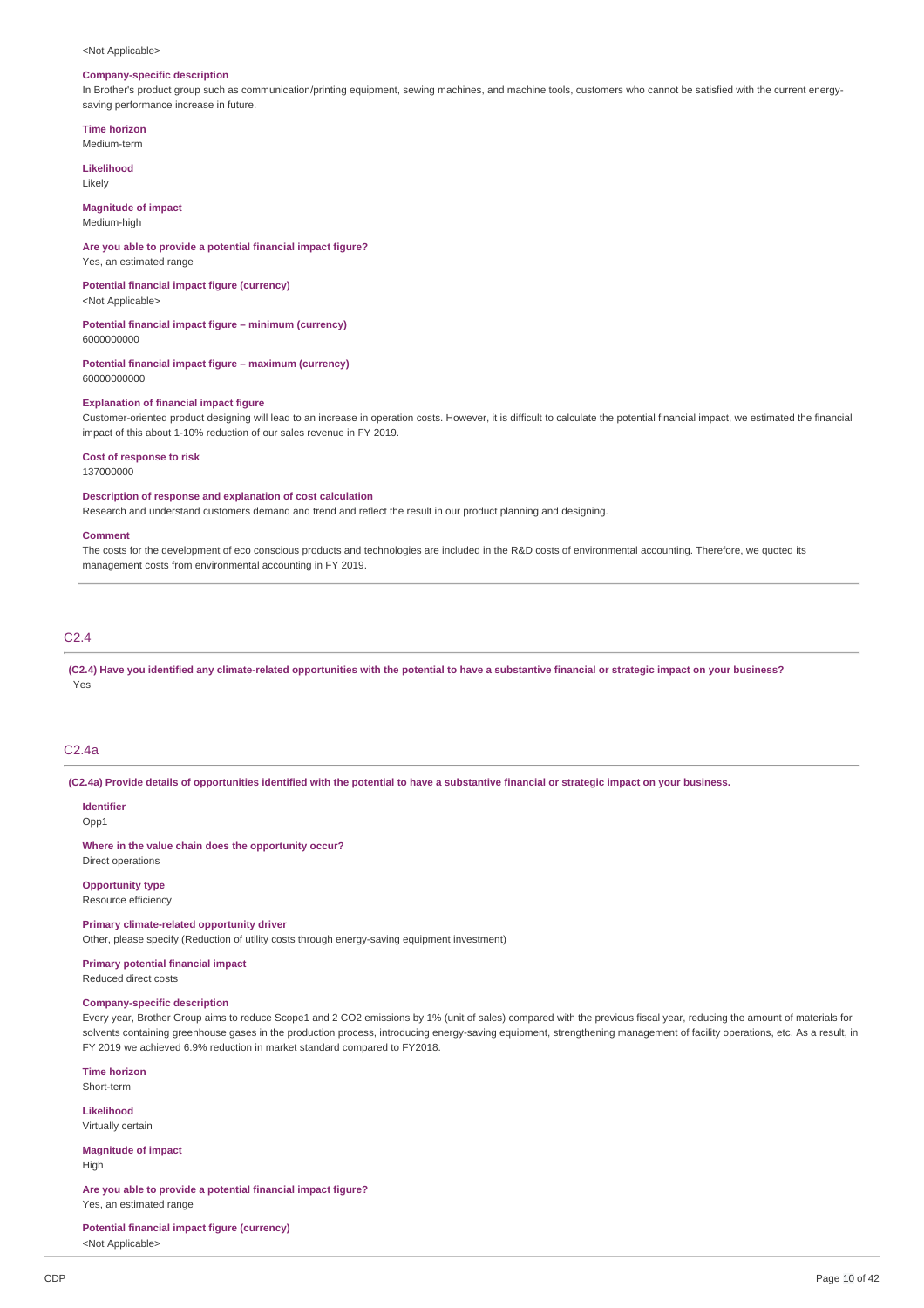**Potential financial impact figure – minimum (currency)** 600000000

## **Potential financial impact figure – maximum (currency)** 6000000000

## **Explanation of financial impact figure**

Because there are various factors, it is difficult to calculate the financial impact. We dare to estimate the financial impact of this about 0.1-1% reduction of our sales revenue in FY 2019.

# **Cost to realize opportunity**

328000000

# **Strategy to realize opportunity and explanation of cost calculation**

We will develop, implement and manage a single or multi-year GHG reduction plan every year. The multi-year plan is reviewed every year.

#### **Comment**

The costs of management are included in management activity costs in environmental accounting. Therefore, we quoted its management costs from environmental accounting in FY 2019.

**Identifier** Opp2

**Where in the value chain does the opportunity occur?** Downstream

#### **Opportunity type** Products and services

### **Primary climate-related opportunity driver** Development and/or expansion of low emission goods and services

**Primary potential financial impact** Reduced indirect (operating) costs

## **Company-specific description**

Brother produce energy reducing products and meeting substance legislation.

**Time horizon** Medium-term

**Likelihood** Very likely

## **Magnitude of impact** Medium-high

**Are you able to provide a potential financial impact figure?** Yes, an estimated range

**Potential financial impact figure (currency)** <Not Applicable>

#### **Potential financial impact figure – minimum (currency)** 600000000

#### **Potential financial impact figure – maximum (currency)** 6000000000

#### **Explanation of financial impact figure**

The potential financial implications of the opportunity in this area we believe is gaining a larger market share of like products over our competitors. Since it is difficult to calculate the potential financial impact, we estimated the financial impact of this about 0.1-1% reduction of our sales revenue in FY 2019.

## **Cost to realize opportunity**

137000000

## **Strategy to realize opportunity and explanation of cost calculation**

We quickly respond to new laws and regulations by utilizing the environmental management system. Our activities range from the procurement of parts and materials, development, design and product use to produce eco-conscious products that comply with regulations.

#### **Comment**

The costs for the development of eco conscious products and technologies are included in the R&D costs of environmental accounting. Therefore, we quoted its management costs from environmental accounting in FY 2019.

# **Identifier**

Opp3

**Where in the value chain does the opportunity occur?** Downstream

#### **Opportunity type** Products and services

**Primary climate-related opportunity driver** Development and/or expansion of low emission goods and services

**Primary potential financial impact** Reduced indirect (operating) costs

**Company-specific description**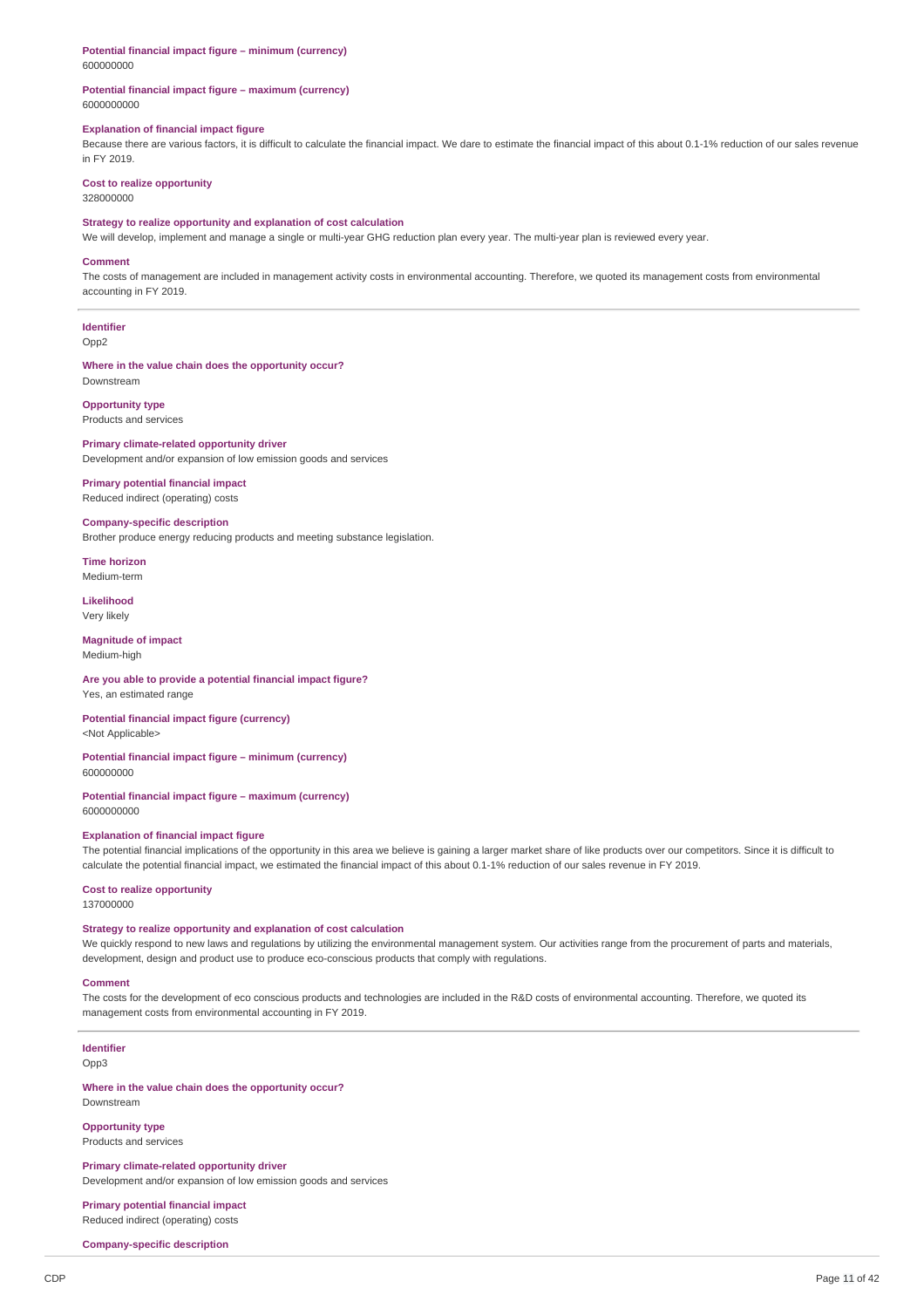Brother gains business opportunities by creating products that conform to the following environmental labels and regulations. - Blue Angel Mark and Nordic Swan, Eco Mark (Japan) EU ECO Flower, EPEAT - EU ErP Lot4 VA, France VA collection of consumables, Action Plan of the Industries of Electrical and Electronics on a Low Carbon Society.

#### **Time horizon**

Medium-term

**Likelihood** Very likely

## **Magnitude of impact**

Medium-high

## **Are you able to provide a potential financial impact figure?** Yes, an estimated range

**Potential financial impact figure (currency)**

<Not Applicable>

#### **Potential financial impact figure – minimum (currency)** 2000000000

**Potential financial impact figure – maximum (currency)**

3000000000

## **Explanation of financial impact figure**

Our products meet the criteria for environmental labels. This provides a strong opportunity to gain market share and provide our consumers a greater choice of eco conscious products over our competitors who are not meeting the criteria. The development and update of environmental label criteria required investment and development for the products and consumables. Mitigation of implementation costs if regulations were enacted. By preceding the customer-oriented products can lead to the development of new customers. We estimate that we can expect an increase of about 1% of total sales.

#### **Cost to realize opportunity**

137000000

## **Strategy to realize opportunity and explanation of cost calculation**

We actively promote acquisition of environmental labels around the world, communicate through our website and provide customers helpful information. Compliance with product labelling (Energy Star, Blue Angel, etc.) expresses our printing products strong advantage in the market. These low-carbon products make up about 50-70% of our sales and our profit. Expanding market share with these low-carbon products will have a significant impact on sales. We estimated the impact as about 1/10 of the sales of communications and printing equipment in FY2019.

#### **Comment**

Costs vary globally and are difficult to quantify. If we estimate risks and opportunities as being coincident, the costs for the development of eco conscious products and technologies are included in the R&D costs of environmental accounting. Therefore, we quoted its management costs from environmental accounting in FY 2019.

#### **Identifier**

Opp4

## **Where in the value chain does the opportunity occur?** Direct operations

**Opportunity type** Energy source

## **Primary climate-related opportunity driver** Use of lower-emission sources of energy

**Primary potential financial impact** Reduced direct costs

## **Company-specific description**

Ensuring the continuous flow of goods through our supply chain and the opportunity to implement the latest technologies for energy efficiency within a new facility in Asia.

# **Time horizon**

Long-term

#### **Likelihood** About as likely as not

**Magnitude of impact** Medium

## **Are you able to provide a potential financial impact figure?** No, we do not have this figure

**Potential financial impact figure (currency)** <Not Applicable>

## **Potential financial impact figure – minimum (currency)** <Not Applicable>

**Potential financial impact figure – maximum (currency)** <Not Applicable>

## **Explanation of financial impact figure**

The operation cost has been reduced by utilizing the latest technologies in energy efficiencies and CO2 emission reduction in a new Vietnam factory.

## **Cost to realize opportunity**

## **Strategy to realize opportunity and explanation of cost calculation**

Field studies were conducted within various Asian countries that took into consideration climate change risks, the ability to procure parts from regional suppliers, cost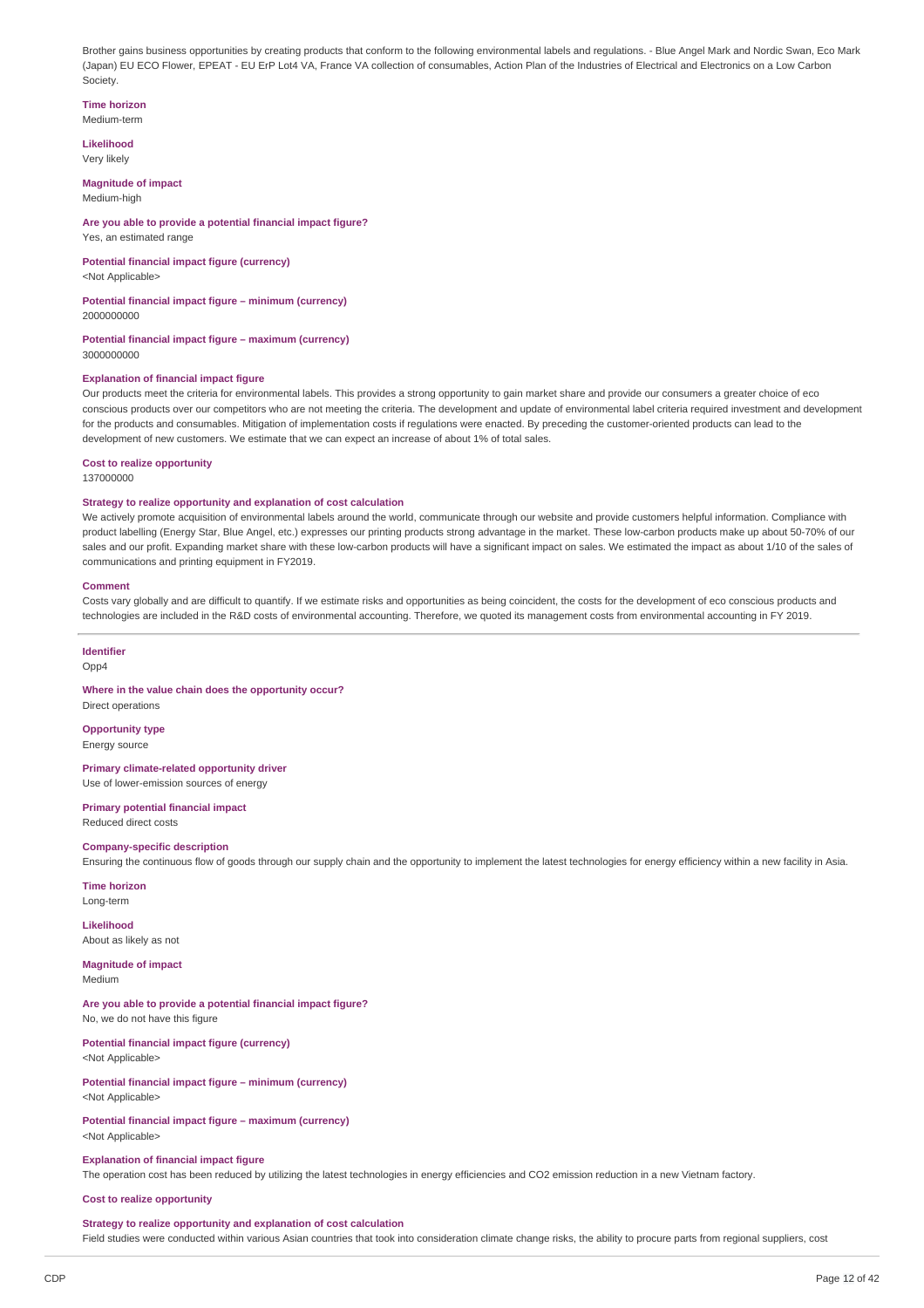factors, as well as local conditions that would support our manufacturing and supply chain requirements and new technologies in energy efficiencies.

## **Comment**

We have not announced the cost concerning the establishment of the factory.

# C3. Business Strategy

# C3.1

**(C3.1) Have climate-related risks and opportunities influenced your organization's strategy and/or financial planning?** Yes, and we have developed a low-carbon transition plan

# C3.1a

**(C3.1a) Does your organization use climate-related scenario analysis to inform its strategy?** Yes, qualitative and quantitative

# C3.1b

## **(C3.1b) Provide details of your organization's use of climate-related scenario analysis.**

| Climate-<br>related<br><b>scenarios</b><br>land<br><b>models</b><br>applied | <b>Details</b>                                                                                                                                                                                                                                                                                                                                                                                                                                                                                                                                                                                                                                                                                                                                                                                                                                                                                                                                                                                                                                                                                                                                                                                                                                                                                                                                                                                                                                                                                                                                                                                                                                                                                                                                                                                                                                                                                                                                                                                                                                                                                                                                                                                                                                                                                                                                                                                                                                                                                                                                                                                                                                                                                                                                                      |
|-----------------------------------------------------------------------------|---------------------------------------------------------------------------------------------------------------------------------------------------------------------------------------------------------------------------------------------------------------------------------------------------------------------------------------------------------------------------------------------------------------------------------------------------------------------------------------------------------------------------------------------------------------------------------------------------------------------------------------------------------------------------------------------------------------------------------------------------------------------------------------------------------------------------------------------------------------------------------------------------------------------------------------------------------------------------------------------------------------------------------------------------------------------------------------------------------------------------------------------------------------------------------------------------------------------------------------------------------------------------------------------------------------------------------------------------------------------------------------------------------------------------------------------------------------------------------------------------------------------------------------------------------------------------------------------------------------------------------------------------------------------------------------------------------------------------------------------------------------------------------------------------------------------------------------------------------------------------------------------------------------------------------------------------------------------------------------------------------------------------------------------------------------------------------------------------------------------------------------------------------------------------------------------------------------------------------------------------------------------------------------------------------------------------------------------------------------------------------------------------------------------------------------------------------------------------------------------------------------------------------------------------------------------------------------------------------------------------------------------------------------------------------------------------------------------------------------------------------------------|
| 2DS<br><b>RCP 2.6</b>                                                       | Our inventory follows the GHP Protocol Corporate Standard and the consolidation approach used to calculate is operational control. We commit to reduce absolute Scope1 and 2 GHG emissions 30 %<br>by FY 2030 from a FY 2015 base-year. The primary operations and activities that account for emissions in Scope1 and 2 is -, Scope 1: GHG emissions from liquid solvent for manufacturing and fossil<br>fuel consumption Scope 2: GHG emissions from purchased electricity consumption. We also commit to reduce absolute Scope3 GHG emissions from purchased goods and services, use of sold<br>products and end-of-life treatment of sold products 30 % by FY 2030 from a FY 2015 base-year. We believe that the target value of 30% reduction by 2030 compared with the fiscal 2015 level is a<br>consistent with the ambitious target level of Paris Agreement. The reason is the same setting as the target values of Scope1 and 2 set based on the SDA tool. As we are aggressively pursuing<br>greenhouse gas reduction efforts aiming at achieving the 2 degrees target of the Paris Agreement globally, it is imperative for the Brother Group to carry out business activities in line with that trend, It is<br>supposed to be kept low, and I think that it will be blessed with business opportunities. Based on this scenario, we have analysed the amount of greenhouse gas to be reduced in the business sectors<br>of the Brother group, because we recognize that the scenario with a high possibility to achieve the 2 degrees target is IEA 2DS. We specifically calculated the CO2 equivalent reduction of Scope1 and 2<br>that should be reduced by FY 2030 using the SDA tool provided by SBTi. As a result, we realized that it is the level required by society to achieve 30% of the fiscal 2015 level. In addition, the Brother<br>group's Scope3 emissions account for more than 90% of the total GHG emissions from purchased goods and services, end of life treatment of sold products. Because these emissions are greatly<br>related to the low carbon performance of products and demand for low-carbon products is expected in future markets, we set the reduction target of Scope3 at the same level as Scope1 and 2, We<br>believe that addressing creation will lead to business risk reduction. Based on the above concepts, we decided to set the goal of reducing the Scope1, 2 and Scope 3 by 30% from FY 2015 in FY 2030<br>as the goal of the entire group with the Environmental Committee and Strategy Committee, which the directors participate in. The whole group mentioned here covers areas in more than 40 countries<br>such as Japan, the United States, Europe and Asia where branch offices are located. |

# C3.1d

**(C3.1d) Describe where and how climate-related risks and opportunities have influenced your strategy.**

|                                             | <b>Have climate-related</b><br>risks and opportunities<br>influenced your<br>strategy in this area? | Description of influence                                                                                                                                                                                                                                                                                                                                                                                                                                                                                                                                                                        |
|---------------------------------------------|-----------------------------------------------------------------------------------------------------|-------------------------------------------------------------------------------------------------------------------------------------------------------------------------------------------------------------------------------------------------------------------------------------------------------------------------------------------------------------------------------------------------------------------------------------------------------------------------------------------------------------------------------------------------------------------------------------------------|
| Products<br>land<br>services                | Yes.                                                                                                | Impacted. We incorporate low-carbon product creation and line up into annual environmental targets and mid- and long-term plans, and the environmental committee<br>manages the progress situation. Product example; Printers, All-in-Ones, Home Sewing Machines, Industrial Sewing Machines, Machine Tools, Reducers and Gears, etc.                                                                                                                                                                                                                                                           |
| Supply<br>chain<br>and/or<br>value<br>chain | Yes                                                                                                 | Impacted for some suppliers, facilities, or product lines. When initiating transactions with the supply chain, or periodically, we are requesting the setting and reporting of<br>voluntary targets for GHG reduction.                                                                                                                                                                                                                                                                                                                                                                          |
| Investment Yes<br>in R&D                    |                                                                                                     | Impacted for some suppliers, facilities, or product lines. In 2016, Brother succeeded in developing a fuel cell system by making use of miniaturization technology accumulated<br>through the development of printers and multifunction machines, and power control technology cultivated in machine tools and others. We believe that we can contribute to<br>the development of a low carbon society and a decarbonized society.                                                                                                                                                              |
| Operations Yes                              |                                                                                                     | Impacted. We have incorporated the latest energy-saving facilities in establishing a new factory and building a new building. Even in existing buildings, we have budgeted<br>and introduced devices that compatible with functions and energy saving, such as updating to devices with fewer GHGs. In the office, operational standards are set for air<br>conditioner, lighting and office equipment operation, contributing to energy conservation. At the factory, we reviewed the unnecessary power, updated the equipment,<br>improved the process, contributing to the reduction of GHG. |

## C3.1e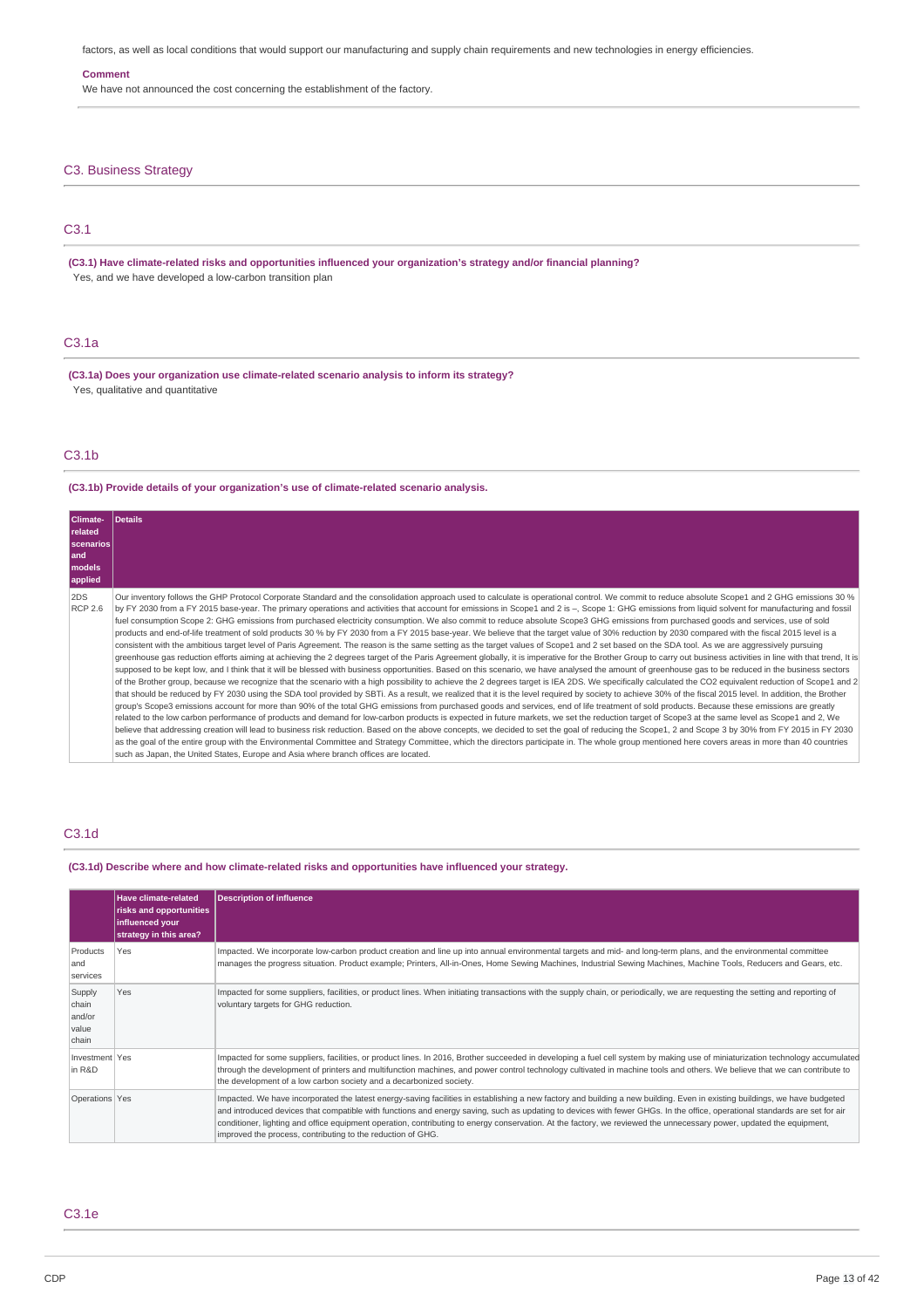#### **(C3.1e) Describe where and how climate-related risks and opportunities have influenced your financial planning.**

| <b>Financial planning</b><br>elements that have<br>been influenced | <b>Description of influence</b>                                                                                                                                                   |
|--------------------------------------------------------------------|-----------------------------------------------------------------------------------------------------------------------------------------------------------------------------------|
| Row Revenues                                                       | Changes in factory production volumes and changes in consumer trends caused by the effects of climate change will have an impact on Brother's financial plan for revenue. Due to  |
| Direct costs                                                       | the effects of climate change, financial planning concerning Brother's business expenditure, such as product quality control, employee safety and health, and introduction of low |
|                                                                    | GHG emissions equipment, may be affected.                                                                                                                                         |

## C3.1f

#### (C3.1f) Provide any additional information on how climate-related risks and opportunities have influenced your strategy and financial planning (optional).

i) We formulate the Brother Group Environmental Action Plan based on the Global Charter. The Environmental Promotion Division continuously researches regulatory information and global trends related to climate change from the stage of draft documents. We identify the important issues, set ambitious environmental targets in our Environmental Action Plan and publish it to entire departments in the Head Office and facilities around the world. Based on the tasks under Environmental Action Plan, the Environmental Committee as the decision-making body for environmental affairs, acts to check the progress and performance and utilizes the results in making a new action plan every three to five years.

ii) In order to contribute to solving global environmental problems, Brother creates the "Brother Group Environmental Vision 2050" as an environmental goal of the Brother group, as well as its milestone we have set the "Medium-Term Fiscal 2030 target" as our target. We are aware that this medium-term target for reducing CO2 emissions is appropriate as a reduction target based on the scientific basis for achieving the "2 degrees target" of the Paris Agreement, or "Science Based Targets Initiative" and applied for certification.

Prior to this target setting, we have expanded the boundary of Scope1, 2 and 3 to set tasks, which drive forward the efficient CO2 reduction program to disclose the effect of producing more energy-saving products.

iii) Energy saving activities at each facility, energy efficient performance in our products to meet regulatory requirements and customers' preference change have been influenced on our product development plans and our decisions to develop new technologies.

iv) By identifying global trends and regulatory requirements, we developed the Brother Group midterm environmental action plan 2019-2021 and set the following ambitious targets in respect to the following fields:

-1. Create eco-conscious products,

-2. Reduce group CO2 emissions. For example, we develop low carbon products and switch to energy-efficient equipment at each facility.

v) We developed new Fuel cells. This product does not emit CO2 emissions in its usage and is very useful from CO2 reduction view point.

vi) We have started a working group and now are considering the future vision.

vii) We conduct product environmental assessments at key stages of development and ensure eco-conscious design by addressing the product life cycle from material procurement, production, products use through to the collection and recycling at the end of life. We conduct an LCA that quantitatively provides numerical data for the "degree of impact on the environment" at each stage of its life cycle. Environmental load characteristics and improvement points are identified, and the improvement effects are confirmed for each product. We conduct an LCA for our core products categories in our business operations and acquire the JEMAI EcoLeaf environmental label on almost all core products. We make our Brother products towards achievement of the top-level energy efficiency in the market.

viii) We will perform forward-looking scenario analyses, including a 2 degrees scenario and aim to utilize the results in setting our long-term business plan and strategies.

## C4. Targets and performance

# C4.1

**(C4.1) Did you have an emissions target that was active in the reporting year?** Absolute target

# C4.1a

**(C4.1a) Provide details of your absolute emissions target(s) and progress made against those targets.**

| <b>Target reference number</b><br>Abs 1                                                                            |
|--------------------------------------------------------------------------------------------------------------------|
| Year target was set<br>2018                                                                                        |
| <b>Target coverage</b><br>Company-wide                                                                             |
| Scope(s) (or Scope 3 category)<br>Scope 1+2 (market-based)                                                         |
| <b>Base year</b><br>2015                                                                                           |
| Covered emissions in base year (metric tons CO2e)<br>200425.85                                                     |
| Covered emissions in base year as % of total base year emissions in selected Scope(s) (or Scope 3 category)<br>100 |
| <b>Target year</b><br>2030                                                                                         |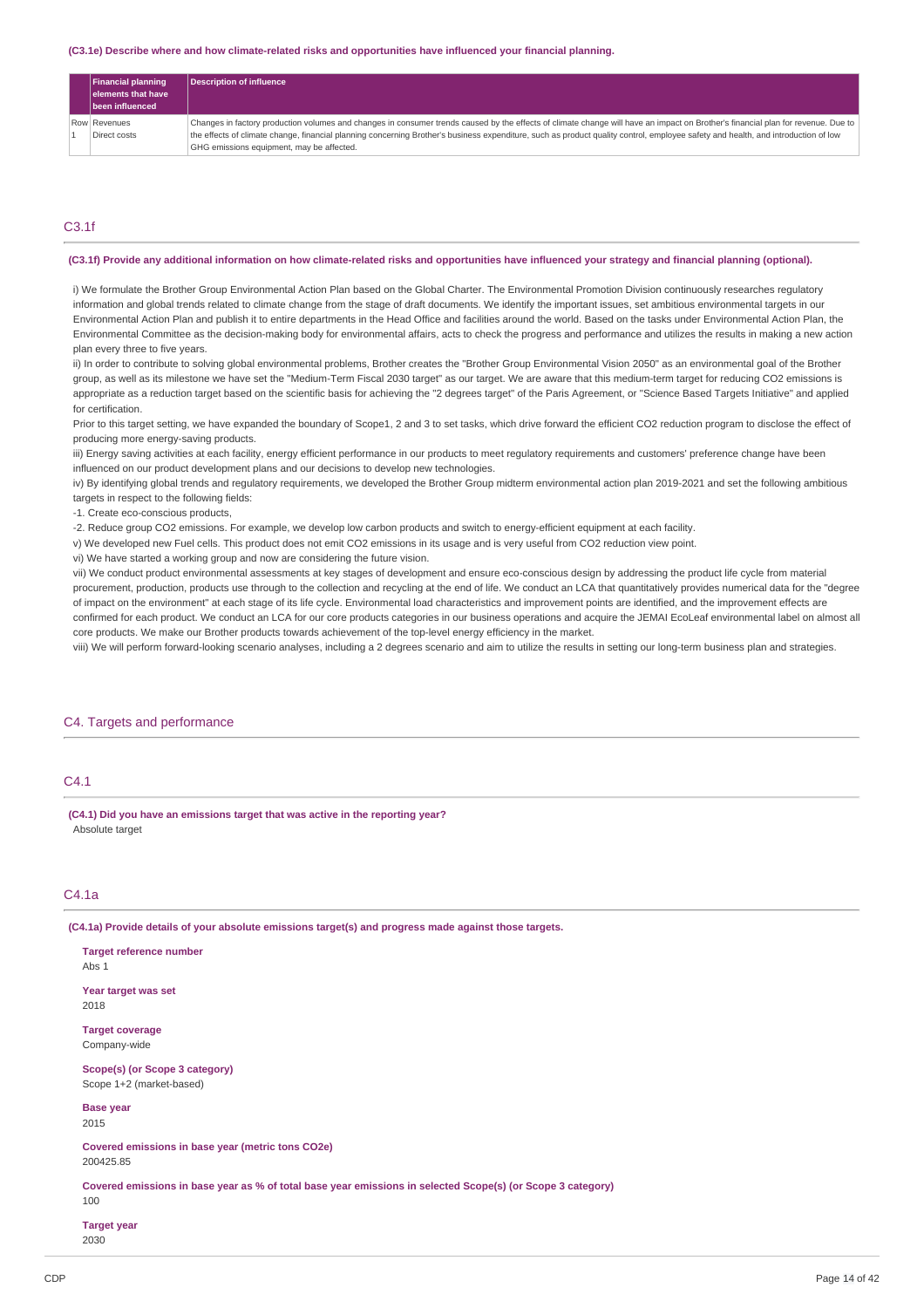#### **Targeted reduction from base year (%)** 30

## **Covered emissions in target year (metric tons CO2e) [auto-calculated]** 140298.095

**Covered emissions in reporting year (metric tons CO2e)** 124647.21

**% of target achieved [auto-calculated]** 126.029385264758

**Target status in reporting year** Achieved

#### **Is this a science-based target?**

Yes, this target has been approved as science-based by the Science-Based Targets initiative

### **Please explain (including target coverage)**

In July 2018, Brother Industries, Ltd. announces that its mid-term targets for CO2 emissions reduction set out in the "Brother Group Environmental Vision 2050" have been approved by the international environmental initiative "Science Based Targets initiative" as the science-based reduction targets for achieving the Paris Agreement's goal of limiting global warming to well below "2 degrees Celsius." The Brother Group identifies CO2 emissions reduction as one of the priorities in the "Brother Group Environmental Vision 2050," a long-term environmental vision towards 2050. The mid-term targets for CO2 emissions reduction, which were recognized as science-based targets this time, were set based on the view that worsening worldwide climate change is a serious social challenge and a business risk for the Brother Group that need to be addressed continuously for years. The Group's reduction targets have been expanded to include CO2 emissions from its value chain that account for more than 90% of its total CO2 emissions (Scope 3) in addition to CO2 emissions from office activities (Scope1 and 2), which the Group has already been addressing. Focusing on these scopes, the Brother Group contributes to preventing climate change. Since it is published as a news release on our website, please refer to below. http://www.brother.com/en/news/2018/sbt/index.htm 1-(124,647.21-140,298.10) / (200,425.85-140,298.10) =1-(-15,650.89)/60,127.75=1.260294=126.03%

**Target reference number** Abs 2 **Year target was set** 2018 **Target coverage** Company-wide **Scope(s) (or Scope 3 category)** Other, please specify (Product-related Scope 3 (Category 1, 11, 12)) **Base year** 2015 **Covered emissions in base year (metric tons CO2e)** 2701150.49 Covered emissions in base year as % of total base year emissions in selected Scope(s) (or Scope 3 category) 100 **Target year** 2030 **Targeted reduction from base year (%)** 30 **Covered emissions in target year (metric tons CO2e) [auto-calculated]** 1890805.343 **Covered emissions in reporting year (metric tons CO2e)** 2274919.62 **% of target achieved [auto-calculated]** 52.5986823735492 **Target status in reporting year** Underway **Is this a science-based target?** Yes, this target has been approved as science-based by the Science-Based Targets initiative **Please explain (including target coverage)** In July 2018, Brother Industries, Ltd. announces that its mid-term targets for CO2 emissions reduction set out in the "Brother Group Environmental Vision 2050" have been approved by the international environmental initiative "Science Based Targets initiative" as the science-based reduction targets for achieving the Paris Agreement's goal of limiting global warming to well below "2 degrees Celsius." The Brother Group identifies CO2 emissions reduction as one of the priorities in the "Brother Group Environmental Vision 2050," a long-term environmental vision towards 2050. The mid-term targets for CO2 emissions reduction, which were recognized as science-based targets this time, were set based on the view that worsening worldwide climate change is a serious social challenge and a business risk for the Brother Group that need to be addressed continuously for years. The Group's reduction targets have been expanded to include CO2 emissions from its value chain that account for more than 90% of its total CO2 emissions (Scope3) in addition to CO2 emissions from office activities (Scope1 and 2), which the Group has already been addressing. Focusing on these scopes, the Brother Group contributes to preventing climate change. Since it is published as a news release on our website, please refer to below.

http://www.brother.com/en/news/2018/sbt/index.htm 1-(2,274,919.62-1,890,805.34) / (2,701,150.49-1,890,805.34) =1-384,114.28/810,345.15=0.525987=52.60%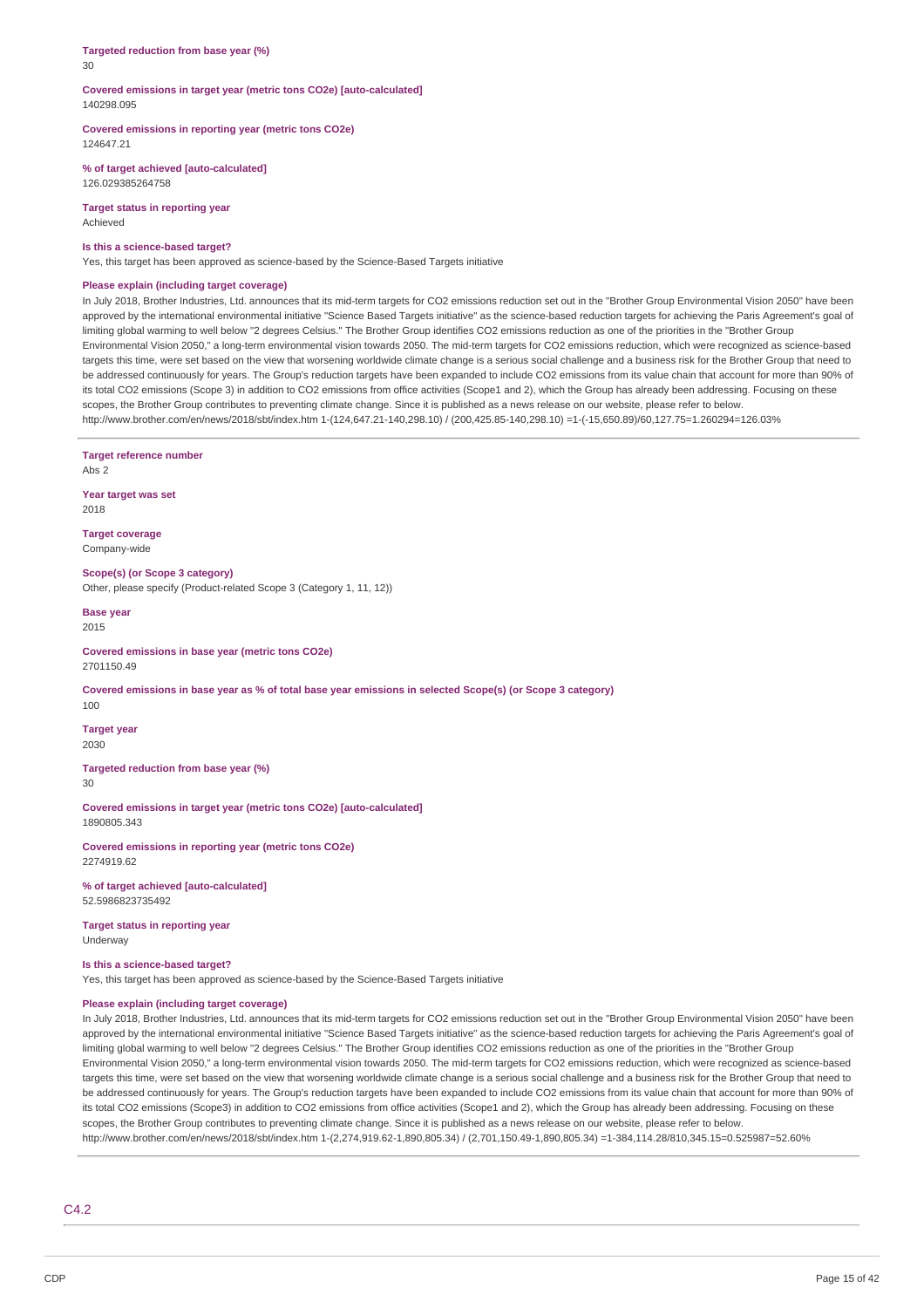# C4.3

(C4.3) Did you have emissions reduction initiatives that were active within the reporting year? Note that this can include those in the planning and/or **implementation phases.**

Yes

# C4.3a

(C4.3a) Identify the total number of initiatives at each stage of development, and for those in the implementation stages, the estimated CO2e savings.

|                           | <b>Number of initiatives</b> | Total estimated annual CO2e savings in metric tonnes CO2e (only for rows marked *) |  |  |
|---------------------------|------------------------------|------------------------------------------------------------------------------------|--|--|
| Under investigation       |                              |                                                                                    |  |  |
| To be implemented*        | 57                           | 1559.54                                                                            |  |  |
| Implementation commenced* |                              |                                                                                    |  |  |
| Implemented*              | 63                           | 3731.7                                                                             |  |  |
| Not to be implemented     |                              |                                                                                    |  |  |

# $C4.3<sub>b</sub>$

**(C4.3b) Provide details on the initiatives implemented in the reporting year in the table below.**

## **Initiative category & Initiative type**

Energy efficiency in production processes Other, please specify (Improvement of equipment by installing equipment that contributes to energy saving)

**Estimated annual CO2e savings (metric tonnes CO2e)** 294.56

## **Scope(s)**

Scope 2 (location-based)

# **Voluntary/Mandatory**

Voluntary

**Annual monetary savings (unit currency – as specified in C0.4)** 9500000

**Investment required (unit currency – as specified in C0.4)** 94000000

**Payback period**

4-10 years

#### **Estimated lifetime of the initiative** <1 year

**Comment** We have reduced energy consumption by control of ventilation fans and lighting with timers and by installing air curtains at production plants. This activity planned for the year was completed in FY2019.

## **Initiative category & Initiative type**

Energy efficiency in production processes  $\blacksquare$ 

#### **Estimated annual CO2e savings (metric tonnes CO2e)** 768.15

**Scope(s)**

# Scope 2 (location-based)

**Voluntary/Mandatory**

Voluntary

**Annual monetary savings (unit currency – as specified in C0.4)** 13000000

**Investment required (unit currency – as specified in C0.4)** 350000000

**Payback period** 21-25 years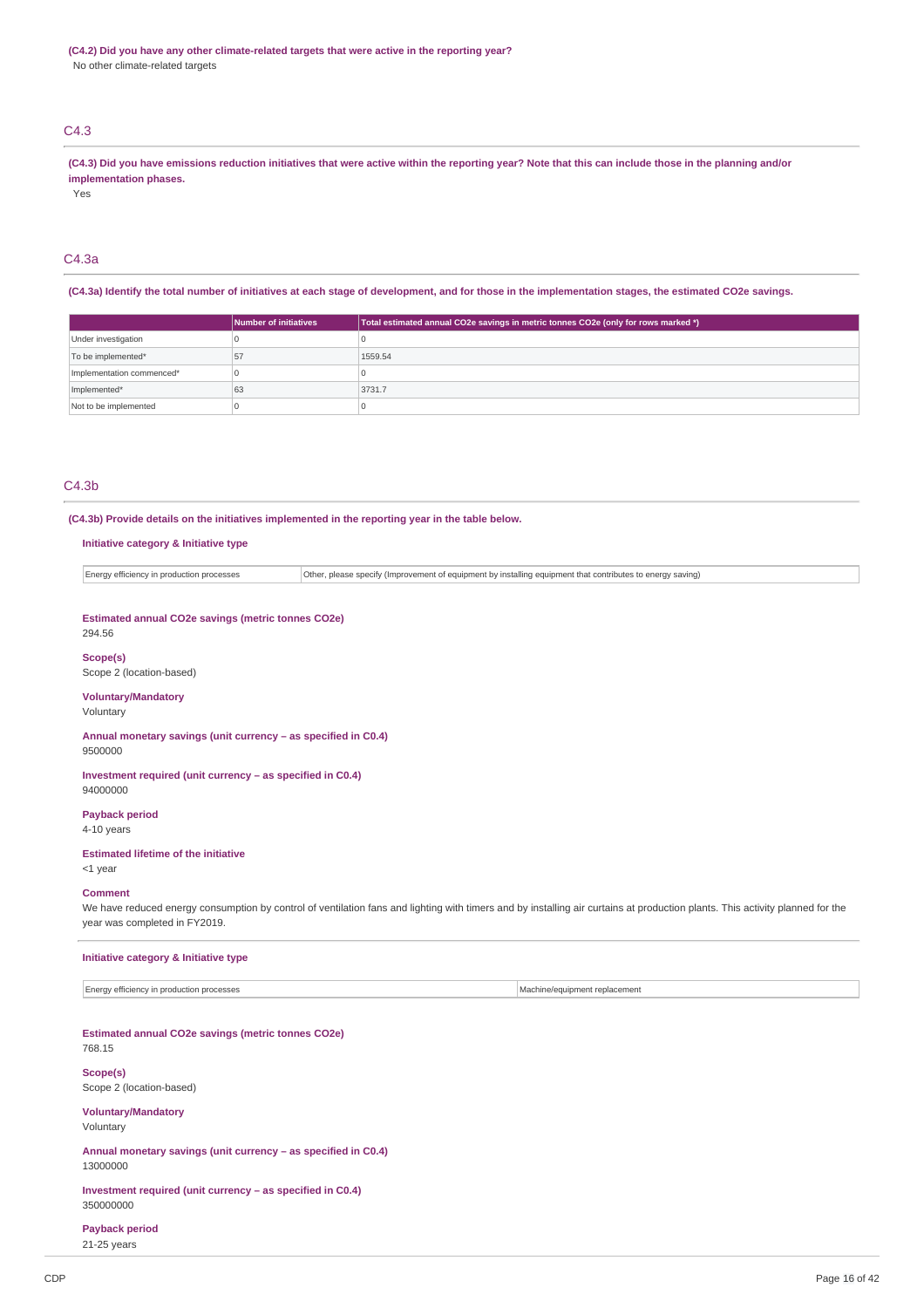#### **Estimated lifetime of the initiative**

<1 year

#### **Comment**

We have reduced energy consumption by updating production equipment, air conditioners and humidifiers. This activity planned for the year was completed in FY2019.

| Initiative category & Initiative type |          |
|---------------------------------------|----------|
|                                       |          |
| Energy efficiency in buildings        | Lighting |

**Estimated annual CO2e savings (metric tonnes CO2e)** 255.9

**Scope(s)** Scope 2 (location-based)

# **Voluntary/Mandatory**

Voluntary

**Annual monetary savings (unit currency – as specified in C0.4)** 12000000

**Investment required (unit currency – as specified in C0.4)** 160000000

**Payback period** 11-15 years

**Estimated lifetime of the initiative** <1 year

#### **Comment**

We have reduced energy consumption by replacing fluorescent lamps with LEDs. This activity planned for the year was completed in FY2019.

**Initiative category & Initiative type**

Energy efficiency in production processes Process optimization

**Estimated annual CO2e savings (metric tonnes CO2e)**

2307.07

**Scope(s)** Scope 1 Scope 2 (location-based)

# **Voluntary/Mandatory**

Voluntary

**Annual monetary savings (unit currency – as specified in C0.4)** 19000000

**Investment required (unit currency – as specified in C0.4)** 88000000

**Payback period** 4-10 years

#### **Estimated lifetime of the initiative**

<1 year

#### **Comment**

At production factories, we have turned off lights during employee's break time and factory holidays and have reduced energy by stopping the machine in process waiting time. We attached timers and controllers as needed. We have reduced energy consumption by patrolling leaks on air piping and maintaining proper condition by periodic cleaning of air conditioning equipment. This activity planned for the year was completed in FY2019.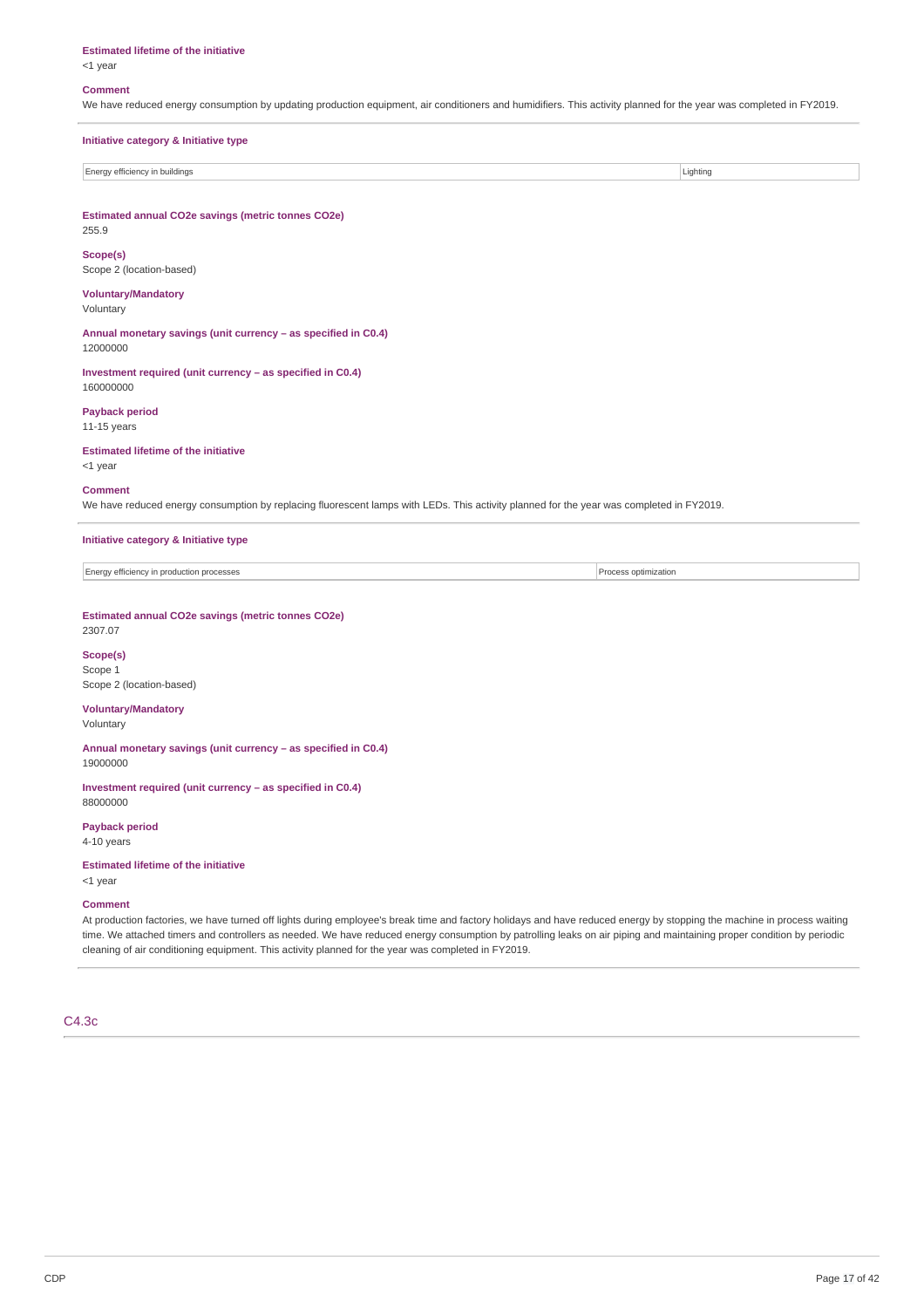## **(C4.3c) What methods do you use to drive investment in emissions reduction activities?**

| <b>Method</b>                                        | <b>Comment</b>                                                                                                                                                                                                                                                                                                 |
|------------------------------------------------------|----------------------------------------------------------------------------------------------------------------------------------------------------------------------------------------------------------------------------------------------------------------------------------------------------------------|
| Compliance with regulatory<br>requirements/standards | We invested in outside consultants for energy efficiencies to meet requlatory requirements.                                                                                                                                                                                                                    |
| Dedicated budget for energy<br>efficiency            | Implementation for energy reduction projects within facilities.                                                                                                                                                                                                                                                |
| Internal<br>incentives/recognition<br>programs       | Donations from the amount of Eco-point Brother Environmental Programs to external environmental charities.                                                                                                                                                                                                     |
| Internal finance mechanisms                          | Additional investments as required/needed for potential reduction activities.                                                                                                                                                                                                                                  |
| Dedicated budget for low-<br>carbon product R&D      | We set energy-saving performance targets in each business segment and decide investment in developing new products.                                                                                                                                                                                            |
| Employee engagement                                  | First place finish in the Drive Less Somerset Employer Challenge Event for 2016 sponsored by NPO "Ride Wise" in the USA. The challenge issued was to see which Somerset<br>Employer could reduce traffic and decrease the most amount of carbon emissions through choosing sustainable transportation options. |

# C4.5

(C4.5) Do you classify any of your existing goods and/or services as low-carbon products or do they enable a third party to avoid GHG emissions? Yes

# C4.5a

(C4.5a) Provide details of your products and/or services that you classify as low-carbon products or that enable a third party to avoid GHG emissions.

# **Level of aggregation**

Group of products

# **Description of product/Group of products**

Period: Compliance rate of imaging equipment \* placed on the European market from Jan 2019 to Dec 2019 Equipment using inkjet technologies: 100% Equipment using laser technologies: 98% \*Copiers, printers, fax machines and multifunction devices using laser, inkjet and solid ink technologies

## **Are these low-carbon product(s) or do they enable avoided emissions?** Low-carbon product

**Taxonomy, project or methodology used to classify product(s) as low-carbon or to calculate avoided emissions**

Evaluating the carbon-reducing impacts of ICT

## **% revenue from low carbon product(s) in the reporting year**

53.08

# **% of total portfolio value**

<Not Applicable>

# **Asset classes/ product types**

<Not Applicable>

## **Comment**

The Brother group produced more energy efficient products compared with the previous equivalent models based on our own Product Environmental Assessment Check Sheet.

# C5. Emissions methodology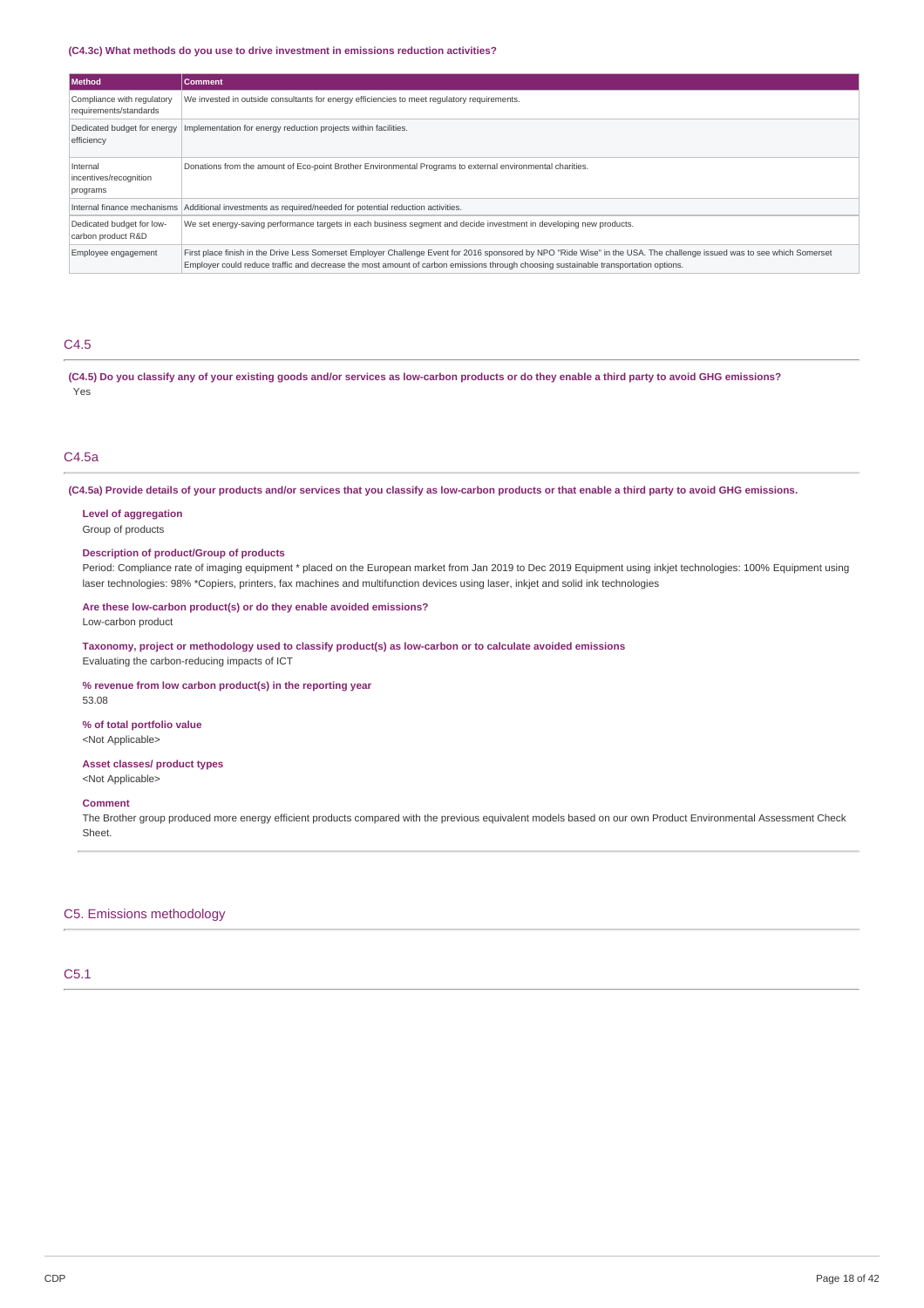#### **(C5.1) Provide your base year and base year emissions (Scopes 1 and 2).**

#### **Scope 1**

**Base year start** April 1 2015

**Base year end** March 31 2016

**Base year emissions (metric tons CO2e)** 75333.15

#### **Comment**

To apply to SBTi and to expand the boundary, we tried again to calculate the base year as 2015.This data has been revalidated by external verification agencies.

#### **Scope 2 (location-based)**

**Base year start** April 1 2015

**Base year end**

March 31 2016

**Base year emissions (metric tons CO2e)**

122766.05

# **Comment**

To apply to SBTi and to expand the boundary, we tried again to calculate the base year as 2015.This data has been revalidated by external verification agencies.

## **Scope 2 (market-based)**

**Base year start**

April 1 2015

**Base year end** March 31 2016

**Base year emissions (metric tons CO2e)** 125092.7

#### **Comment**

To apply to SBTi and to expand the boundary, we tried again to calculate the base year as 2015. This data has been revalidated by external verification agencies.

# C5.2

(C5.2) Select the name of the standard, protocol, or methodology you have used to collect activity data and calculate emissions.

IEA CO2 Emissions from Fuel Combustion

ISO 14064-1

Japan Ministry of the Environment, Law Concerning the Promotion of the Measures to Cope with Global Warming, Superceded by Revision of the Act on Promotion of Global

Warming Countermeasures (2005 Amendment)

The Greenhouse Gas Protocol: A Corporate Accounting and Reporting Standard (Revised Edition)

Toitū carbonzero programme

US EPA Emissions & Generation Resource Integrated Database (eGRID)

## C6. Emissions data

# C6.1

**(C6.1) What were your organization's gross global Scope 1 emissions in metric tons CO2e?**

# **Reporting year**

**Gross global Scope 1 emissions (metric tons CO2e)** 17362.526

# **Start date**

<Not Applicable>

**End date** <Not Applicable>

# **Comment**

This figure has been verified by a third-party external verifier.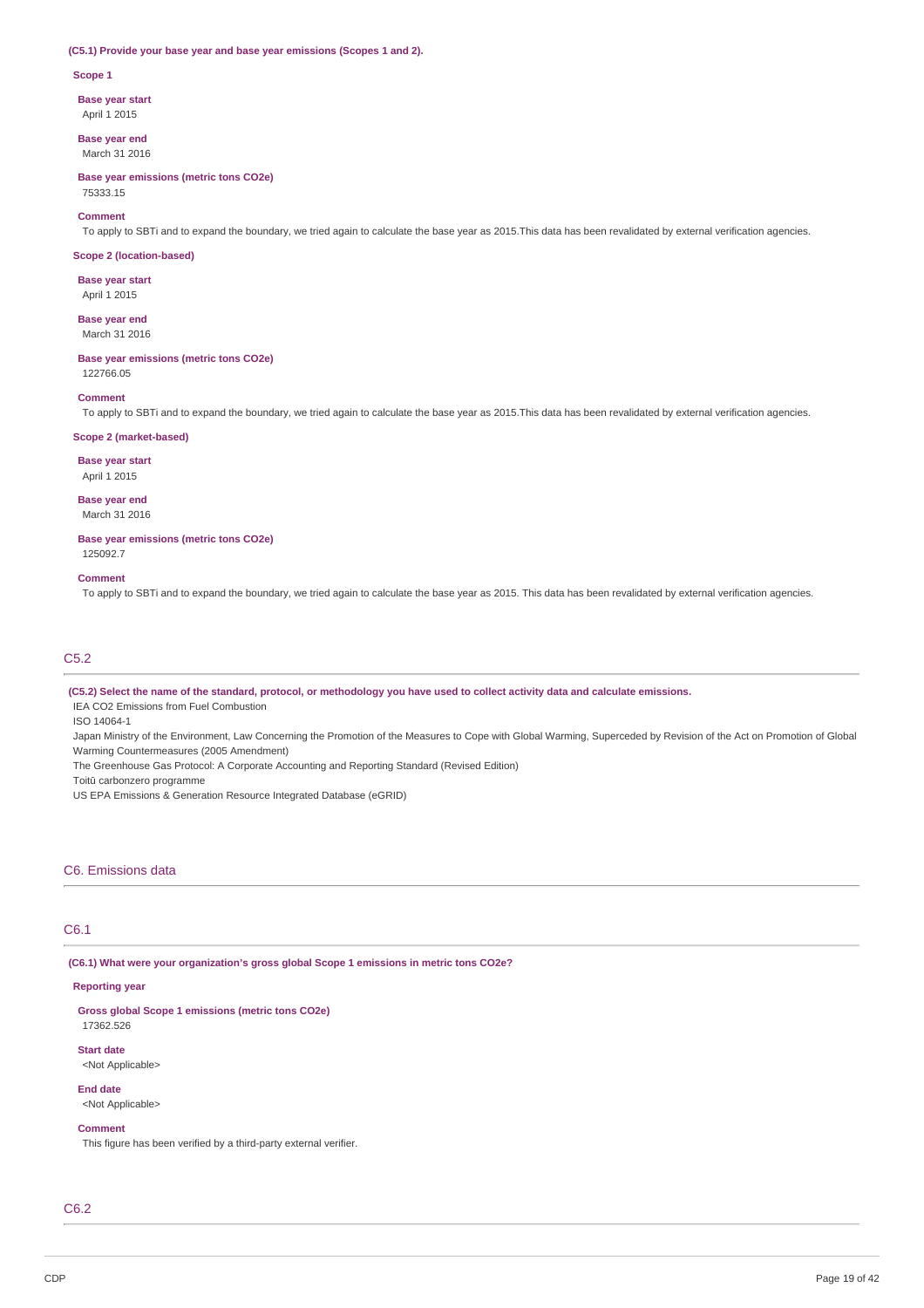#### **(C6.2) Describe your organization's approach to reporting Scope 2 emissions.**

#### **Row 1**

#### **Scope 2, location-based**

We are reporting a Scope 2, location-based figure

#### **Scope 2, market-based**

We are reporting a Scope 2, market-based figure

## **Comment**

To apply to SBTi and to expand the boundary, we tried again to calculate the base year as 2015. This data has been revalidated by external verification agencies.

# C6.3

**(C6.3) What were your organization's gross global Scope 2 emissions in metric tons CO2e?**

## **Reporting year**

**Scope 2, location-based** 107832.664

**Scope 2, market-based (if applicable)** 107284.683

**Start date** <Not Applicable>

**End date** <Not Applicable>

## **Comment**

This figure has been verified by a third-party external verifier.

# C6.4

(C6.4) Are there any sources (e.g. facilities, specific GHGs, activities, geographies, etc.) of Scope 1 and Scope 2 emissions that are within your selected reporting **boundary which are not included in your disclosure?**

Yes

# C6.4a

(C6.4a) Provide details of the sources of Scope 1 and Scope 2 emissions that are within your selected reporting boundary which are not included in your **disclosure.**

## **Source**

Group of DOMINO PRINTING SCIENCE is headquartered in the United Kingdom and joined the brother group in FY2015.

**Relevance of Scope 1 emissions from this source** Emissions are relevant and calculated, but not disclosed

**Relevance of location-based Scope 2 emissions from this source** Emissions are relevant and calculated, but not disclosed

**Relevance of market-based Scope 2 emissions from this source (if applicable)** Emissions are relevant and calculated, but not disclosed

#### **Explain why this source is excluded**

Currently, we are in the process of incorporating Group of DOMINO PRINTING SCIENCE into our environmental management system. Although we have access to environmental data for most of our plants, we have not been able to keep track of them at many sales companies, and we have not obtained complete environmental impact data for all sites. At present, due to imperfections, Group of DOMINO PRINTING SCIENCE is not in scope.

# C6.5

**(C6.5) Account for your organization's gross global Scope 3 emissions, disclosing and explaining any exclusions.**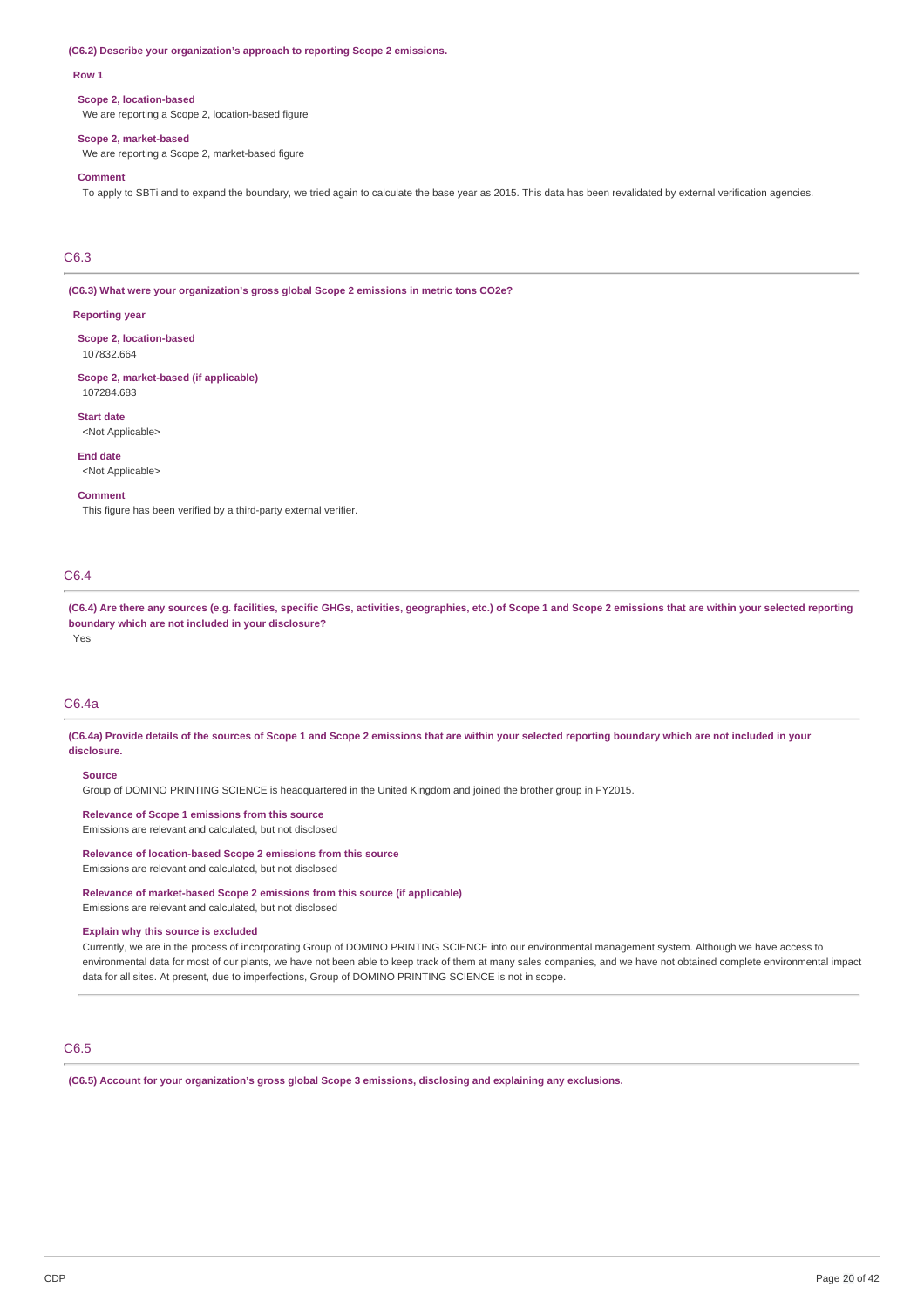## **Evaluation status**

Relevant, calculated

# **Metric tonnes CO2e**

1127546.682

### **Emissions calculation methodology**

Regarding some products of each business area in FY 2019, LCA data will be used for determining emissions for goods and services purchased or acquired by the reporting company. CO2 emissions =  $\Sigma$  ((total sales by products) x (emission factor)).

#### **Percentage of emissions calculated using data obtained from suppliers or value chain partners**

0

#### **Please explain**

We have not calculated emissions using data from suppliers or value chain partners.

## **Capital goods**

**Evaluation status**

Relevant, calculated

#### **Metric tonnes CO2e**

56658.09

## **Emissions calculation methodology**

To calculate CO2 emissions by multiplying the purchased price and the emission factor based on assert types (buildings, vehicles, machinery, tools, dies, fixtures and equipment, intangible) in FY 2019. CO2 emissions = Σ ((acquisition cost of fixed assets) x (emission factor)).

#### **Percentage of emissions calculated using data obtained from suppliers or value chain partners**

 $\theta$ 

#### **Please explain**

We have not calculated emissions using data from suppliers or value chain partners.

## **Fuel-and-energy-related activities (not included in Scope 1 or 2)**

**Evaluation status**

Relevant, calculated

#### **Metric tonnes CO2e**

10955.22

#### **Emissions calculation methodology**

Fuels: The amounts of each fuels (Scope1 reported amounts) are multiplied by emissions unit values from the stage of resource extraction to the transportation stage in FY 2019. Electricity and Heat: The amounts of electricity and heat (Scope2 reported amounts) are multiplied by average emissions unit values for resource extraction, production, and transportation of fuel for all power sources in FY 2019. CO2 emissions= Σ ((amount of energy consumption) x (emission factor)).

## **Percentage of emissions calculated using data obtained from suppliers or value chain partners**

# **Please explain**

 $\Omega$ 

We have not calculated emissions using data from suppliers or value chain partners.

## **Upstream transportation and distribution**

**Evaluation status** Relevant, calculated

## **Metric tonnes CO2e**

80690.982

#### **Emissions calculation methodology**

Ton-kilometer method will be used for determining emissions for Transportation and delivery in FY 2019. CO2 emissions = Σ ((ton-kilometers transported) x (emissions factor by mode such as truck, railroads, ships and aircrafts)). Domestic BIL (BROTHER INDUSTRIES, LTD.) will use the data of transport emissions report in FY 2019 which are provided by domestic/overseas offices and the factories. CO2 emissions = Σ ((transport distance) x (transport weight) x (emission factor)).

## **Percentage of emissions calculated using data obtained from suppliers or value chain partners**

26

## **Please explain**

We use some data from value chain partners such as shipping companies to calculate.

**Waste generated in operations**

**Evaluation status** Relevant, calculated

# **Metric tonnes CO2e**

3680.42

#### **Emissions calculation methodology**

Emissions are estimated by multiplying amounts consigned to waste disposal/recycling companies by emissions unit values "tCO2e/t" based on standard scenarios for each type of waste in FY 2019. CO2 emissions = Σ ((acceptance amount of processed, recycled waste) x (emission factor)).

**Percentage of emissions calculated using data obtained from suppliers or value chain partners**

#### $\Omega$

## **Please explain**

We have not calculated emissions using data from suppliers or value chain partners.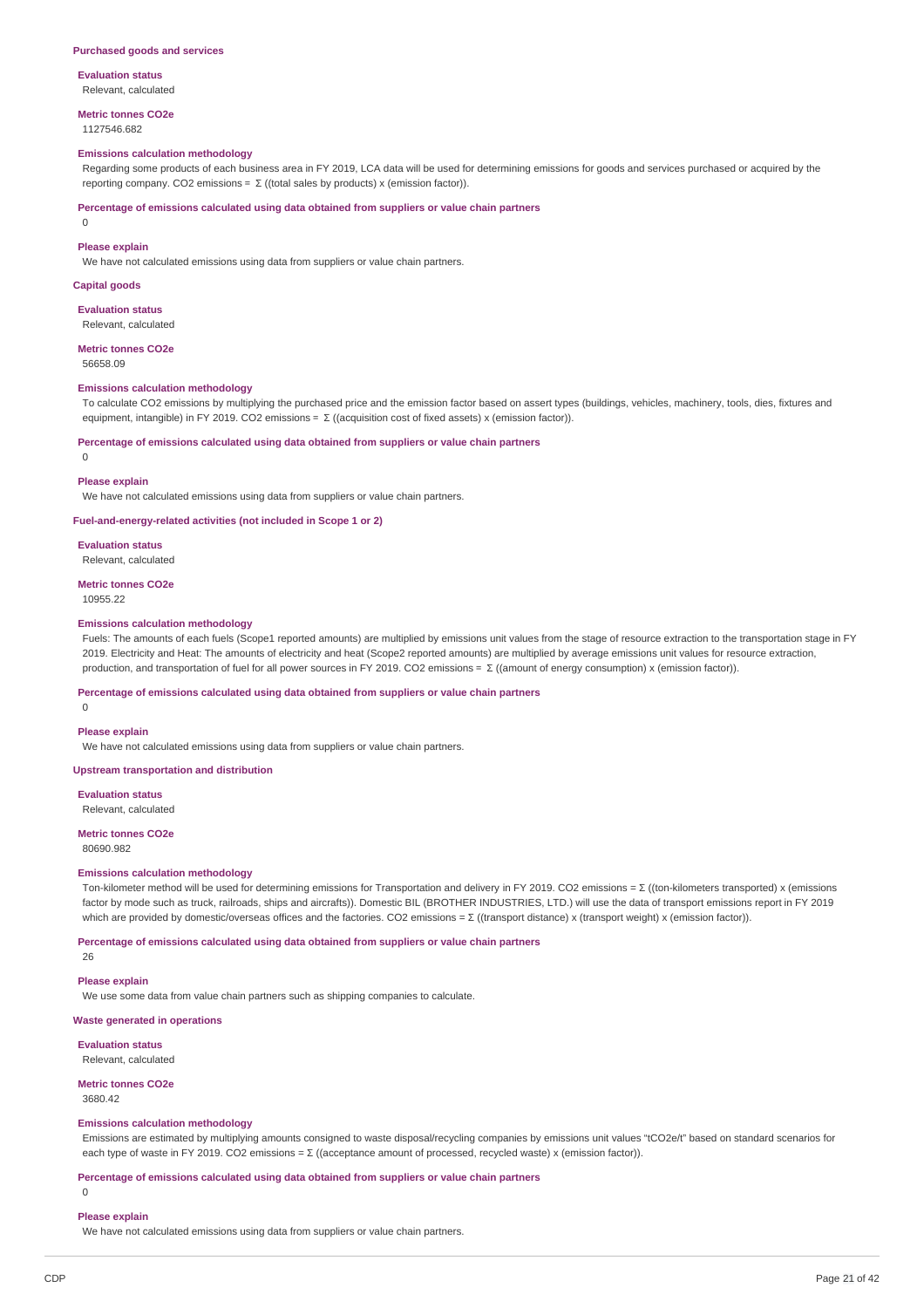#### **Business travel**

**Evaluation status** Relevant, calculated

**Metric tonnes CO2e**

# 3663.167

#### **Emissions calculation methodology**

In the use of public transportation, the emission in FY 2019 has been calculated in multiplying the expenses of each transport mode and the emission factor. If the transportation expense is unknown, the transport mode percentage will be set by the inspection of sampling. CO2 emission = Σ ((amount of travel expenses) x (emission factor)). There is a method to simply calculate the emission amount from the number of employees at the end of 2019 when each site cannot grasp the transportation allowance. Emissions can be calculated using the formula below. CO2 emission =  $\Sigma$  ((employee numbers) x (emission factor)).

#### **Percentage of emissions calculated using data obtained from suppliers or value chain partners**

0

#### **Please explain**

We have not calculated emissions using data from suppliers or value chain partners.

## **Employee commuting**

**Evaluation status**

Relevant, calculated

**Metric tonnes CO2e** 14247.115

## **Emissions calculation methodology**

In the use of public transportation, the emission in FY 2019 has been calculated in multiplying the expenses of each transport mode and the emission factor .If the transportation expense is unknown, the transport mode percentage will be set by the inspection of sampling. CO2 emission = Σ ((amount of travel expenses) x (emission factor)). Calculate based on fuel economy method: CO2 emissions= Σ ((moving distance/fuel consumption) x (emission factor)). If we cannot know the data such as transportation expenses payments, travel distance, fuel usage, use the way to calculate based on the numbers of employee and working days in FY 2019. Emissions can be calculated using the formula below. CO2 emissions = Σ ((employee numbers) x (working days) x (emission factor)).

**Percentage of emissions calculated using data obtained from suppliers or value chain partners**

 $\theta$ 

## **Please explain**

We have not calculated emissions using data from suppliers or value chain partners.

**Upstream leased assets**

**Evaluation status**

Relevant, calculated

**Metric tonnes CO2e**

5176.439

#### **Emissions calculation methodology**

The emission in FY 2019 has been calculated in multiplying the energy consumption of leased assets which are not included in Scope1 and 2 and the emission factor. If the company has rented a part of whole property, the energy consumption should be calculated using the ration of office area, etc. CO2 emission = Σ ((leased asset energy consumption) x (emission factor)). If we cannot know energy consumption of leased assets, only when leased asset is building, the emission in FY 2019 has been calculated in multiplying total floor space of leased assets and the emission factor. CO2 emissions = Σ ((floor space of leased building) x (emission factor)).

**Percentage of emissions calculated using data obtained from suppliers or value chain partners**

 $\Omega$ 

### **Please explain**

We have not calculated emissions using data from suppliers or value chain partners.

## **Downstream transportation and distribution**

**Evaluation status**

Relevant, calculated **Metric tonnes CO2e**

# 15312.168

# **Emissions calculation methodology**

The emission in FY 2019 is calculated based on ton-kilometer method. We define that transport distance is uniformly 100 km by PCRs ("Product Category Rule" s) of the JEMAI EcoLeaf Environment Label. CO2 emissions = Σ ((100km) x (transport weight) x (emission factor)).

**Percentage of emissions calculated using data obtained from suppliers or value chain partners**

# $\theta$

#### **Please explain**

We have not calculated emissions using data from suppliers or value chain partners. For downstream transportation and logistics, the transportation distance is calculated as 100 km uniformly.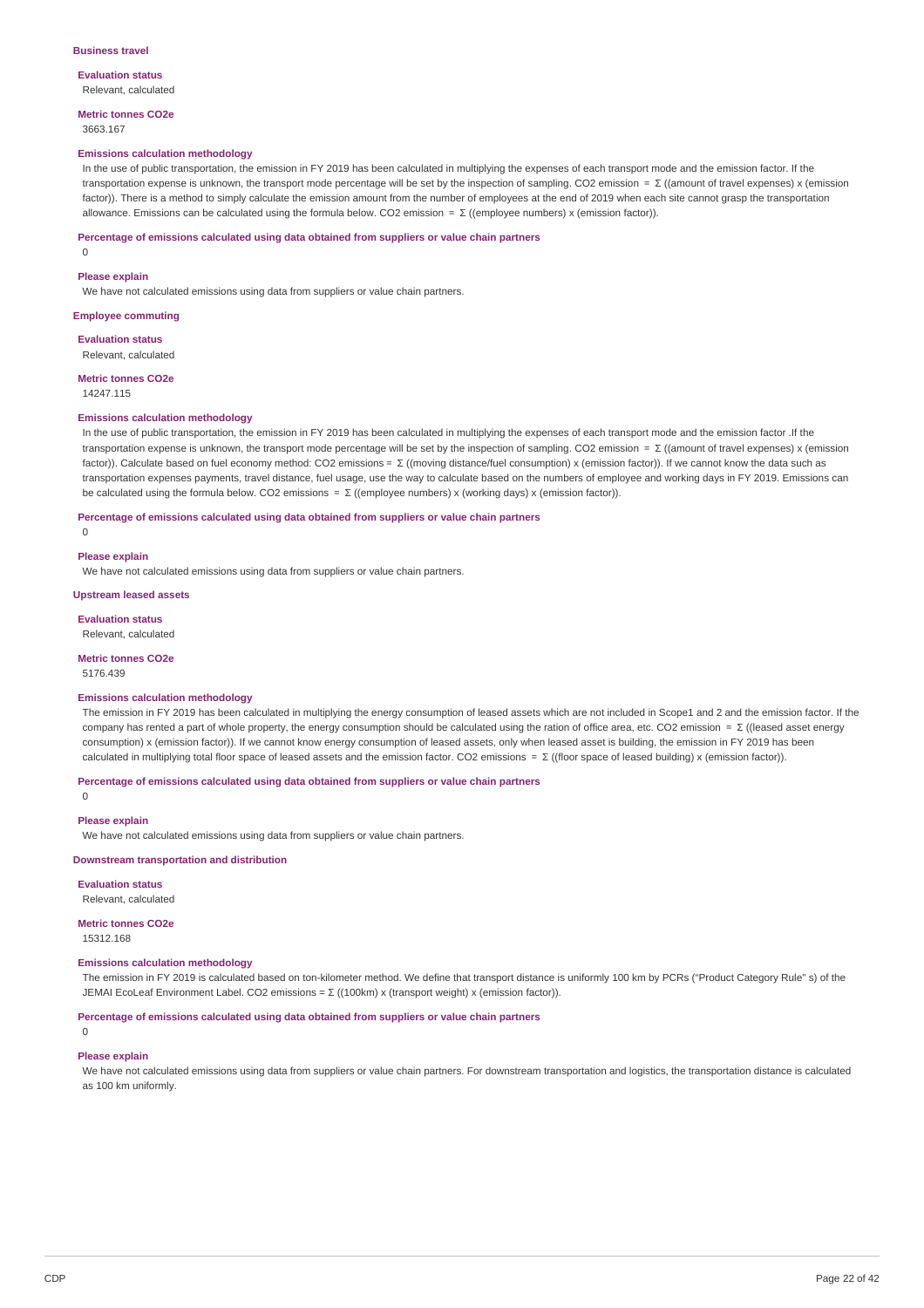## **Evaluation status**

# Not relevant, calculated

**Metric tonnes CO2e**

 $\Omega$ 

#### **Emissions calculation methodology**

Emissions from the processing of sold products in FY 2019 are calculated from the following formula. CO2 emissions = (CO2 emissions from customers [Scope1+2]) x (Sales amount of intermediate products/sales amount of sales destination)

**Percentage of emissions calculated using data obtained from suppliers or value chain partners**

0

## **Please explain**

Not relevant, as we do not sell any intermediate product.

**Use of sold products**

**Evaluation status**

Relevant, calculated

**Metric tonnes CO2e** 988117.545

### **Emissions calculation methodology**

Emissions in FY2019 are calculated based on LCA. LCA data will be used for determining emissions for goods and services purchased or acquired by the reporting company.

**Percentage of emissions calculated using data obtained from suppliers or value chain partners**

# $\theta$

## **Please explain**

We have not calculated emissions using data from suppliers or value chain partners.

## **End of life treatment of sold products**

**Evaluation status**

Relevant, calculated

**Metric tonnes CO2e** 159255.395

#### **Emissions calculation methodology**

Emissions in FY2019 are calculated based on LCA. LCA data will be used for determining emissions for goods and services purchased or acquired by the reporting company.

**Percentage of emissions calculated using data obtained from suppliers or value chain partners**

 $\Omega$ 

## **Please explain**

We have not calculated emissions using data from suppliers or value chain partners.

**Downstream leased assets**

# **Evaluation status**

Relevant, calculated

# **Metric tonnes CO2e**

1742.268

# **Emissions calculation methodology**

The emission in FY 2019 has been calculated in multiplying the energy consumption of leased assets which are not included in Scope1and 2 and the emission factor. If the company has rented a part of whole property, the energy consumption should be calculated using the ration of office area, etc. CO2 emission = Σ ((leased asset energy consumption) x (emission factor)). If we cannot know energy consumption of leased assets, only when leased asset is building, the emission in FY 2019 has been calculated in multiplying total floor space of leased assets and the emission factor. CO2 emissions = Σ ((floor space of leased building) x (emission factor)).

## **Percentage of emissions calculated using data obtained from suppliers or value chain partners**

 $\Omega$ 

# **Please explain**

We have not calculated emissions using data from suppliers or value chain partners.

## **Franchises**

**Evaluation status**

Not relevant, calculated

#### **Metric tonnes CO2e**

0

## **Emissions calculation methodology**

We collect Scope1 and 2 of the franchises and the calculation method in the Accounting and Reporting System in FY 2019. CO2 emissions = Σ ((energy consumption of franchises) x (emission factor)).

#### **Percentage of emissions calculated using data obtained from suppliers or value chain partners**

0

# **Please explain**

Not relevant, as we do not have any franchises.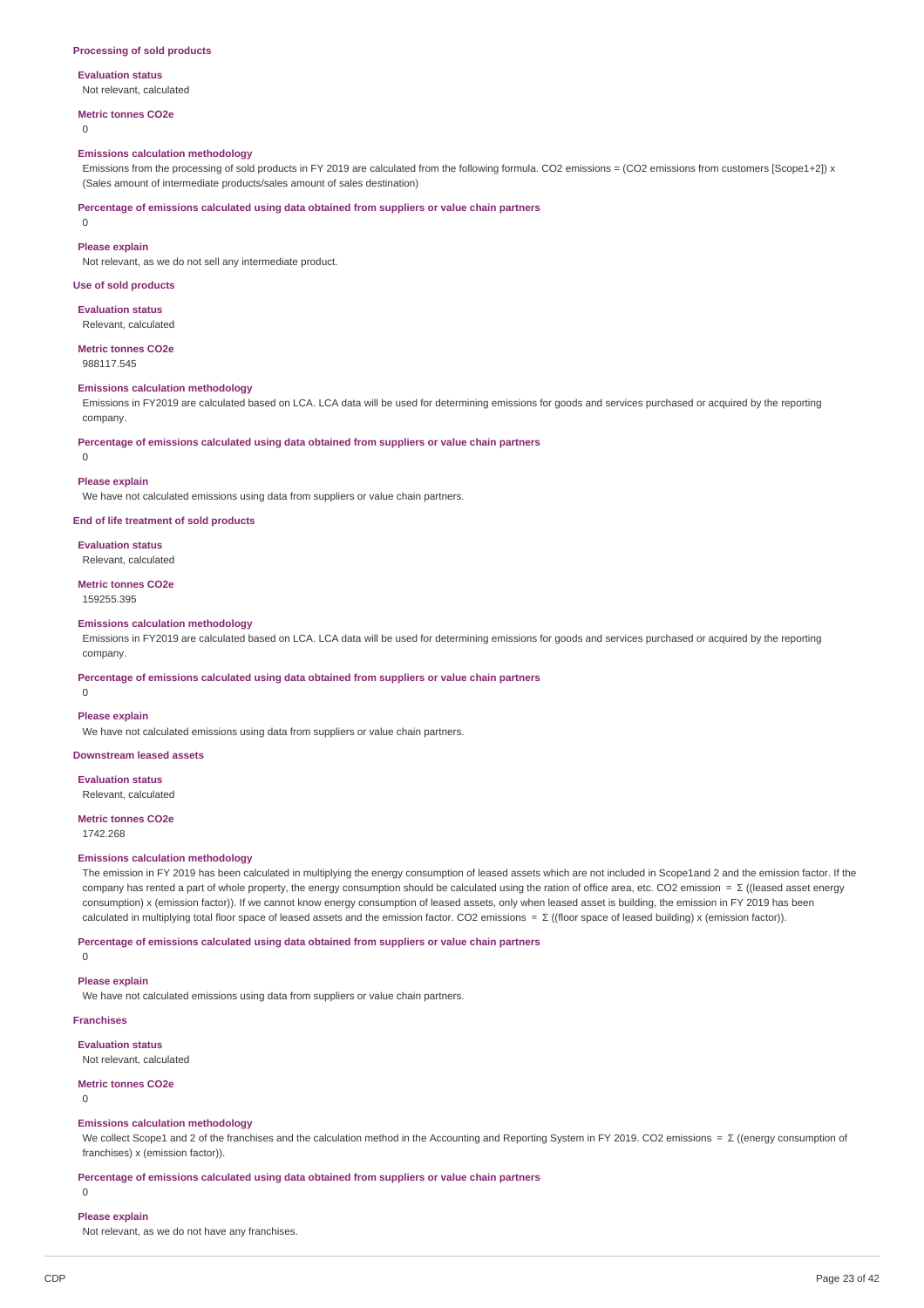#### **Investments**

# **Evaluation status**

Not relevant, calculated

# **Metric tonnes CO2e**

0

## **Emissions calculation methodology**

Emissions in FY 2019 from investment can be obtained by the following two methods. 1. Method to obtain from the holding ratio to the total number of issued shares of the investee: CO2 emissions =Σ {(Emissions from each stock investee) x (Emission factor)} 2. Method to obtain from debt ratio to total capital of investee: CO2 emissions =Σ {(Emissions from each bond investment) x (Emission factor)}

**Percentage of emissions calculated using data obtained from suppliers or value chain partners**

 $\Omega$ 

# **Please explain**

Not relevant, as business investment is not our major business operations.

**Other (upstream)**

**Evaluation status** Not relevant, explanation provided

**Metric tonnes CO2e** <Not Applicable>

# **Emissions calculation methodology**

<Not Applicable>

# **Percentage of emissions calculated using data obtained from suppliers or value chain partners**

<Not Applicable>

**Please explain**

Brother has no other relevant activity, so this term does not apply.

# **Other (downstream)**

## **Evaluation status**

Not relevant, explanation provided

**Metric tonnes CO2e** <Not Applicable>

## **Emissions calculation methodology**

<Not Applicable>

**Percentage of emissions calculated using data obtained from suppliers or value chain partners** <Not Applicable>

## **Please explain**

Brother has no other relevant activity, so this term does not apply.

# C6.7

**(C6.7) Are carbon dioxide emissions from biogenic carbon relevant to your organization?** No

# C6.10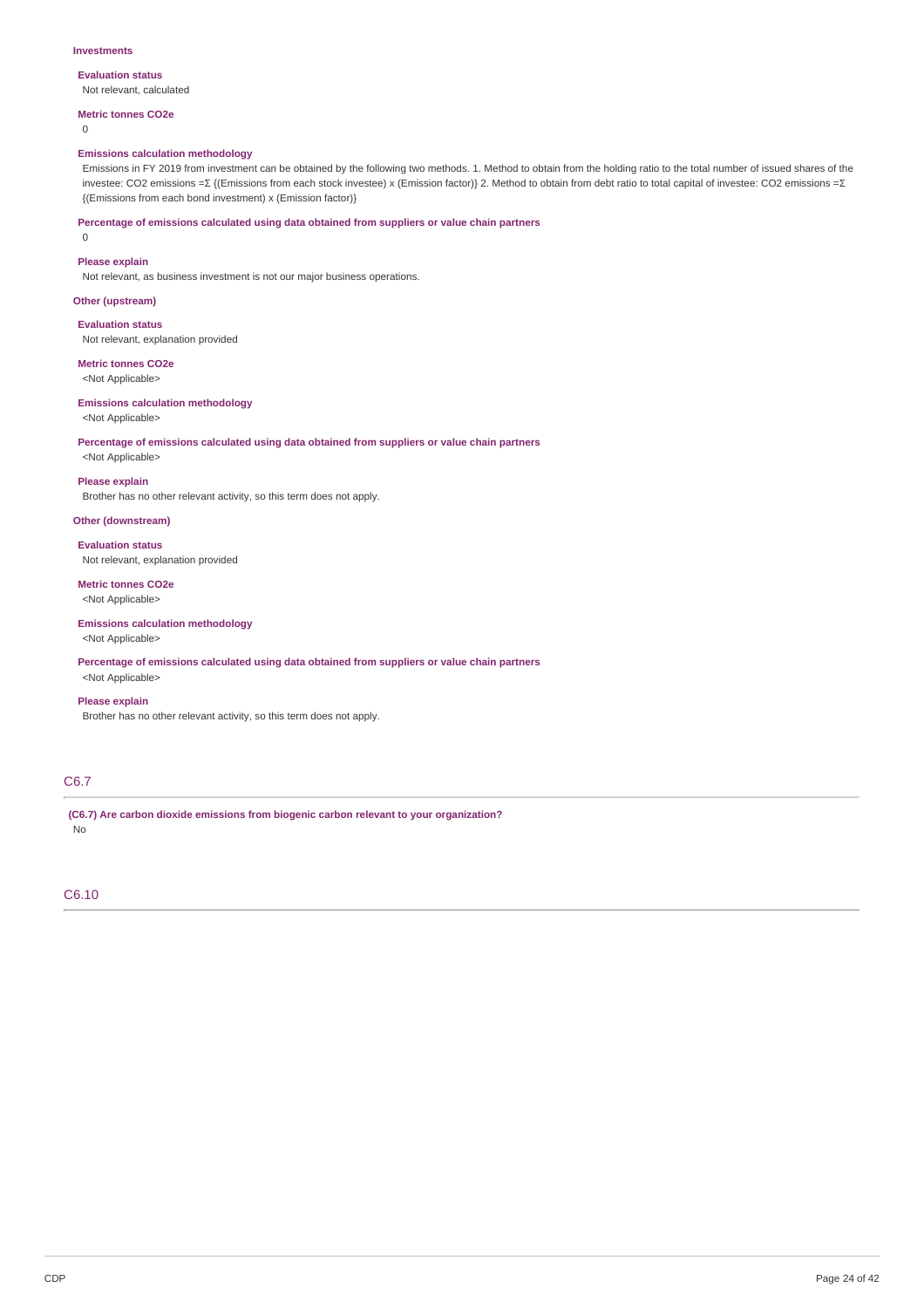(C6.10) Describe your gross global combined Scope 1 and 2 emissions for the reporting year in metric tons CO2e per unit currency total revenue and provide any **additional intensity metrics that are appropriate to your business operations.**

### **Intensity figure** 2.188e-7

**Metric numerator (Gross global combined Scope 1 and 2 emissions, metric tons CO2e)** 124647.21

**Metric denominator** unit total revenue

**Metric denominator: Unit total** 569722000000

**Scope 2 figure used** Market-based

**% change from previous year** 0.07

**Direction of change** Decreased

# **Reason for change**

The main reason for this change is the decrease in Scope 1. The reduction in the amount of HFC contained in the solvent is the main reason for the decrease in Scope1.

**Intensity figure** 2.197e-7

#### **Metric numerator (Gross global combined Scope 1 and 2 emissions, metric tons CO2e)** 125195.19

**Metric denominator** unit total revenue

**Metric denominator: Unit total** 569722000000

**Scope 2 figure used** Location-based

**% change from previous year** 0.05

**Direction of change** Decreased

# **Reason for change**

The main reason for this change is the decrease in Scope 1. The reduction in the amount of HFC contained in the solvent is the main reason for the decrease in Scope1.

# C7. Emissions breakdowns

# C7.1

**(C7.1) Does your organization break down its Scope 1 emissions by greenhouse gas type?** Yes

# C7.1a

(C7.1a) Break down your total gross global Scope 1 emissions by greenhouse gas type and provide the source of each used greenhouse warming potential **(GWP).**

| Greenhouse gas  | Scope 1 emissions (metric tons of CO2e) | <b>GWP Reference</b>                           |
|-----------------|-----------------------------------------|------------------------------------------------|
| CO <sub>2</sub> | 15902.838                               | IPCC Fourth Assessment Report (AR4 - 100 year) |
| CH <sub>4</sub> | 44.219                                  | IPCC Fourth Assessment Report (AR4 - 100 year) |
| N <sub>2O</sub> | 22,303                                  | IPCC Fourth Assessment Report (AR4 - 100 year) |
| <b>HFCs</b>     | 1299.668                                | IPCC Fourth Assessment Report (AR4 - 100 year) |
| PFCs            | 93.498                                  | IPCC Fourth Assessment Report (AR4 - 100 year) |
| SF <sub>6</sub> | 0                                       | IPCC Fourth Assessment Report (AR4 - 100 year) |
| NF <sub>3</sub> |                                         | IPCC Fourth Assessment Report (AR4 - 100 year) |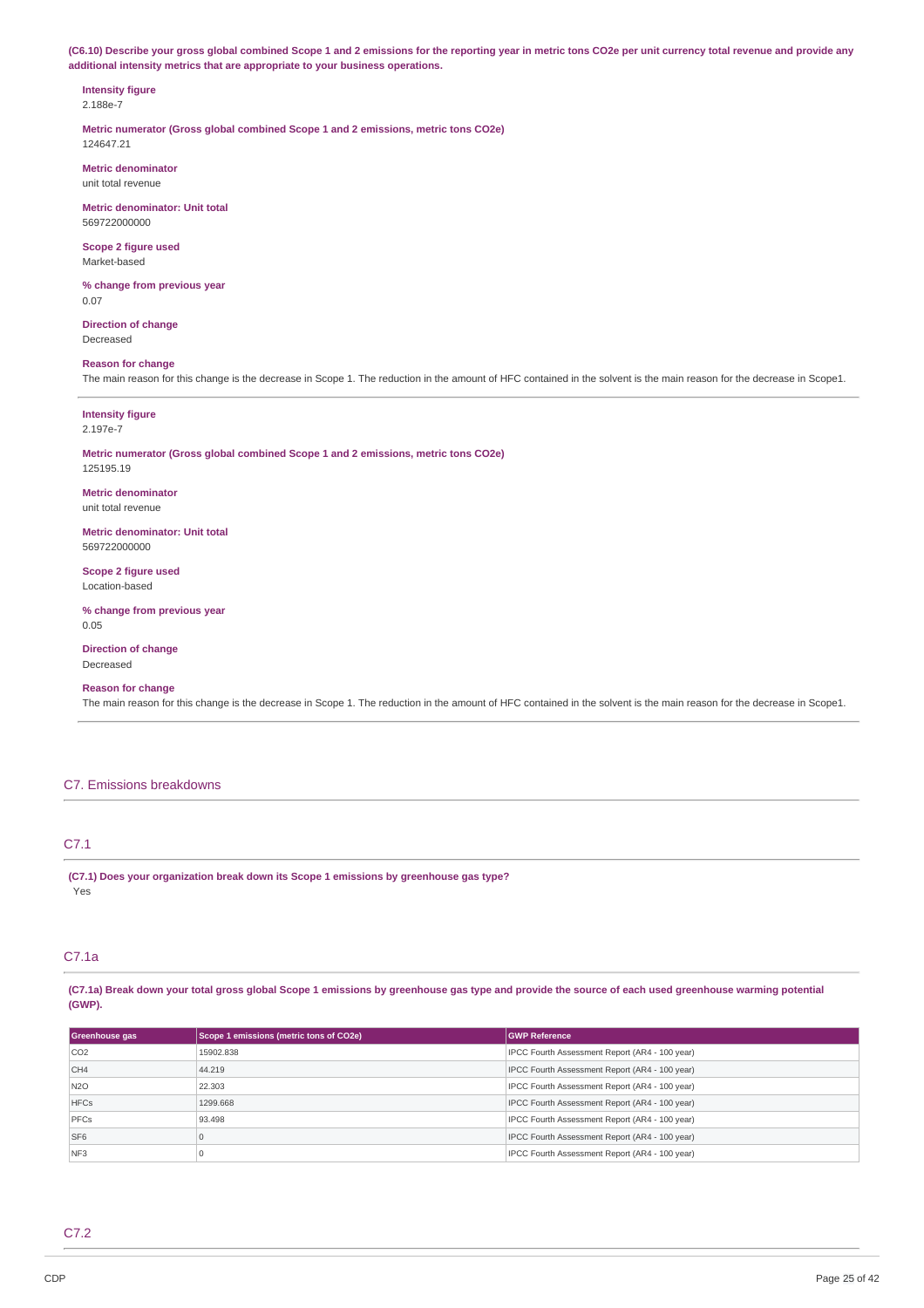## **(C7.2) Break down your total gross global Scope 1 emissions by country/region.**

| Country/Region                                       | Scope 1 emissions (metric tons CO2e) |
|------------------------------------------------------|--------------------------------------|
| Japan                                                | 8762.497                             |
| China                                                | 1534.509                             |
| United States of America                             | 766,735                              |
| United Kingdom of Great Britain and Northern Ireland | 588.162                              |
| Taiwan, Greater China                                | 14.96                                |
| Philippines                                          | 163.762                              |
| Viet Nam                                             | 1869.083                             |
| Other, please specify (Rest of world)                | 3662.819                             |

# C7.3

**(C7.3) Indicate which gross global Scope 1 emissions breakdowns you are able to provide.** By facility

# C7.3b

**(C7.3b) Break down your total gross global Scope 1 emissions by business facility.**

| Facility                                 | Scope 1 emissions (metric tons CO2e) | Latitude  | Longitude  |
|------------------------------------------|--------------------------------------|-----------|------------|
| <b>BROTHER INDUSTRIES, LTD.</b>          | 1510.368                             | 35.118372 | 136.921982 |
| NISSEI CORPORATION                       | 3516.571                             | 34.920154 | 137.049682 |
| BROTHER TECHNOLOGY (SHENZHEN) LTD.       | 1059.807                             | 22,6058   | 114.141051 |
| <b>BROTHER INDUSTRIES (VIETNAM) LTD.</b> | 1409.218                             | 20,90872  | 106.393478 |
| ZHUHAI BROTHER INDUSTRIES, CO., LTD.     | 9.586                                | 22.232624 | 113,529373 |
| TAIWAN BROTHER INDUSTRIES, LTD.          | 14.96                                | 23.010871 | 120.666004 |
| BROTHER MACHINERY XIAN CO., LTD.         | 380,426                              | 34.341568 | 108.940175 |
| <b>BROTHER INDUSTRIES SAIGON, LTD.</b>   | 2.487                                | 10.957413 | 106.842687 |
| BROTHER INDUSTRIES (PHILIPPINES), INC.   | 138.014                              | 14.13857  | 121.112322 |
| BROTHER MACHINERY VIETNAM CO. LTD.       | 457.378                              | 20.947949 | 106.22868  |
| Rest of world                            | 8863.711                             |           |            |

## C7.5

**(C7.5) Break down your total gross global Scope 2 emissions by country/region.**

| <b>Country/Region</b>                                   | <b>Scope 2, location-based</b><br>(metric tons CO2e) | Scope 2, market-based<br>(metric tons CO2e) | Purchased and consumed electricity,<br>heat, steam or cooling (MWh) | Purchased and consumed low-carbon electricity, heat, steam or cooling<br>accounted for in Scope 2 market-based approach (MWh) |
|---------------------------------------------------------|------------------------------------------------------|---------------------------------------------|---------------------------------------------------------------------|-------------------------------------------------------------------------------------------------------------------------------|
| Japan                                                   | 51842.365                                            | 45434.051                                   | 95683.84                                                            | 385.37                                                                                                                        |
| China                                                   | 16580.747                                            | 16564.458                                   | 26444.57                                                            | u                                                                                                                             |
| United States of America                                | 4818.676                                             | 4818.676                                    | 9232.19                                                             |                                                                                                                               |
| United Kingdom of Great<br>Britain and Northern Ireland | 611.887                                              | 509.398                                     | 2201.03                                                             | 872.61                                                                                                                        |
| Taiwan, Greater China                                   | 1092.815                                             | 992.283                                     | 1861.69                                                             |                                                                                                                               |
| Philippines                                             | 14961.579                                            | 21121.214                                   | 24648.4                                                             |                                                                                                                               |
| Viet Nam                                                | 16101.561                                            | 16101.561                                   | 35860.94                                                            |                                                                                                                               |
| Other, please specify (Rest of 1823.035)<br>world)      |                                                      | 1743.042                                    | 6207.84                                                             | 2020.2                                                                                                                        |

# C7.6

**(C7.6) Indicate which gross global Scope 2 emissions breakdowns you are able to provide.** By facility

# C7.6b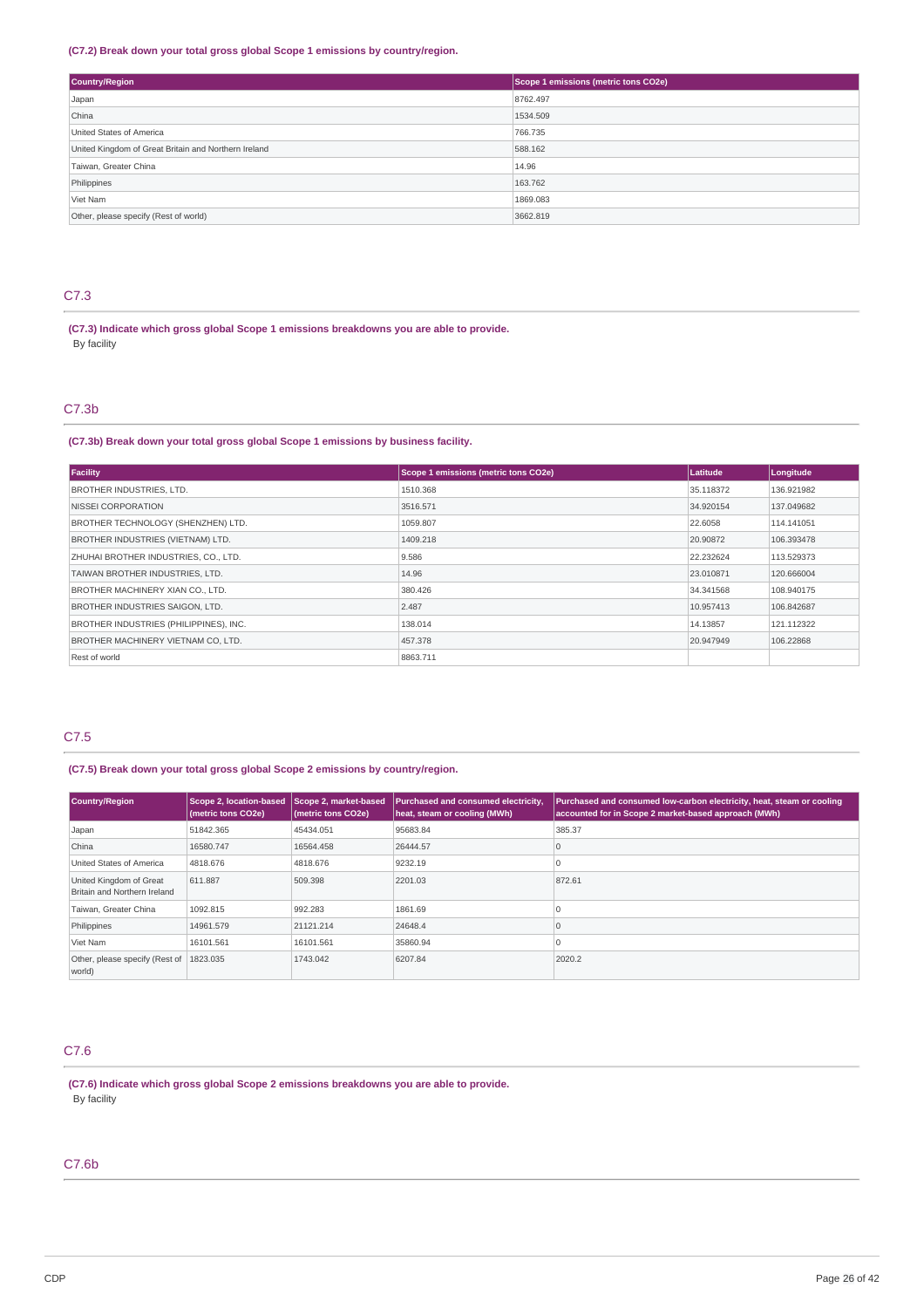## **(C7.6b) Break down your total gross global Scope 2 emissions by business facility.**

| Facility                                 | Scope 2, location-based (metric tons CO2e) | Scope 2, market-based (metric tons CO2e) |
|------------------------------------------|--------------------------------------------|------------------------------------------|
| <b>BROTHER INDUSTRIES, LTD.</b>          | 19366.956                                  | 16945.817                                |
| NISSEI CORPORATION                       | 14569.701                                  | 12748.489                                |
| BROTHER TECHNOLOGY (SHENZHEN) LTD.       | 9983.607                                   | 9983.607                                 |
| <b>BROTHER INDUSTRIES (VIETNAM) LTD.</b> | 13014.098                                  | 13014.098                                |
| ZHUHAI BROTHER INDUSTRIES, CO., LTD.     | 1492.986                                   | 1492.986                                 |
| TAIWAN BROTHER INDUSTRIES, LTD.          | 1067.988                                   | 969.74                                   |
| BROTHER MACHINERY XIAN CO., LTD.         | 4389.404                                   | 4389.404                                 |
| BROTHER INDUSTRIES SAIGON, LTD.          | 1707.685                                   | 1707.685                                 |
| BROTHER INDUSTRIES (PHILIPPINES), INC.   | 14879.175                                  | 21004.885                                |
| BROTHER MACHINERY VIETNAM CO, LTD.       | 1361.736                                   | 1361.736                                 |
| Rest of world                            | 25999.327                                  | 23666.236                                |

# C7.9

(C7.9) How do your gross global emissions (Scope 1 and 2 combined) for the reporting year compare to those of the previous reporting year? Decreased

# C7.9a

(C7.9a) Identify the reasons for any change in your gross global emissions (Scope 1 and 2 combined), and for each of them specify how your emissions compare **to the previous year.**

|                                                  | emissions of change value<br>(metric<br>tons<br>CO <sub>2e</sub> ) |                 | Change in Direction Emissions<br>(percentage) | Please explain calculation                                                                                                                                                                                                                                                                                                                                                                                                                                                                                                                                                                                       |
|--------------------------------------------------|--------------------------------------------------------------------|-----------------|-----------------------------------------------|------------------------------------------------------------------------------------------------------------------------------------------------------------------------------------------------------------------------------------------------------------------------------------------------------------------------------------------------------------------------------------------------------------------------------------------------------------------------------------------------------------------------------------------------------------------------------------------------------------------|
| Change in<br>renewable<br>energy<br>consumption  | 0                                                                  | No change $0$   |                                               |                                                                                                                                                                                                                                                                                                                                                                                                                                                                                                                                                                                                                  |
| Other<br>emissions<br>reduction<br>activities    | 2183.32                                                            | Decreased 11.21 |                                               | The Brother Group's CO2 emissions are primarily due to the use of electricity and fuel at the plant. The Brother Group continuously implements energy saving<br>measures. In addition to this activity, continuing from last year, in fiscal 2019, we succeeded in drastically reducing the HFCs and PFCs used in our plants by<br>process improvement. These improvements are estimated 2,183.32t-CO2e. The rate is calculated 11.21% for Scope1 and 2 reductions. The formula is<br>2,183.32/ (144,125-124,647) =11.21%. 144,125 and 124,647 are subtotals of Scope 1 and 2 of FY2018 and FY2019 respectively. |
| Divestment                                       | 0                                                                  | No change $ 0 $ |                                               |                                                                                                                                                                                                                                                                                                                                                                                                                                                                                                                                                                                                                  |
| Acquisitions 0                                   |                                                                    | No change $ 0 $ |                                               |                                                                                                                                                                                                                                                                                                                                                                                                                                                                                                                                                                                                                  |
| Mergers                                          | $\mathbf 0$                                                        | No change $ 0 $ |                                               |                                                                                                                                                                                                                                                                                                                                                                                                                                                                                                                                                                                                                  |
| Change in<br>output                              | 3060.96                                                            | Decreased 15.72 |                                               | GHG emissions related to production decreased due to a decrease in production of machine tools. Change in emission at the two major plants is estimated<br>3,060.96 t-CO2. The rate is calculated 15.72%. The formula is 3,060.96 / (144,125-124,647) =15.72%. 144,125 and 124,647 are subtotals of Scope 1 and 2 of<br>FY2018 and FY2019 respectively.                                                                                                                                                                                                                                                          |
| Change in<br>methodology                         | O                                                                  | No change $ 0 $ |                                               |                                                                                                                                                                                                                                                                                                                                                                                                                                                                                                                                                                                                                  |
| Change in<br>boundary                            | $\overline{0}$                                                     | No change $ 0 $ |                                               |                                                                                                                                                                                                                                                                                                                                                                                                                                                                                                                                                                                                                  |
| Change in<br>physical<br>operating<br>conditions | $\circ$                                                            | No change 0     |                                               |                                                                                                                                                                                                                                                                                                                                                                                                                                                                                                                                                                                                                  |
| Unidentified 0                                   |                                                                    | No change $0$   |                                               |                                                                                                                                                                                                                                                                                                                                                                                                                                                                                                                                                                                                                  |
| Other                                            | $\Omega$                                                           | No change $ 0 $ |                                               |                                                                                                                                                                                                                                                                                                                                                                                                                                                                                                                                                                                                                  |

# C7.9b

(C7.9b) Are your emissions performance calculations in C7.9 and C7.9a based on a location-based Scope 2 emissions figure or a market-based Scope 2 **emissions figure?**

Location-based

# C8. Energy

# C8.1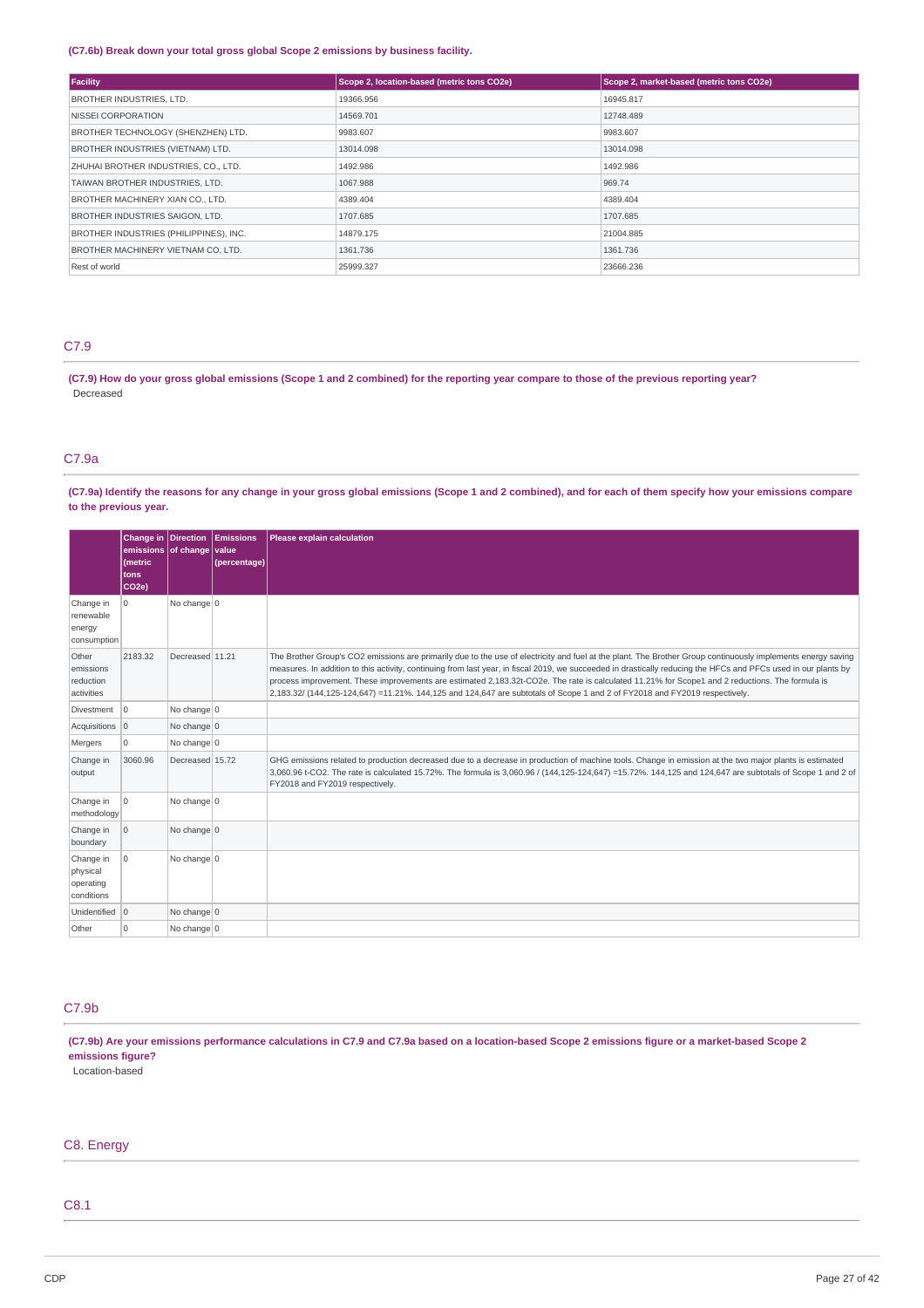# C8.2

## **(C8.2) Select which energy-related activities your organization has undertaken.**

|                                                    | Indicate whether your organization undertook this energy-related activity in the reporting year |
|----------------------------------------------------|-------------------------------------------------------------------------------------------------|
| Consumption of fuel (excluding feedstocks)         | Yes                                                                                             |
| Consumption of purchased or acquired electricity   | Yes                                                                                             |
| Consumption of purchased or acquired heat          | Yes                                                                                             |
| Consumption of purchased or acquired steam         | N <sub>o</sub>                                                                                  |
| Consumption of purchased or acquired cooling       | No.                                                                                             |
| Generation of electricity, heat, steam, or cooling | l No                                                                                            |

# C8.2a

## **(C8.2a) Report your organization's energy consumption totals (excluding feedstocks) in MWh.**

|                                                         | <b>Heating value</b>                  |                           | MWh from renewable sources   MWh from non-renewable sources | Total (renewable and non-renewable) MWh |
|---------------------------------------------------------|---------------------------------------|---------------------------|-------------------------------------------------------------|-----------------------------------------|
| Consumption of fuel (excluding feedstock)               | LHV (lower heating value) $ 0\rangle$ |                           | 70849                                                       | 70849                                   |
| Consumption of purchased or acquired electricity        | <not applicable=""></not>             | 3637.6                    | 198502.9                                                    | 202140.5                                |
| Consumption of purchased or acquired heat               | <not applicable=""></not>             |                           | 410.81                                                      | 410.81                                  |
| Consumption of purchased or acquired steam              | <not applicable=""></not>             | <not applicable=""></not> | <not applicable=""></not>                                   | <not applicable=""></not>               |
| Consumption of purchased or acquired cooling            | <not applicable=""></not>             | <not applicable=""></not> | <not applicable=""></not>                                   | <not applicable=""></not>               |
| Consumption of self-generated non-fuel renewable energy | <not applicable=""></not>             | <not applicable=""></not> | <not applicable=""></not>                                   | <not applicable=""></not>               |
| Total energy consumption                                | <not applicable=""></not>             | 3637.6                    | 269762.72                                                   | 273400.33                               |

# C8.2b

## **(C8.2b) Select the applications of your organization's consumption of fuel.**

|                                                         | Indicate whether your organization undertakes this fuel application |
|---------------------------------------------------------|---------------------------------------------------------------------|
| Consumption of fuel for the generation of electricity   | No                                                                  |
| Consumption of fuel for the generation of heat          | Yes                                                                 |
| Consumption of fuel for the generation of steam         | No                                                                  |
| Consumption of fuel for the generation of cooling       | No                                                                  |
| Consumption of fuel for co-generation or tri-generation | l Nc                                                                |

# C8.2c

**(C8.2c) State how much fuel in MWh your organization has consumed (excluding feedstocks) by fuel type.**

#### **Fuels (excluding feedstocks)** Motor Gasoline

## **Heating value**

LHV (lower heating value)

## **Total fuel MWh consumed by the organization** 16747.59

**MWh fuel consumed for self-generation of electricity** <Not Applicable>

**MWh fuel consumed for self-generation of heat** <Not Applicable>

**MWh fuel consumed for self-generation of steam** <Not Applicable>

**MWh fuel consumed for self-generation of cooling** <Not Applicable>

**MWh fuel consumed for self-cogeneration or self-trigeneration** <Not Applicable>

**Emission factor** 2.28585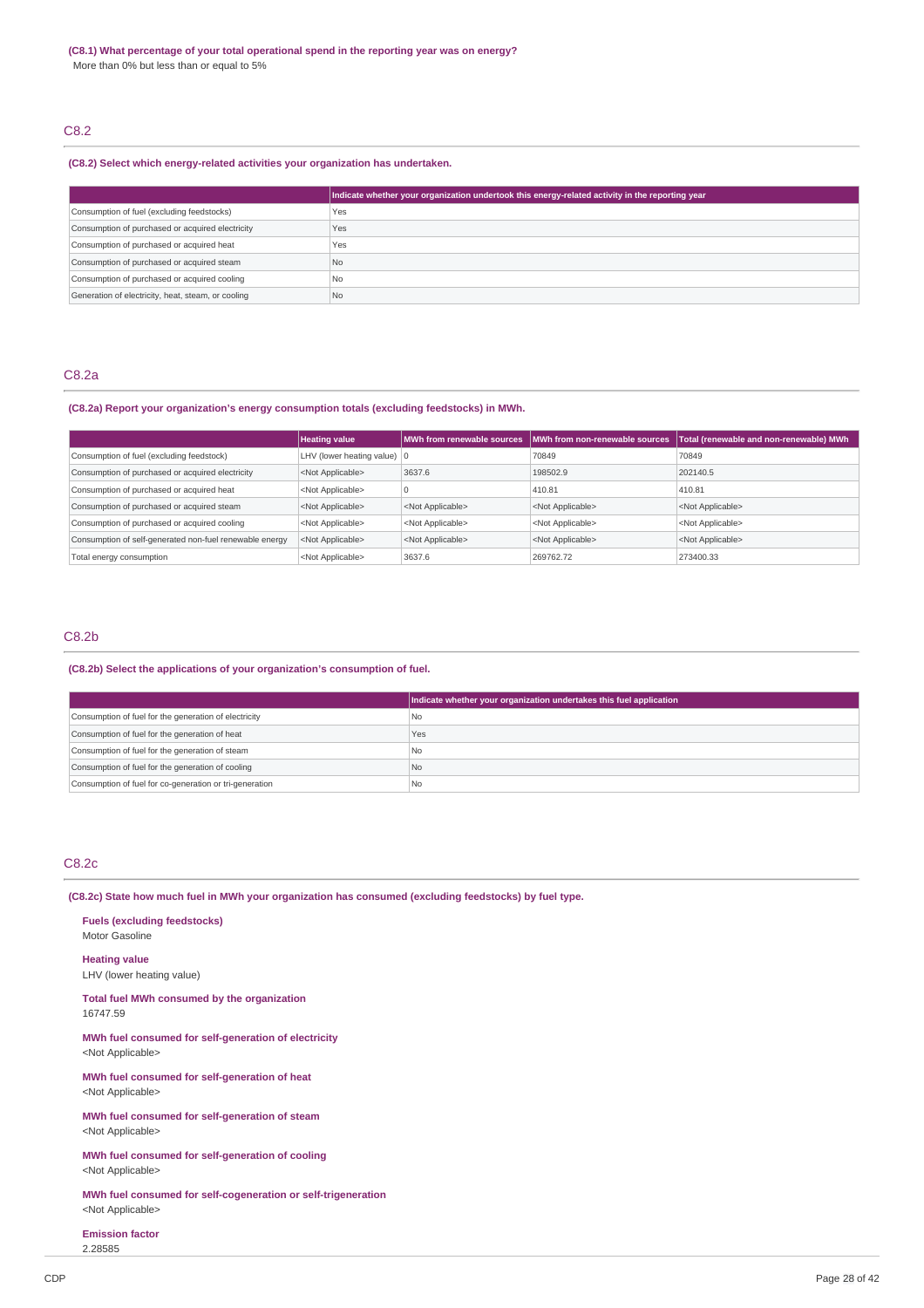**Unit** kg CO2e per liter

## **Emissions factor source**

GHG Protocol - Calculation tools / Emission Factors from Cross-Sector Tools / Stationary combustion

**Comment**

All gasoline is used as fuel for cars and forklifts.

## **Fuels (excluding feedstocks)** Kerosene

**Heating value**

LHV (lower heating value)

**Total fuel MWh consumed by the organization** 222.25

**MWh fuel consumed for self-generation of electricity** <Not Applicable>

**MWh fuel consumed for self-generation of heat** <Not Applicable>

**MWh fuel consumed for self-generation of steam** <Not Applicable>

**MWh fuel consumed for self-generation of cooling** <Not Applicable>

**MWh fuel consumed for self-cogeneration or self-trigeneration** <Not Applicable>

**Emission factor** 2.5344

**Unit**

kg CO2e per liter **Emissions factor source**

GHG Protocol - Calculation tools / Emission Factors from Cross-Sector Tools / Stationary combustion

#### **Comment**

All kerosene is used as fuel for heating the facility.

### **Fuels (excluding feedstocks)** Diesel

**Heating value** LHV (lower heating value)

## **Total fuel MWh consumed by the organization** 10356.25

**MWh fuel consumed for self-generation of electricity** <Not Applicable>

**MWh fuel consumed for self-generation of heat** <Not Applicable>

**MWh fuel consumed for self-generation of steam** <Not Applicable>

**MWh fuel consumed for self-generation of cooling** <Not Applicable>

**MWh fuel consumed for self-cogeneration or self-trigeneration** <Not Applicable>

**Emission factor** 2.69198

**Unit** kg CO2e per liter

## **Emissions factor source**

GHG Protocol - Calculation tools / Emission Factors from Cross-Sector Tools / Stationary combustion

## **Comment**

Almost all diesel oil is used as fuel for vehicles and forklifts, and a very small amount is used for test operation of emergency generators.

## **Fuels (excluding feedstocks)** Fuel Oil Number 2

**Heating value**

LHV (lower heating value)

**Total fuel MWh consumed by the organization** 73.92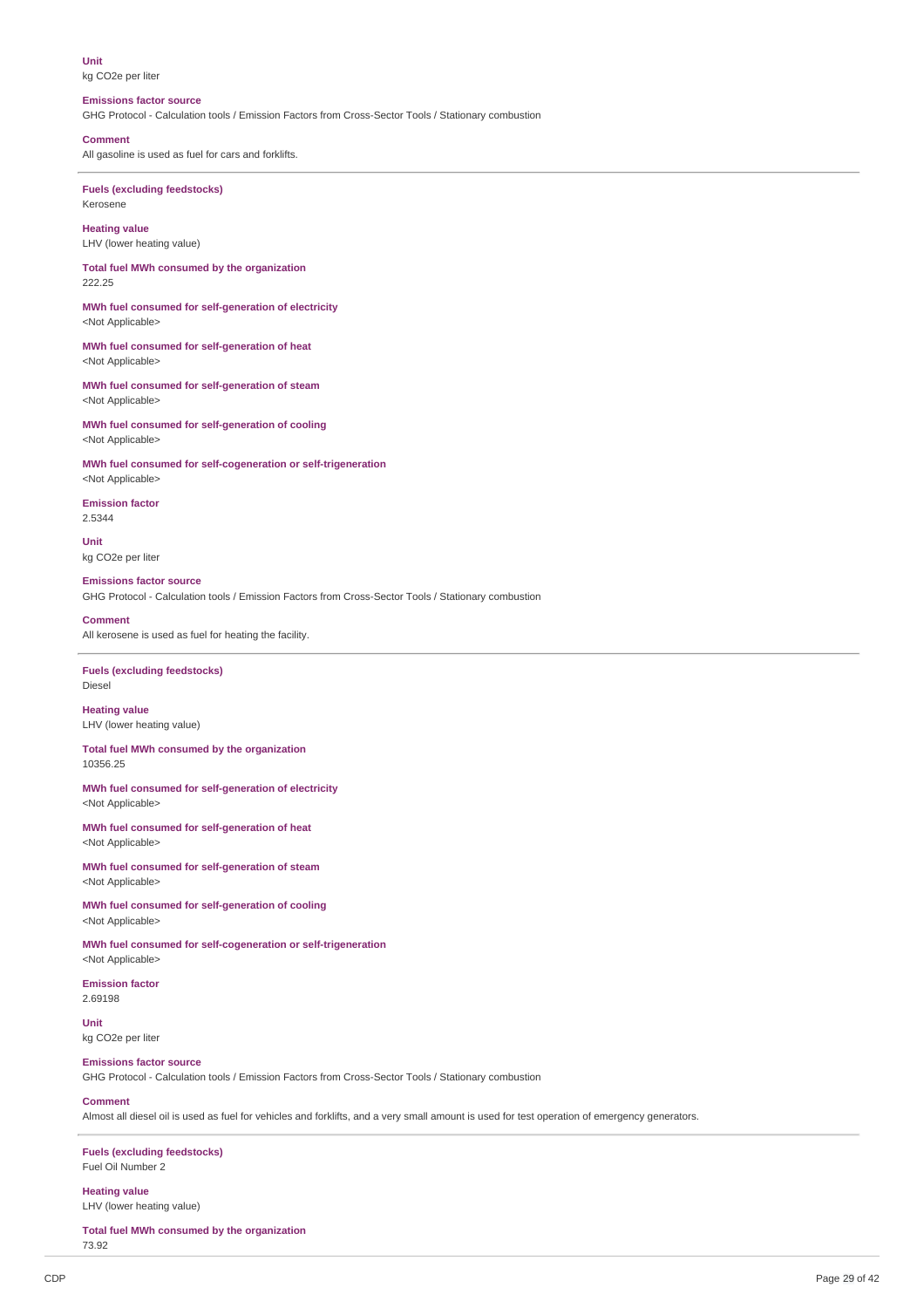**MWh fuel consumed for self-generation of electricity** <Not Applicable>

## **MWh fuel consumed for self-generation of heat** <Not Applicable>

## **MWh fuel consumed for self-generation of steam** <Not Applicable>

**MWh fuel consumed for self-generation of cooling** <Not Applicable>

**MWh fuel consumed for self-cogeneration or self-trigeneration** <Not Applicable>

# **Emission factor** 2.95563

**Unit** kg CO2e per liter

# **Emissions factor source**

GHG Protocol - Calculation tools / Emission Factors from Cross-Sector Tools / Stationary combustion

### **Comment**

All the fuel oil No.2 is used as fuel for heating the facility.

# **Fuels (excluding feedstocks)** Liquefied Petroleum Gas (LPG)

**Heating value** LHV (lower heating value)

**Total fuel MWh consumed by the organization** 4236.62

#### **MWh fuel consumed for self-generation of electricity** <Not Applicable>

**MWh fuel consumed for self-generation of heat** <Not Applicable>

**MWh fuel consumed for self-generation of steam** <Not Applicable>

**MWh fuel consumed for self-generation of cooling** <Not Applicable>

**MWh fuel consumed for self-cogeneration or self-trigeneration** <Not Applicable>

**Emission factor** 2.99195

### **Unit**

metric tons CO2e per liter

# **Emissions factor source**

GHG Protocol - Calculation tools / Emission Factors from Cross-Sector Tools / Stationary combustion

## **Comment**

LPG is primarily used for facility heating and hot water generation, drying and metal quenching processes in production plants.

# **Fuels (excluding feedstocks)** Town Gas

**Heating value** LHV (lower heating value)

**Total fuel MWh consumed by the organization** 39212.38

**MWh fuel consumed for self-generation of electricity** <Not Applicable>

**MWh fuel consumed for self-generation of heat** <Not Applicable>

**MWh fuel consumed for self-generation of steam** <Not Applicable>

**MWh fuel consumed for self-generation of cooling** <Not Applicable>

**MWh fuel consumed for self-cogeneration or self-trigeneration** <Not Applicable>

**Emission factor** 1.89016

**Unit**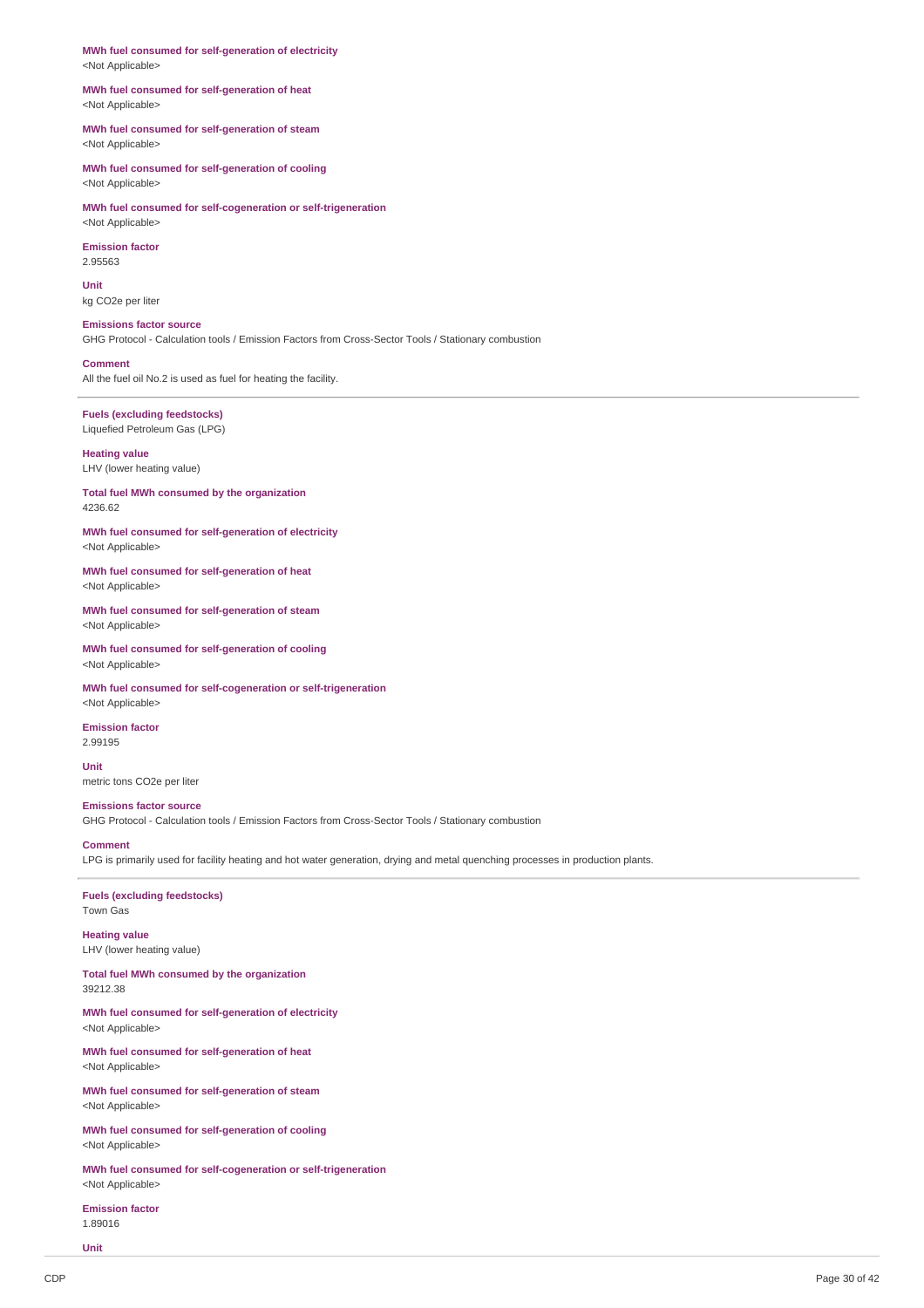#### kg CO2e per m3

### **Emissions factor source**

GHG Protocol - Calculation tools / Emission Factors from Cross-Sector Tools / Stationary combustion

#### **Comment**

City gas is mainly used for heating facilities and drying processes in production plants.

# C8.2e

(C8.2e) Provide details on the electricity, heat, steam, and/or cooling amounts that were accounted for at a zero emission factor in the market-based Scope 2 **figure reported in C6.3.**

#### **Sourcing method**

Green electricity products (e.g. green tariffs) from an energy supplier, supported by energy attribute certificates

## **Low-carbon technology type**

Low-carbon energy mix

**Country/region of consumption of low-carbon electricity, heat, steam or cooling** Europe

**MWh consumed accounted for at a zero emission factor**

# 689.94 **Comment**

BROTHER CENTRAL AND EASTERN EUROPE GmbH's Austrian headquarter and BROTHER INTERNATIONAL GmbH's Austrian branch office purchase 100% hydroelectric power and have received the certificate. BROTHER INDUSTRIES (SLOVAKIA) s.r.o. purchases 100% renewable sources (water, wind, solar, geothermal, biomass, biogas, etc.) and has received the certificate.

#### **Sourcing method**

Green electricity products (e.g. green tariffs) from an energy supplier, supported by energy attribute certificates

**Low-carbon technology type**

Hydropower

**Country/region of consumption of low-carbon electricity, heat, steam or cooling** Canada

**MWh consumed accounted for at a zero emission factor**

1330.26

## **Comment**

BROTHER INTERNATIONAL CORPORATION (CANADA) purchases 100% hydroelectric power and has received the certificate.

#### **Sourcing method**

Green electricity products (e.g. green tariffs) from an energy supplier, supported by energy attribute certificates

**Low-carbon technology type** Low-carbon energy mix

## **Country/region of consumption of low-carbon electricity, heat, steam or cooling**

United Kingdom of Great Britain and Northern Ireland

# **MWh consumed accounted for at a zero emission factor**

872.61

# **Comment**

BROTHER INTERNATIONAL EUROPE LTD. and BROTHER U.K. LTD. purchase 100% renewable sources (solar, wind, biomass, wave, etc.) and has received the certificate.

## C9. Additional metrics

# C9.1

**(C9.1) Provide any additional climate-related metrics relevant to your business.**

# C10. Verification

## C10.1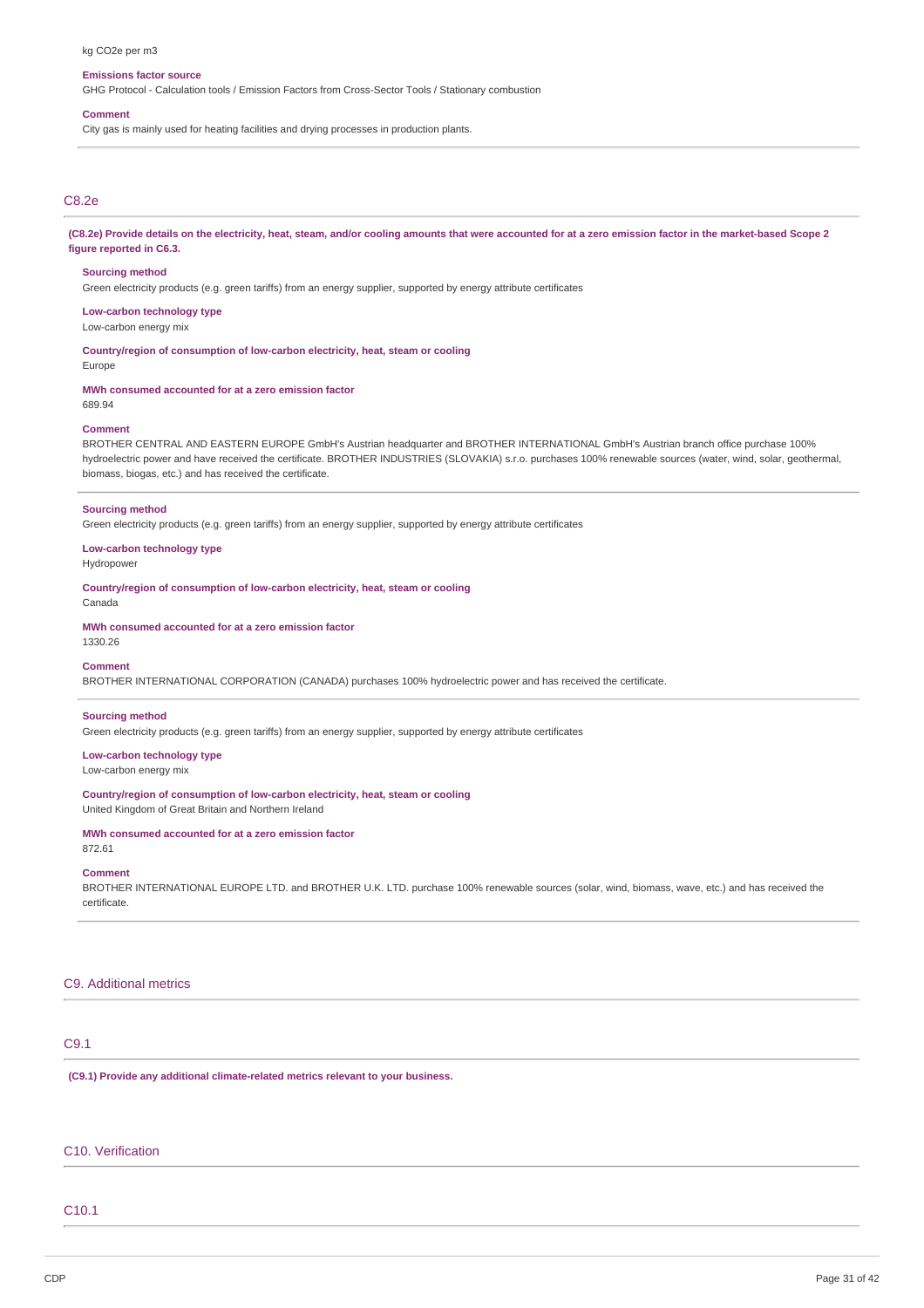**(C10.1) Indicate the verification/assurance status that applies to your reported emissions.**

|                                          | Verification/assurance status                          |
|------------------------------------------|--------------------------------------------------------|
| Scope 1                                  | Third-party verification or assurance process in place |
| Scope 2 (location-based or market-based) | Third-party verification or assurance process in place |
| Scope 3                                  | Third-party verification or assurance process in place |

# C10.1a

(C10.1a) Provide further details of the verification/assurance undertaken for your Scope 1 emissions, and attach the relevant statements.

**Verification or assurance cycle in place** Annual process

**Status in the current reporting year** Complete

**Type of verification or assurance** Limited assurance

**Attach the statement** AssuranceStatement\_Brother2019\_1\_EN\_FINAL.pdf

**Page/ section reference** page 3

**Relevant standard** ISO14064-3

**Proportion of reported emissions verified (%)** 100

C10.1b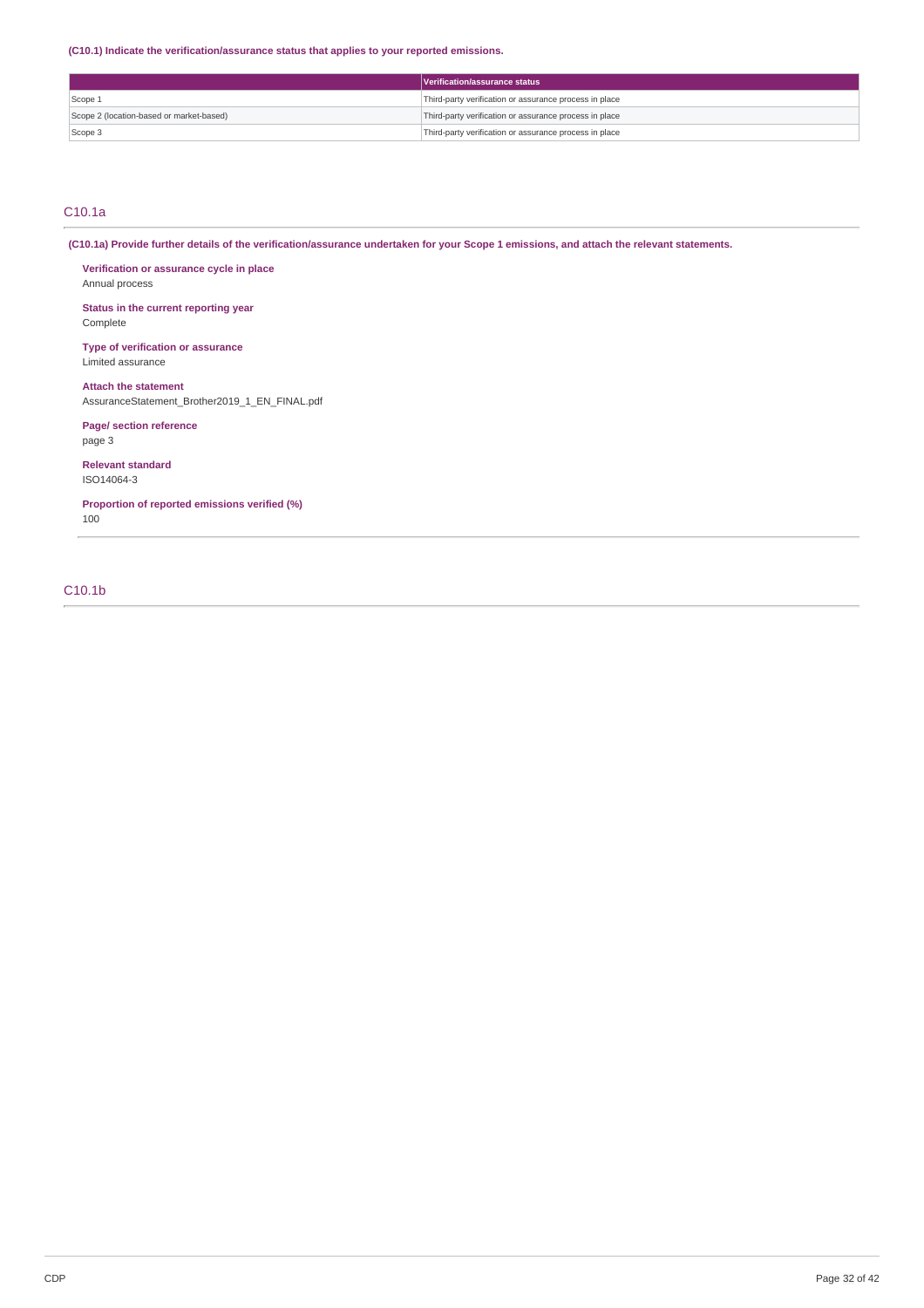## (C10.1b) Provide further details of the verification/assurance undertaken for your Scope 2 emissions and attach the relevant statements.

**Scope 2 approach** Scope 2 location-based

**Verification or assurance cycle in place** Annual process

**Status in the current reporting year** Complete

**Type of verification or assurance** Limited assurance

**Attach the statement** AssuranceStatement\_Brother2019\_1\_EN\_FINAL.pdf

**Page/ section reference** page 3

**Relevant standard** ISO14064-3

**Proportion of reported emissions verified (%)** 100

**Scope 2 approach** Scope 2 market-based

**Verification or assurance cycle in place** Annual process

**Status in the current reporting year** Complete

**Type of verification or assurance** Limited assurance

**Attach the statement** AssuranceStatement\_Brother2019\_1\_EN\_FINAL.pdf

**Page/ section reference** page 3

**Relevant standard** ISO14064-3

**Proportion of reported emissions verified (%)** 100

# C10.1c

(C10.1c) Provide further details of the verification/assurance undertaken for your Scope 3 emissions and attach the relevant statements.

**Scope 3 category** Scope 3 (upstream & downstream)

**Verification or assurance cycle in place**

Annual process

**Status in the current reporting year** Complete

**Type of verification or assurance** Limited assurance

**Attach the statement** AssuranceStatement\_Brother2019\_1\_EN\_FINAL.pdf

**Page/section reference** page 3

**Relevant standard** ISO14064-3

**Proportion of reported emissions verified (%)** 100

# C10.2

(C10.2) Do you verify any climate-related information reported in your CDP disclosure other than the emissions figures reported in C6.1, C6.3, and C6.5? In progress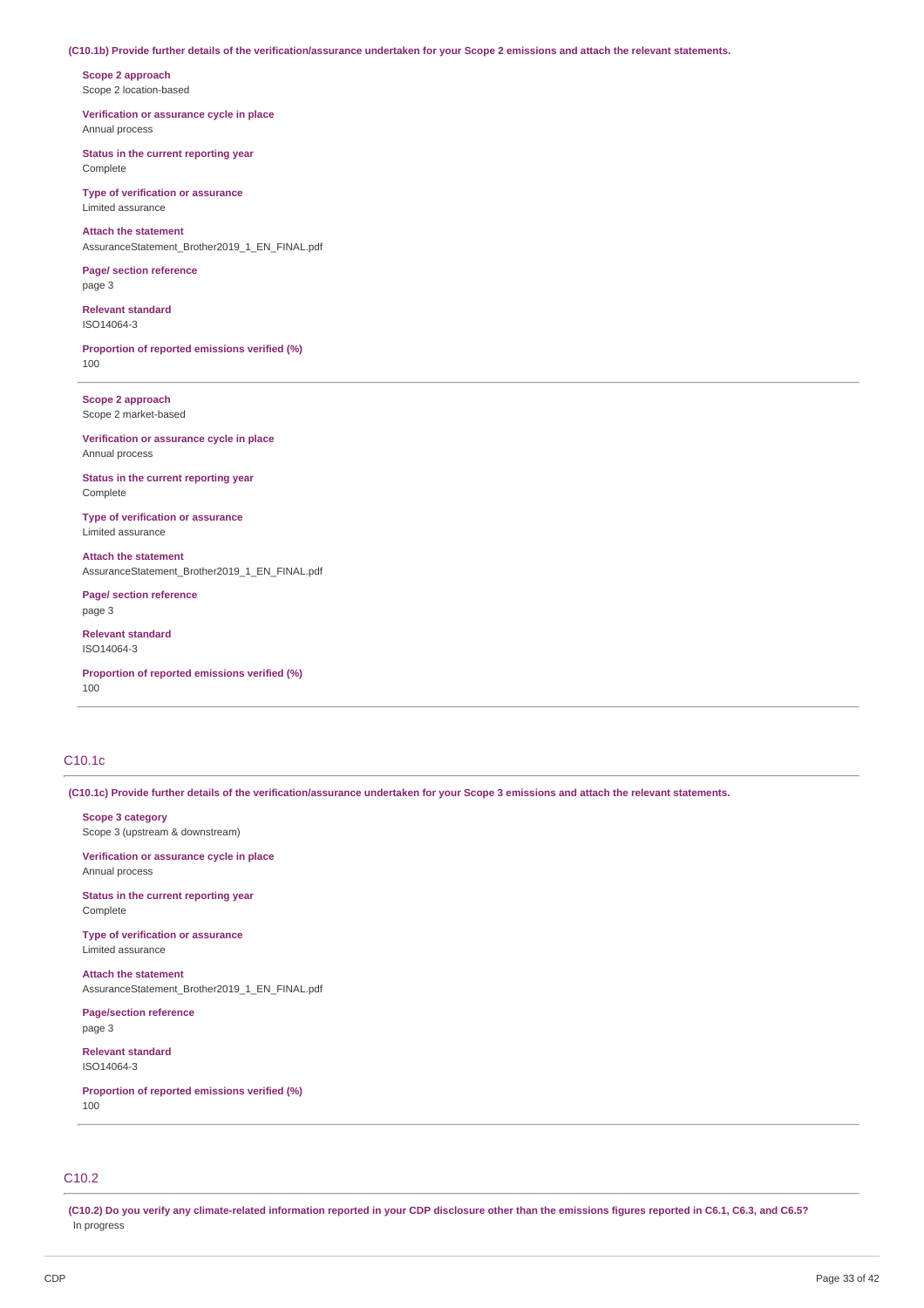# C11.1

(C11.1) Are any of your operations or activities regulated by a carbon pricing system (i.e. ETS, Cap & Trade or Carbon Tax)? Yes

# C11.1a

**(C11.1a) Select the carbon pricing regulation(s) which impacts your operations.** Shenzhen pilot ETS

# C11.1b

**(C11.1b) Complete the following table for each of the emissions trading schemes you are regulated by.**

## **Shenzhen pilot ETS**

**% of Scope 1 emissions covered by the ETS**

100

**% of Scope 2 emissions covered by the ETS** 100

**Period start date** April 1 2019

**Period end date** March 31 2020

**Allowances allocated** 13522

**Allowances purchased** 3312

**Verified Scope 1 emissions in metric tons CO2e** 1059.81

**Verified Scope 2 emissions in metric tons CO2e** 9983.61

**Details of ownership** Facilities we own and operate

**Comment**

Due to a shortage of 3,312 tons-CO2 in FY2019, Brother Shenzhen factory will purchase emission credits in FY2020.

# C11.1d

(C11.1d) What is your strategy for complying with the systems you are regulated by or anticipate being regulated by?

Brother's Shenzhen plant utilizes Shenzhen emissions trading rights trading. The Shenzhen plant receives the carbon strength target of the year from the Shenzhen government. If the factory's CO2 emissions for this year exceed the target (upper limit), we purchase emissions credits from the Shenzhen carbon emissions trading market exceeding the factory, and if the current year's CO2 emissions are the target (upper limit) If less, we will sell the surplus.

# C11.2

**(C11.2) Has your organization originated or purchased any project-based carbon credits within the reporting period?** Yes

## C11.2a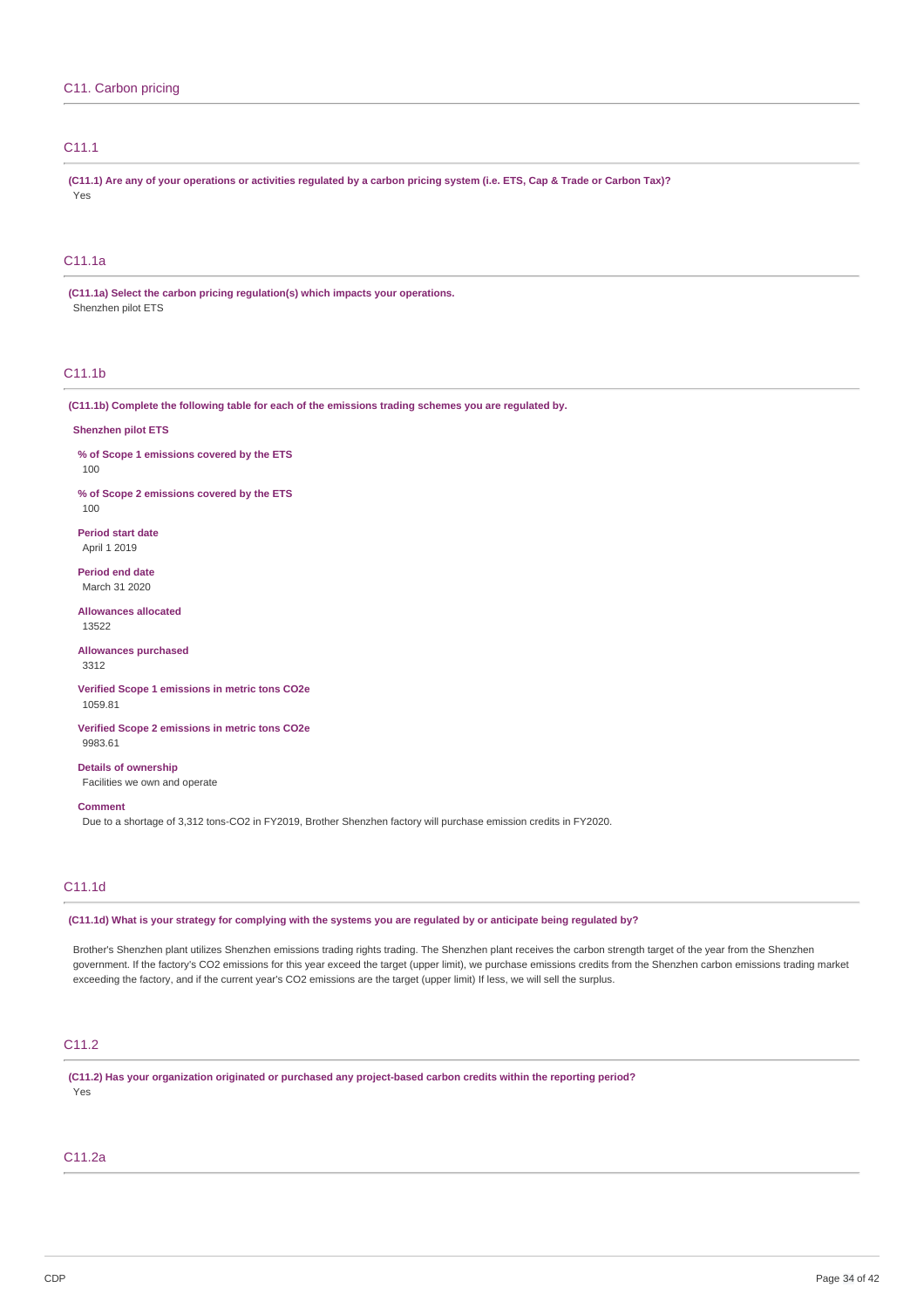## (C11.2a) Provide details of the project-based carbon credits originated or purchased by your organization in the reporting period.

**Credit origination or credit purchase** Credit purchase

**Project type** Forests

#### **Project identification**

A J-VER project to promote thinning of a subdivision of forest by the Gifu Pref Forest Owners Association, called "Gifu Seiryu No Kuni-zukuri Project (Gifu making land of clear stream project)"

#### **Verified to which standard**

VCS (Verified Carbon Standard)

# **Number of credits (metric tonnes CO2e)**

6

**Number of credits (metric tonnes CO2e): Risk adjusted volume** 6

**Credits cancelled**

Yes

## **Purpose, e.g. compliance** Voluntary Offsetting

**Credit origination or credit purchase** Credit purchase

**Project type** Fossil fuel switch

## **Project identification**

Energy business by renewing industrial furnaces at metal heat treatment plants.

**Verified to which standard** VCS (Verified Carbon Standard)

# **Number of credits (metric tonnes CO2e)**

1194

**Number of credits (metric tonnes CO2e): Risk adjusted volume** 1194

### **Credits cancelled** Yes

**Purpose, e.g. compliance** Voluntary Offsetting

## **Credit origination or credit purchase** Credit purchase

**Project type**

Other, please specify (Mixed regeneration powers such as solar, wind and biomass, etc.)

# **Project identification**

Toitū carbonreduce and Toitū carbonzero certification programmes; verification was conducted in accordance with the Programme Verification Guidelines including ISO 14064-3: 2006 and the Verification and Sampling Plan.

#### **Verified to which standard** VCS (Verified Carbon Standard)

# **Number of credits (metric tonnes CO2e)**

782.53

**Number of credits (metric tonnes CO2e): Risk adjusted volume** 782.53

**Credits cancelled**

Yes

# **Purpose, e.g. compliance**

Voluntary Offsetting

# C11.3

**(C11.3) Does your organization use an internal price on carbon?** Yes

## C11.3a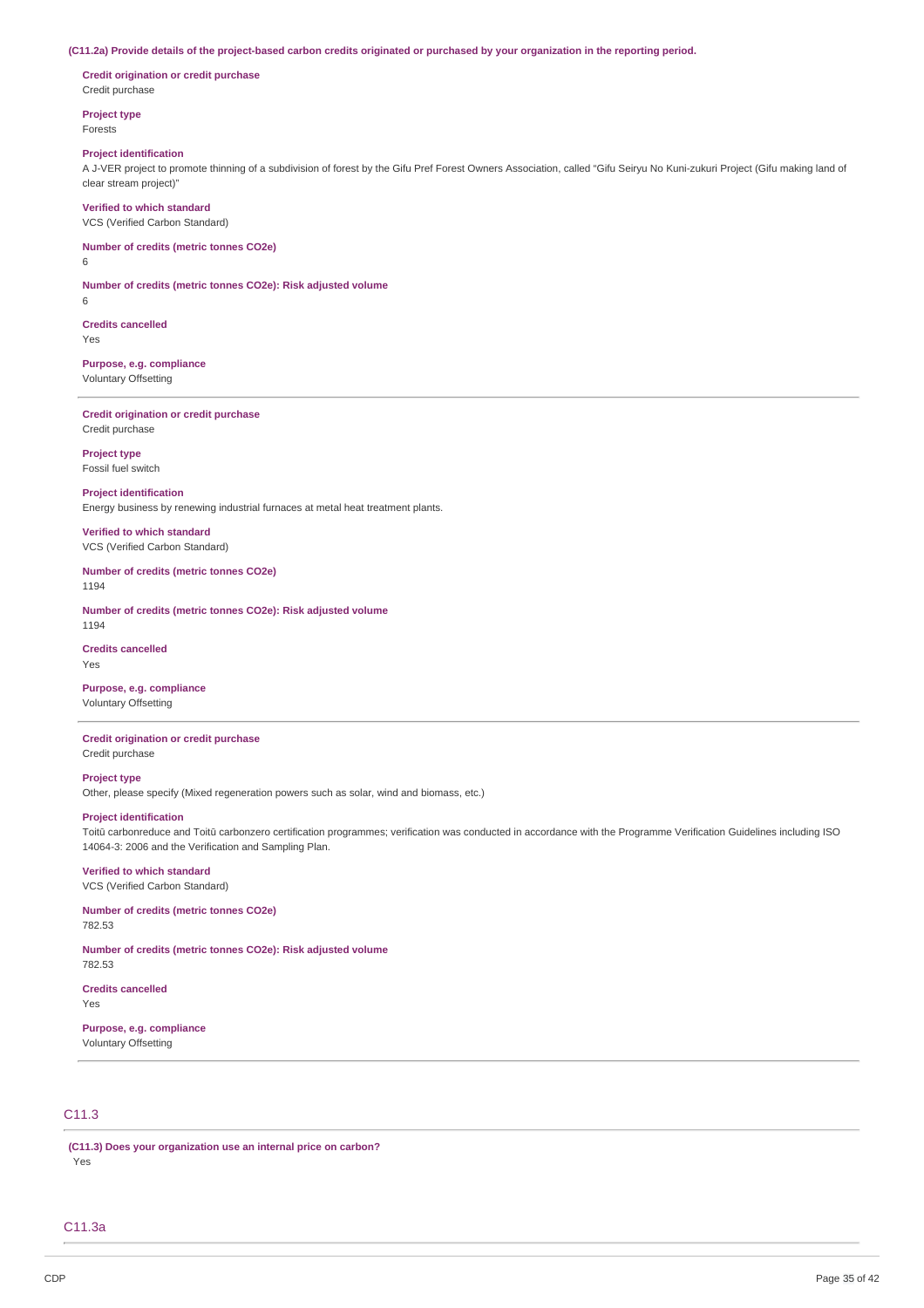## **(C11.3a) Provide details of how your organization uses an internal price on carbon.**

## **Objective for implementing an internal carbon price** Drive energy efficiency

Drive low-carbon investment **GHG Scope**

Scope 1 Scope 2

## **Application**

It is an index for the GHG reduction policy for a single year or multiple years at Brother's headquarters in Japan. It can be a criterion for GHG reduction through process improvement, building accessories such as air conditioners and introduction of new energy.

#### **Actual price(s) used (Currency /metric ton)**

1000000

#### **Variance of price(s) used**

When utilizing carbon offsets, 1,000 yen per 1 ton-CO2e or more, when investing in purchasing equipment for energy conservation, 1,000,000 yen per 1 ton-CO2e is a standard by assuming that it is depreciated in one year (if it is depreciated in 4 years, it will be 250,000 yen).

## **Type of internal carbon price**

Internal fee

## **Impact & implication**

To achieve GHG reduction targets for a single year and multiple years, investment to reduce energy used as self-help effort is indispensable. However, if the return on investment is not too rational, it is expected that the investment will be postponed and switched to another investment. Or, we need to achieve our goal by utilizing carbon credits. For that reason, it will be the common judgment standard within the company.

# C12. Engagement

# C12.1

**(C12.1) Do you engage with your value chain on climate-related issues?**

Yes, our suppliers

Yes, our customers

Yes, other partners in the value chain

# C12.1a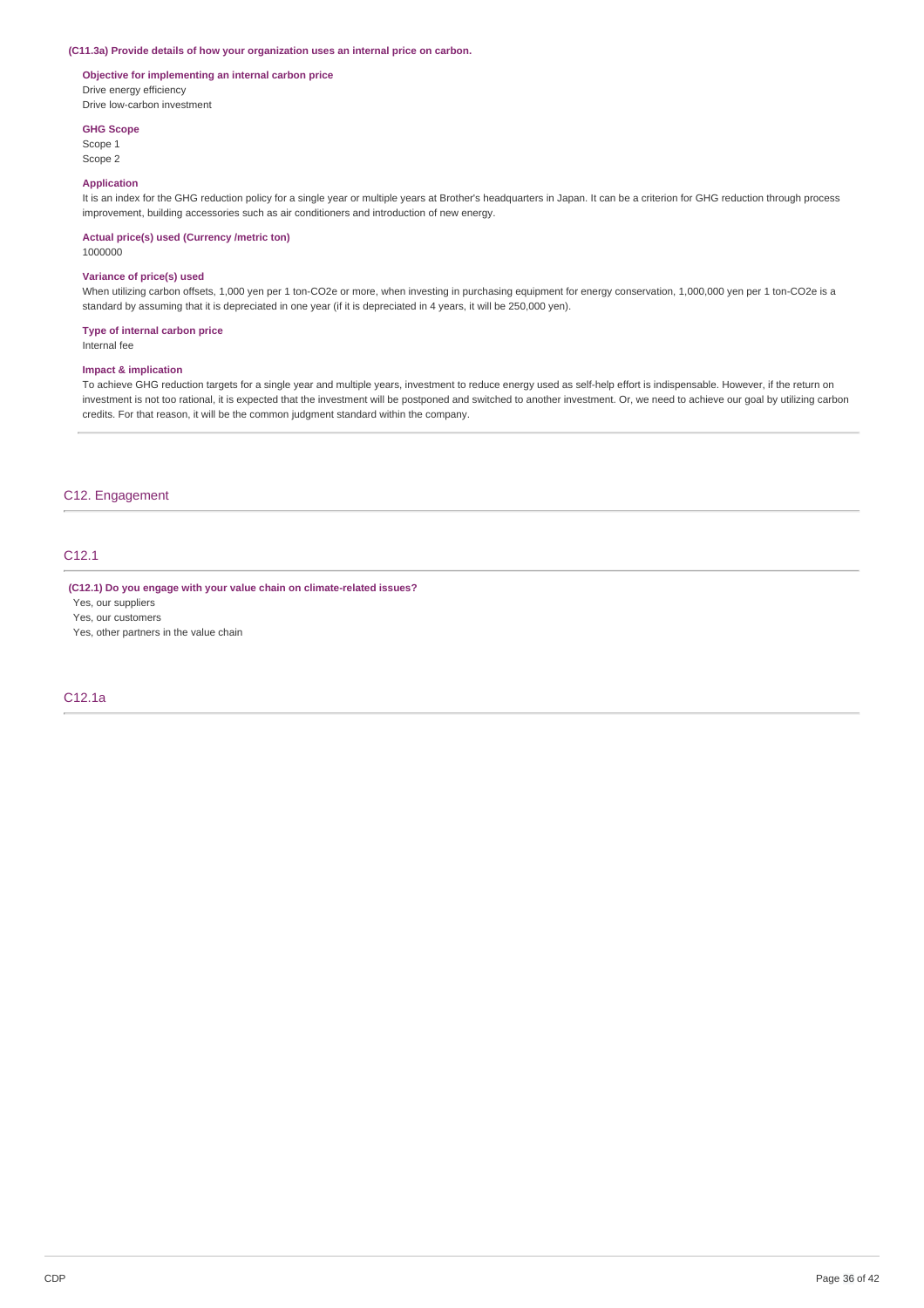#### **(C12.1a) Provide details of your climate-related supplier engagement strategy.**

#### **Type of engagement**

Engagement & incentivization (changing supplier behavior)

## **Details of engagement**

Climate change performance is featured in supplier awards scheme

### **% of suppliers by number**

**% total procurement spend (direct and indirect)**

**% of supplier-related Scope 3 emissions as reported in C6.5**

#### **Rationale for the coverage of your engagement**

In 2015, Brother's three factories producing industrial sewing machines and other products for the Machinery business, including domestic Kariya Factory, BROTHER MACHINERY XIAN CO., LTD., and BROTHER MACHINERY VIETNAM CO., LTD., launched an awards program to recognize excellent CSR activities with the aim of further promoting CSR activities among their suppliers. This awards program involves investigation over two years. In the first year, it conducts a questionnaire survey and an on-site inspection of suppliers on seven categories, such as compliance, environment-friendliness, and safety. In the second year, it invites these suppliers to present their CSR activities, and then recognizes excellent suppliers among them. This time, the program received entries from more than 30 companies. Among these entries, the most excellent CSR company and three excellent CSR companies were chosen after the evaluation by the representatives of the three Brother factories, from various perspectives, such as environment-friendliness, safety, and continuity. The awards ceremonies were held in March 2017, at Aiden Vietnam Ltd., the company that won the best CSR award, and at the social event for suppliers held in China for the companies which received CSR excellence awards. Brother also presented testimonials to all suppliers who joined this program. This CSR awards program helped Brother know its suppliers' stances toward CSR and their activities, receiving many reports on CSR activities addressed by respective suppliers, including the improvement of working environment, the reduction of waste, and the acquisition of the ISO 14001 certificate and efforts made based on it. The factories intend to continue this program, which reportedly contributed to increasing motivation among the employees of some suppliers by giving them recognition. The three Brother factories will promote expanding and enhancing its suppliers' CSR awareness and their activities through this awards program. The Brother Group will strive to foster relations of mutual trust with its business partners and grow together in order to speedily deliver superior value to customers.

#### **Impact of engagement, including measures of success**

The Brother Group puts its "Procurement Policy" and "CSR Procurement Standards" on the website to share its CSR procurement concept with parts and materials suppliers. In addition to green procurement practices which give priority to purchasing environmentally friendly parts and materials, these policy and standards also cover a wide range of fields, from human rights and labour, employees' safety and health, fair trade and ethics, product quality and safety, information security, to social contribution. The Brother Group remains committed to promoting CSR activities together with its suppliers. "Procurement policy" describes the commitment of "promoting green procurement considering the global environment and reducing the environmental impact through product life cycle" and "CSR procurement standards" includes transactions I'm asking you to work positively on "considering the global environment" first.

#### **Comment**

The ratio to the number of suppliers, the ratio of total procurement costs, and the ratio to Scope3 emissions have not been known.

# C12.1b

#### **(C12.1b) Give details of your climate-related engagement strategy with your customers.**

**Type of engagement** Education/information sharing

#### **Details of engagement**

Share information about your products and relevant certification schemes (i.e. Energy STAR)

**% of customers by number**

## **% of customer - related Scope 3 emissions as reported in C6.5**

#### **Portfolio coverage (total or outstanding)**

<Not Applicable>

#### **Please explain the rationale for selecting this group of customers and scope of engagement**

The Brother Group is committed to reducing environmental impact at all stages of the life cycle of its products. This is the guiding principle of the group's manufacturing activities. The Brother Group Environmental Action Plan 2018 (2016-2018) set ever-higher targets for each of these stages to accelerate efforts. Specific activities included enhancing eco-conscious design processes and green procurement, continuous reduction in environmental impact at manufacturing facilities (such as CO2 emissions and water consumption), reduction in CO2 emissions in logistics (for example, by optimizing packaging), further improvements in energy saving performance during product use, and enhancement in the reusability, recyclability, and collection system for either products or consumables. We conduct various product lifecycle activities such as product design to improve environmental performance, disclosure of environmental label acquisition products, packaging downsizing, collection and recycling of used products and expendable items, along with video on our website It is open to the public. But the ratio to the number of customers and the ratio to Scope3 emissions have not been known.

## **Impact of engagement, including measures of success**

EPEAT is an environmental rating for electronic products that is managed and administered by the Green Electronics Council (a non-profit organization). The environmental criteria underlying the EPEAT system are based on the full product lifecycle, from design and production to energy use and recycling. EPEAT criteria consist of required and optional ones; products are ranked Gold, Silver, or Bronze depending on the level of conformity with the optional criteria. In August 2016, the MFC-8950DW was registered as a Bronze product. In December 2017, 9 models including MFC-L2750DWXL were registered as "silver" for the first time as laser products. As of January 2020, 64 models have been registered in EPEAT.

## C12.1d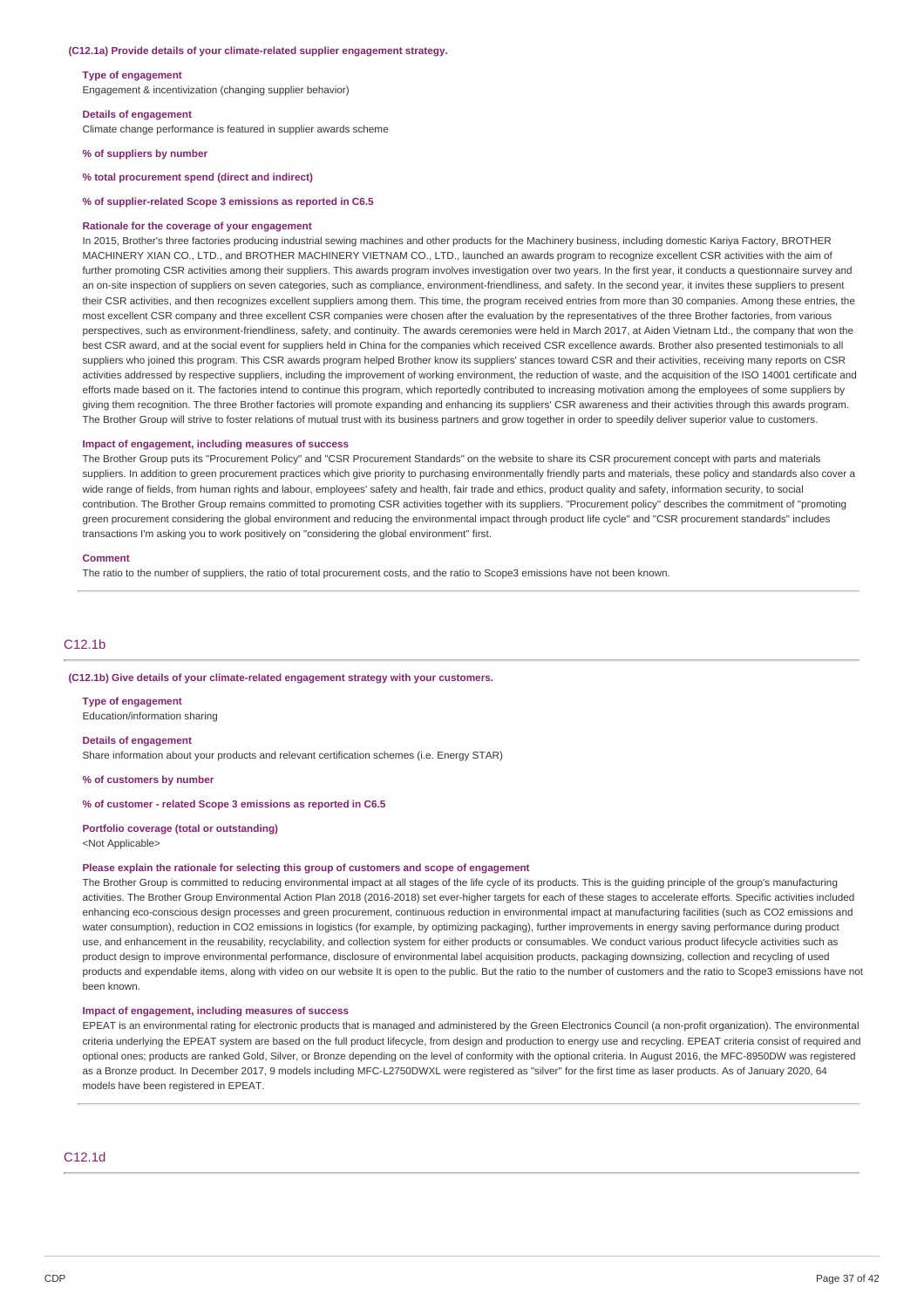#### **(C12.1d) Give details of your climate-related engagement strategy with other partners in the value chain.**

The Brother Group has been reviewing delivery routes and adjusting the delivery service frequency, etc. as necessary to increase the efficiency of logistics in Japan. The logistics network was rearranged to unload products shipped from manufacturing facilities outside Japan (including those in China and ASEAN countries) at the Port of Tokyo and the Port of Osaka, which are closely located to large market areas, instead of the Port of Nagoya, which had been used before. In addition, some products are unloaded at the Port of Yokohama, which is close to customers and the group also delivers products from warehouses in Yokohama. Truck transportation was reduced, and delivery distances were significantly reduced by increasing warehousing facilities. As a result of these measures, CO2 emissions were cut by about 38% per shipped weight. The Brother Group has successfully kept CO2 emissions low ever since. Since 2013, a modal shift has been introduced for some product shipments to large customers by switching from trucks to railroad. As a result, CO2 emissions in FY2016 were reduced by 22 tons. Meanwhile, six external warehouses that had been used to store service parts were integrated into one factory, and the logistics and reverse logistics facilities for some products were consolidated to eliminate the need for transport between warehouses. In total logistics, this measure reduced the volume of transport by about 10%. 3PL (third party logistics) is also used in the sales logistics of Brother products. It is noteworthy that sales logistics are undertaken by companies that are committed to reducing CO2 emissions (e.g., use of small hybrid delivery trucks).

# C12.3

(C12.3) Do you engage in activities that could either directly or indirectly influence public policy on climate-related issues through any of the following? Trade associations

# C12.3b

**(C12.3b) Are you on the board of any trade associations or do you provide funding beyond membership?** Yes

# C12.3c

(C12.3c) Enter the details of those trade associations that are likely to take a position on climate change legislation.

#### **Trade association**

JBMIA (Japan Business Machine and Information System Industries Association)

## **Is your position on climate change consistent with theirs?**

Consistent

## **Please explain the trade association's position**

We are engaged in activities such as collecting information on climate change policies and regulations, suggesting opinions, following up on industry activities such as "Low Carbon Society Implementation Plan", reviewing industry long-term efforts, and are participating as a member of the specialized technical committee.

#### **How have you influenced, or are you attempting to influence their position?**

We are participating as a committee member since the establishment of the 2002 Energy Conservation Council Liaison Committee, the predecessor of the current climate change response expert committee, and we strive to share information on social trends, release our own GHG reduction activities, etc.

#### **Trade association**

EuroVAPrint

#### **Is your position on climate change consistent with theirs?**

Consistent

#### **Please explain the trade association's position**

EuroVAPrint is a non-profit association grouping all major manufactures of imaging equipment that operate in Europe. The association promotes ErP Lot4 that is an industry voluntary agreement among EU Ecodesign Directive to improve the environmental performance by setting eco-design requirements of imaging equipment. For example, promoting eco-designs related to ENERGY STAR® such as duplex printing and energy consumption requirements, educating users on best practices for environmental printing such as using recycled paper and to secure better energy efficiency. These activities lead to develop and promote more eco-friendly products.

## **How have you influenced, or are you attempting to influence their position?**

The Manager in Brother International Europe is a board member and plays a governance role actively. (http://www.eurovaprint.eu/pages/our-mission/) As a board member, he attends the Steering Committee and gave an overview presentation of how the VA has been delivering tangible energy savings. (http://www.eurovaprint.eu/fileadmin/eurovaprint\_files/pdfs/Infographic\_2015.pdf) He also participated to set further targets for Tier 3 of the VA and will start discussions on the future of the VA and its environmental improvements from 2019 onwards.

## **Trade association**

DIGITAL EUROPE

#### **Is your position on climate change consistent with theirs?**

Consistent

#### **Please explain the trade association's position**

DIGITAL EUROPE is committed to reducing our industry's GHG emissions because it is good for the planet and it makes good business sense. As the voice of the digital industry in Europe, we work closely with EU policymakers to advocate for these views. DIGITALEUROPE is a recognised stakeholder in the Eco Design regulatory process. We also regularly meet with EU stakeholders to provide industry insight on the latest ICT products and services.

## **How have you influenced, or are you attempting to influence their position?**

Brother International Europe is the member of this association and we actively participate in activities for chemical and environmental design of products.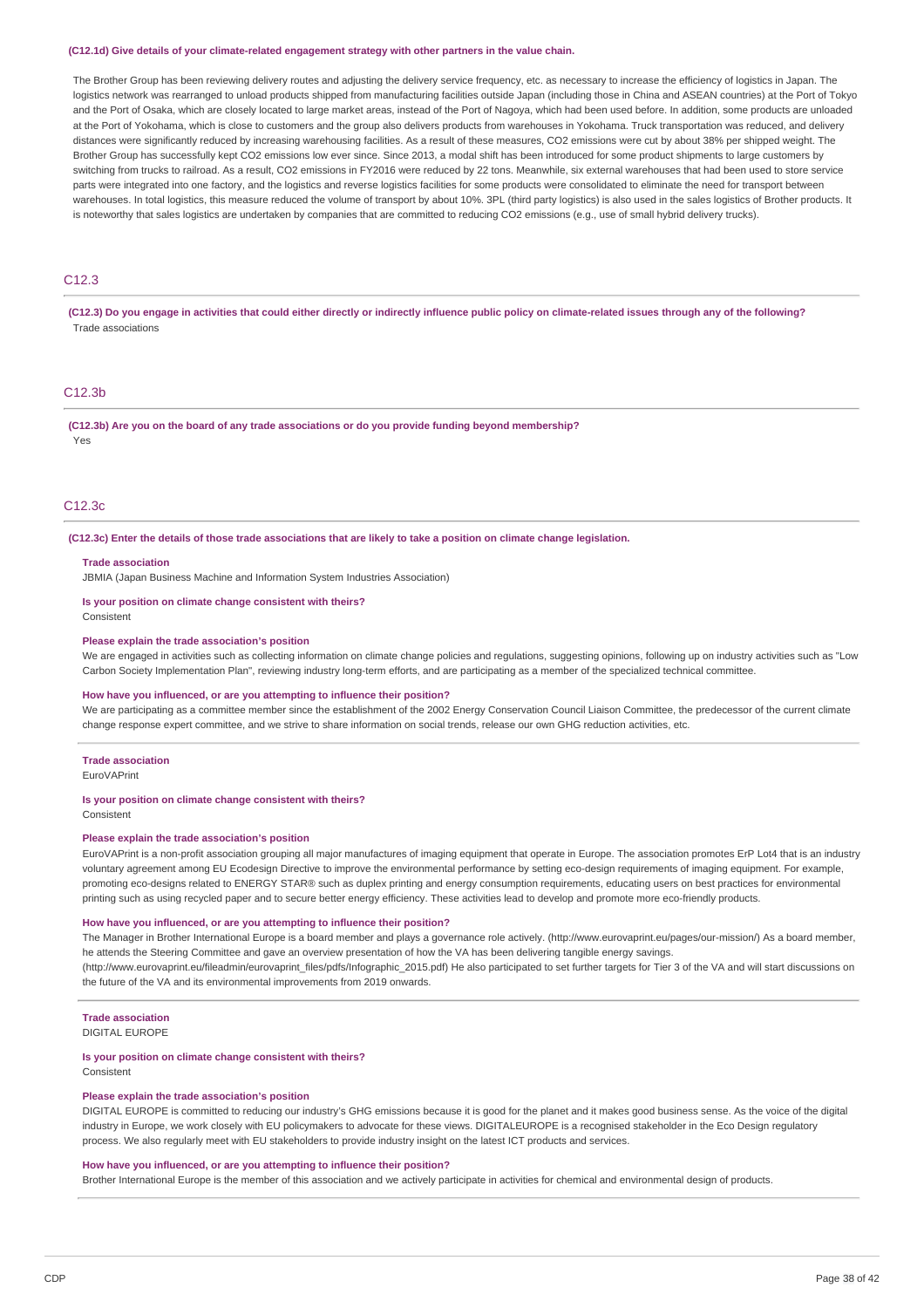# C12.3f

(C12.3f) What processes do you have in place to ensure that all of your direct and indirect activities that influence policy are consistent with your overall climate **change strategy?**

When the JBMIA (Japan Business Machine and Information System Industries Association) submits recommendations to the Nippon Keidanren, the policy committee of this industry requires the process of determining the institution as a process. The Board of Directors of the Company participates in this policy committee as a committee member. For important decisions, reports are made to the directors from within the company's subordinate committee members in advance, and the opinions as individual companies are unified. The Group's CO2 reduction activities are reported by the Environment Committee and its risk management committee, and decisions are made at each meeting body.

# C12.4

(C12.4) Have you published information about your organization's response to climate change and GHG emissions performance for this reporting year in places **other than in your CDP response? If so, please attach the publication(s).**

#### **Publication**

In mainstream reports, incorporating the TCFD recommendations

**Status**

Complete

## **Attach the document** securities report\_2019.pdf

## **Page/Section reference**

p.19; Initiatives for ESG (including expressed support for TCFD recommendations) p.24; Environmental risk content, possibility, timing, degree of impact, countermeasures p.p.62-65; Corporate governance

## **Content elements**

Governance Strategy Risks & opportunities

#### **Comment**

We do not issue an English version of the securities report, so we will attach the Japanese version.

#### **Publication**

In voluntary sustainability report

## **Status**

Underway – previous year attached

#### **Attach the document**

eco-2019-all.pdf

## **Page/Section reference**

pp.3-4; Message from the Management (Environment) pp.5-13; Environmental Policy and Management Structure pp.14-23; Environmental Action Plan pp.27-29; "Environmental Vision 2050" Reduction of CO2 Emissions

#### **Content elements**

Governance Strategy Emissions figures Emission targets

#### **Comment**

This year's report has not been published, so we attached the last year's version.

# C15. Signoff

## C-FI

(C-FI) Use this field to provide any additional information or context that you feel is relevant to your organization's response. Please note that this field is optional **and is not scored.**

Nothing in particular

# C15.1